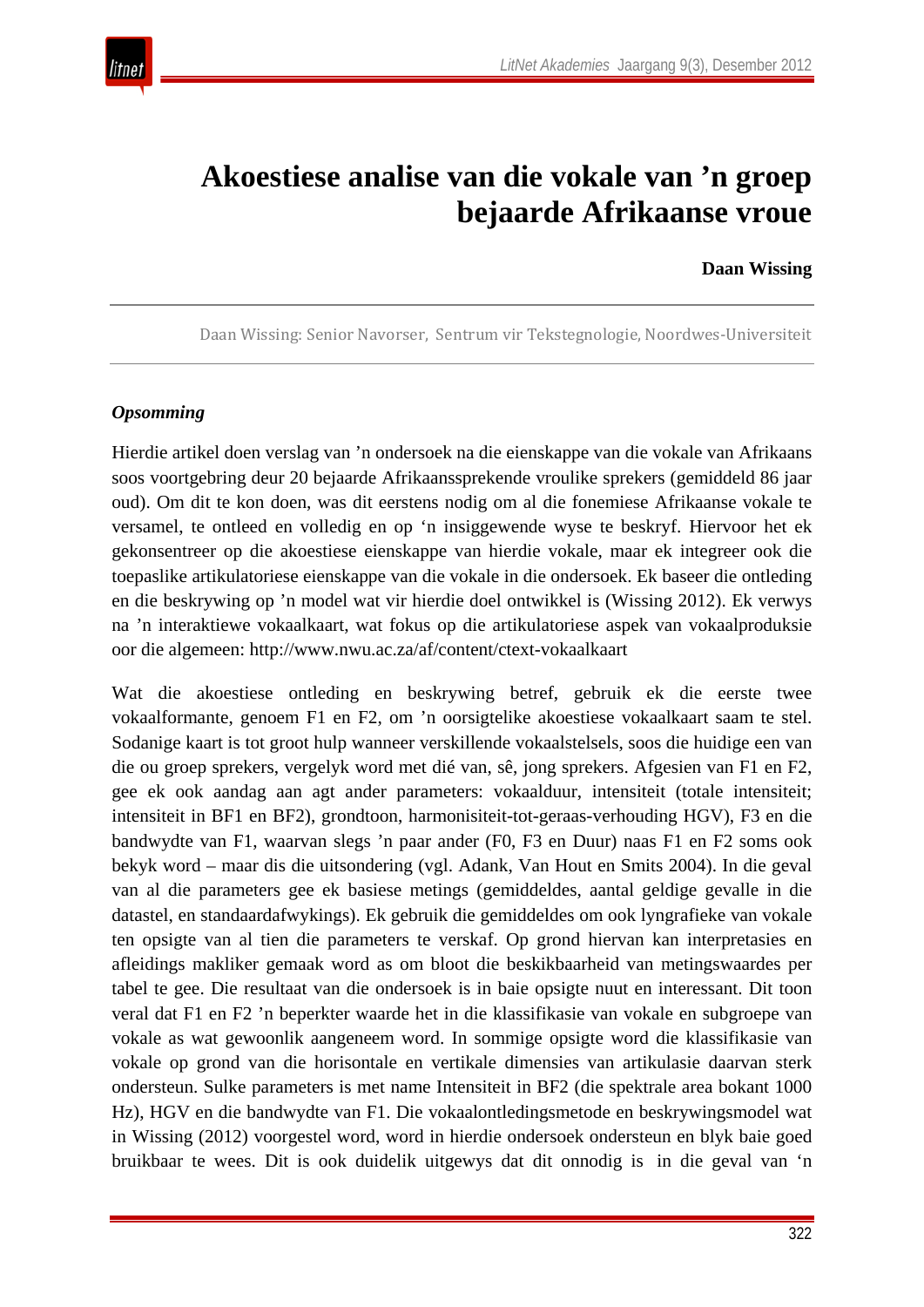

homogene groep sprekers soos hierdie – almal bejaard en vroulik – om van 'n normaliseringsproses gebruik te maak.

**Trefwoorde**: Afrikaans; akoestiese fonetiek; akoestiese vokaalkaart; artikulatoriese fonetiek; bejaarde vroulike sprekers; interaktiewe vokaalkaart; vokaal; vokaalparameter; vokaalparameterhiërargie; vokaalstelsel.

#### *Abstract*

#### **Acoustic analysis of the vowels of a group of elderly Afrikaans-speaking women**

This article reports on research on the characteristics of the Afrikaans vowels as produced by 20elderly Afrikaans-speaking women with an average age of 86. In order to do this, it was necessary first to collect recordings of all the phonemic Afrikaans vowels, to analyse them and then to describe them in a comprehensive and informative way. With this in mind, I focused on the acoustic properties of these vowels, although I also integrated their relevant articulatory properties. I based the analysis and description as well as the evaluation of the results mainly on a descriptive model that had been developed for this purpose (Wissing 2012). Of course, numerous other models and sub-models exist, but this one covers all the acoustic parameters dictated by the project of which this article forms a part, namely *Pronunciation varieties of Afrikaans*.

A secondary, superordinate goal of this project was to compare different varieties with one another. The present research provides an acoustic description of the Afrikaans that was probably spoken approximately 80 years ago. Comparing this variety with other, modern ones in terms of how these varieties are used by present-day speakers of Afrikaans, for example, may be informative.

The method which I used to reach the descriptive goal is mostly in line with those followed in similar research endeavours, such as that of Pols et al. (1973) and Adank et al. (2004). In the present study the speech of 20 elderly female speakers was recorded and then analysed acoustically. The readers had not been selected beforehand – they took part voluntarily. The only condition was that they had to be Afrikaans speakers and should experience no inhibitive problems with regard to hearing or sight. Naturally they also had to be able to read out aloud and fluently. The stimulus material used was in the form of a reading list comprising 12 isolated, monosyllabic words. Each word contained a phoneme vowel of Afrikaans, such as the two members of the minimal pair *nies* and *nuus*. This pair enables one to determine the extent to which unrounding of the latter is present in the speech of this group of speakers, if any.

The vowels in each speaker's recordings were determined, segmented and annotated in the Praat phonetic analysis programme, after which the relevant acoustic information was extracted for further statistical analysis. All data gained by means of analysis was tabulated, on which basis an acoustic vowel chart was constructed. In this chart the vowels were placed according to their F1 and F2 formant values. Line graphs of all the parameters' average values for each vowel were also presented. The parameters involved are the usual first two vowel frequency formants, F1 and F2, and, to a lesser extent also F3, as well as the length of vowels (duration), intensity (total intensity; intensity in BF1 and BF2), fundamental frequency (F0), harmonicity-to-noise ratio (HNR) and the bandwidth of F1 (BdW F1).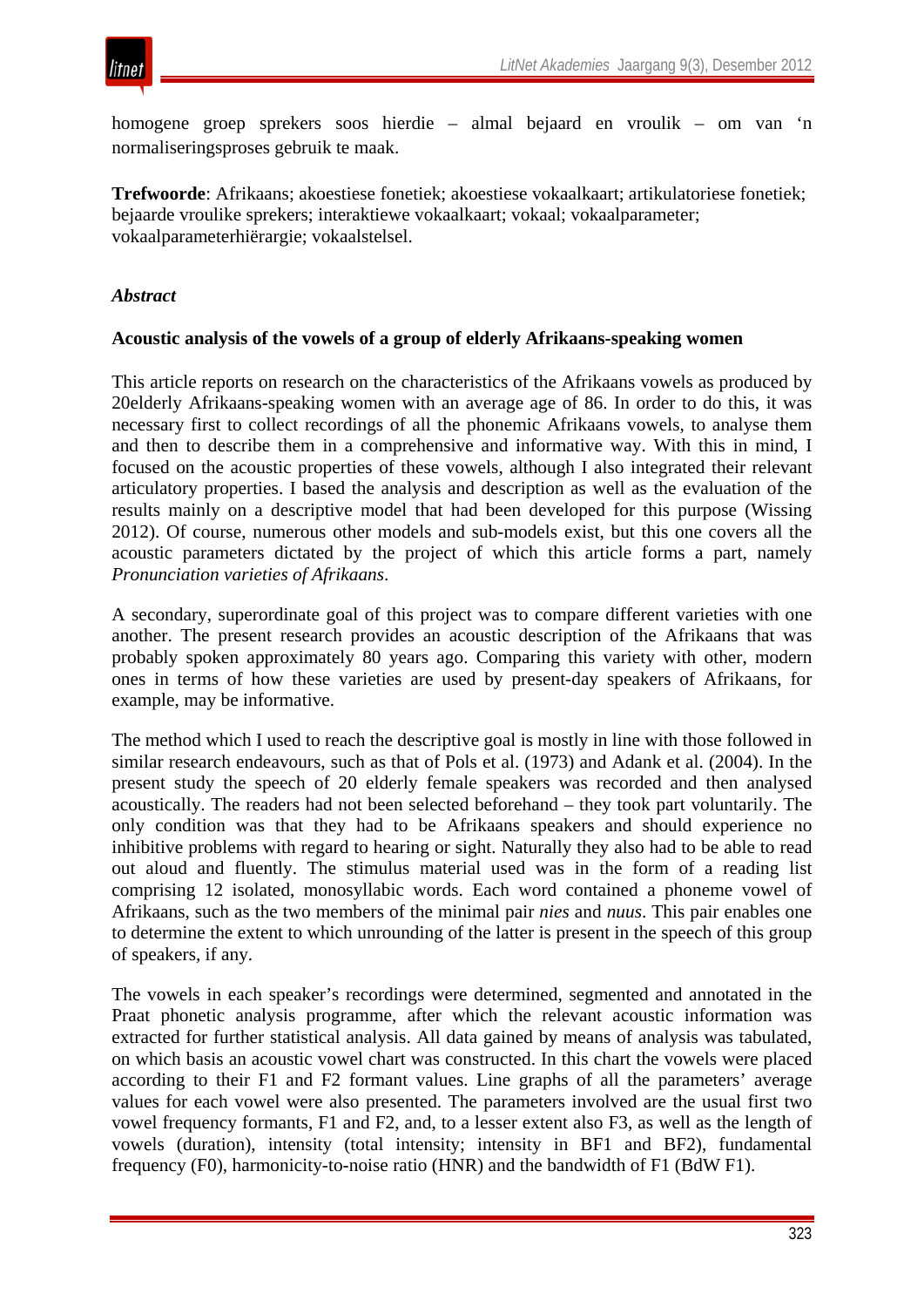The results of the research clearly indicate that the first two vowel formants, F1 and F2, are not unjustly seen as very important descriptive parameters of vowels and also vowel systems. Particularly the direct relationship that exists between the articulatory dimensions of vowels, namely the vertical dimension (High  $\sim$  Low) on the one side and the first vowel formant, F1, on the other side, was confirmed, as was the relationship between the horizontal dimension (Front  $\sim$  Back) and F2. But the fact that it is an oversimplification to view these as the only acoustic parameters of importance in a comprehensive description of vowels and vowel systems also became clear. This is possibly the case because the production of vowels lies on more than only two dimensions. Duration, i.e. the length of vowels, is an aspect that is not covered by the abovementioned. Rounding, on the other hand, is covered indirectly due to the fact that all back vowels (accounted for by F2) are rounded, but the so-called marked (abnormal) rounded front and neutral vowels are covered only to a certain extent.

Discriminant function analyses were performed on the acoustic data collected concerning the 12 Afrikaans vowels. It appears that the full set of parameters ensures considerably more success in the correct classification of vowels compared with when only the traditionally acknowledged ones, F1 and F2, are used. The former ensures that, on average, 67% of all vowels are handled successfully, while the success rate is only 52% in the case of F1 and F2. Even the addition of duration does not add considerable value to the performance. When all parameters are used together in a discrimination analysis of the vowels of the subgroup belonging to the class High versus Low, the performance increased from 67% to 100%, while an analysis limited to only F1 and F2 allows the level of success to increase from 52% to a significantly higher level of 75% – which is still considerably lower than the 100% which occurs when all parameters are used together.

The results of the discriminant function analyses enables one to frame a vowel strength hierarchy with regard to the extent to which the full set of parameters contributes to the abovementioned total of 100%. In the case of the vowel productions of the present group of elderly female speakers, the following hierarchy was found:

#### $F1 > HNR > BdW F1 > Intens BF1 > F2 > Total intensity > Duration > F3 > Intens BF2 >$ F0.

The contributions of the first five (printed in red) are statistically significant. The fact that the unknown parameter HNR figures so strongly – even more strongly than the vowel formant F2, which, as mentioned above, appeared to be a very strong vowel-related parameter  $-$  is particularly significant. It is also notable that the intensity in the lower frequency level BF1 is more powerful than total intensity. This supports the findings of Sluijter and Van Heuven (1996) in the case of Dutch vowels.

In this article it is argued that the vowels of the 20 elderly women whose speech was studied can be seen as being representative of the broader group of this age, and also that reasonable grounds exist for the assumption that about 80 years ago Afrikaans was spoken in the same way that it is spoken today among people of this age.

It has been established that a procedure of vowel normalisation is unnecessary in a case of a homogeneous group as in the present case: all elderly female speakers of Afrikaans.

**Keywords***:* Afrikaans; acoustic phonetics; acoustic vowel chart; articulatory phonetics; vowel; elderly female speakers of Afrikaans; vowel parameter; vowel parameter hierarchy; vowel system.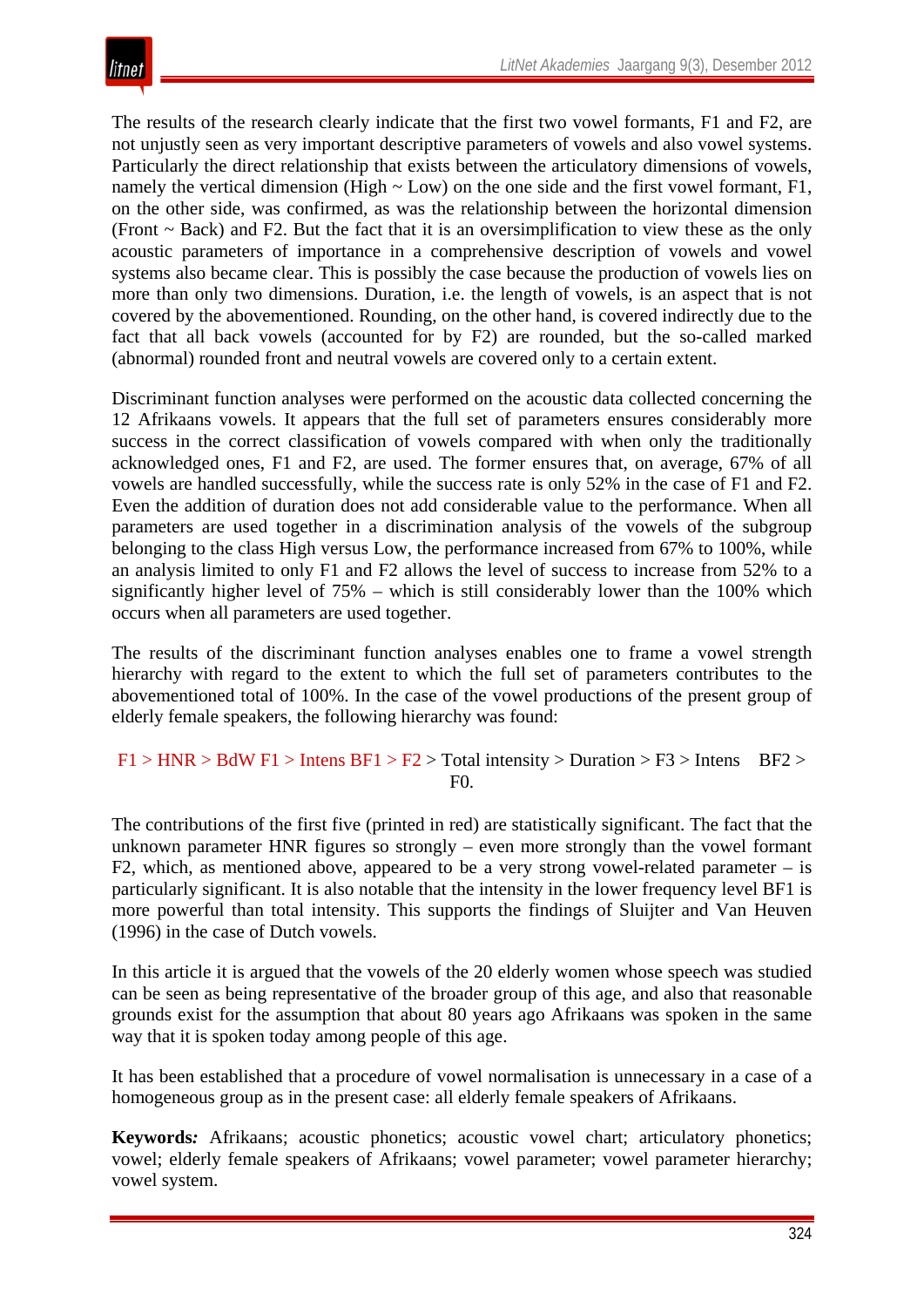## **1. Inleiding**

Hierdie artikel is 'n verslag van 'n ondersoek na die akoestiese eienskappe van die vokale van Afrikaans soos voortgebring deur 'n groep van 20 bejaarde Afrikaanssprekende vroulike sprekers (gemiddeld 86 jaar oud). Die artikel het drie doelstellings.

Die eerste doelstelling was juis om 'n groep bejaarde Afrikaanssprekende vroulike sprekers te identifiseer, hulle voorlesing van 'n stel woorde waarin al die Afrikaanse vokale voorkom te versamel, en om hierdie lesings op so 'n wyse te ontleed dat die resultaat daarvan kan dien om hulle vokaalstelsel te beskryf.

Die tweede doelstelling is gerig op die evaluering van die stel akoestiese parameters wat gebruik is by die onttrekking van die inligting aan die hand waarvan die beskrywing van die vokaalstelsel gemaak is. Sodanige evaluering hou veral in die vasstelling van die geslaagdheid waarin hierdie stel parameters of 'n subgroep daarvan gebruik kan word in die onderskeiding van die individuele vokale, of stelle vokale. Die akoestiese parameters waarna ek hier verwys, asook die metodologie aan die hand waarvan vokale versamel, ontleed en beskryf kan word, is uitvoerig in 'n vorige artikel uiteengesit, en word gevolglik nie hier herhaal nie. Waar nodig, sal ek wel 'n kort opsomming van toepaslike sake gee.

Met 'n omvattende beskrywing van die vokaalstelsel van die huidige groep Afrikaanssprekendes ter hand is dit moontlik om die derde doelstelling te bereik, naamlik om 'n volledige en betekenisvolle vergelyking te maak met die voortbring van die Afrikaanse vokale van ander groepe sprekers van Afrikaans, soos byvoorbeeld dié van hedendaagse jongmense. Daar kan 'n saak uitgemaak word dat die uitkoms van sodanige vergelyking 'n aanduiding kan wees van die wyse waarop Afrikaans die afgelope eeu of wat verander het, minstens wat betref sy vokaalstelsel. Dit is die onderwerp van 'n latere artikel in hierdie reeks.

Die eerste doelstelling is bereik deur eerstens 'n akoestiese vokaalkaart van die vokale van hierdie groep sprekers saam te stel. Om dit te kon doen, is hulle lesings van 'n verteenwoordigende woordelys versamel en verwerk, sodanig dat die nodige akoestiese eienskappe van elke vokaal onttrek kon word. Deur die eerste twee formante te gebruik, is 'n akoestiese vokaalkaart saamgestel waarin die vokale volgens hulle F1- en F2-formantwaardes geplaas is. Hierdie kaart kan dien as 'n eerste, ruwe basis van vergelykings met dié van die jong vroulike sprekers wat in 'n volgende studie beoog word. Hierdie inligting sal dus deels kan dien om die derde doelstelling te bereik. Die bevindinge ten opsigte van die ander agt parameters wat gebruik is, sal moontlik ook waarde kan toevoeg in sodanige vergelyking.

In die literatuur word dit selde teëgekom dat meer as 20 sprekers in soortgelyke studies as die huidige een gebruik word. Die werk van Peterson en Barney (1952:76), Pols, Tromp en Plomp (1972) en Adank et al. (2004) is hierop 'n uitsondering, en ook die meer resente werk van Labov et al. (2006). Eersgenoemde studie bestudeer 33 mans, 28 vroue en 15 kinders, dié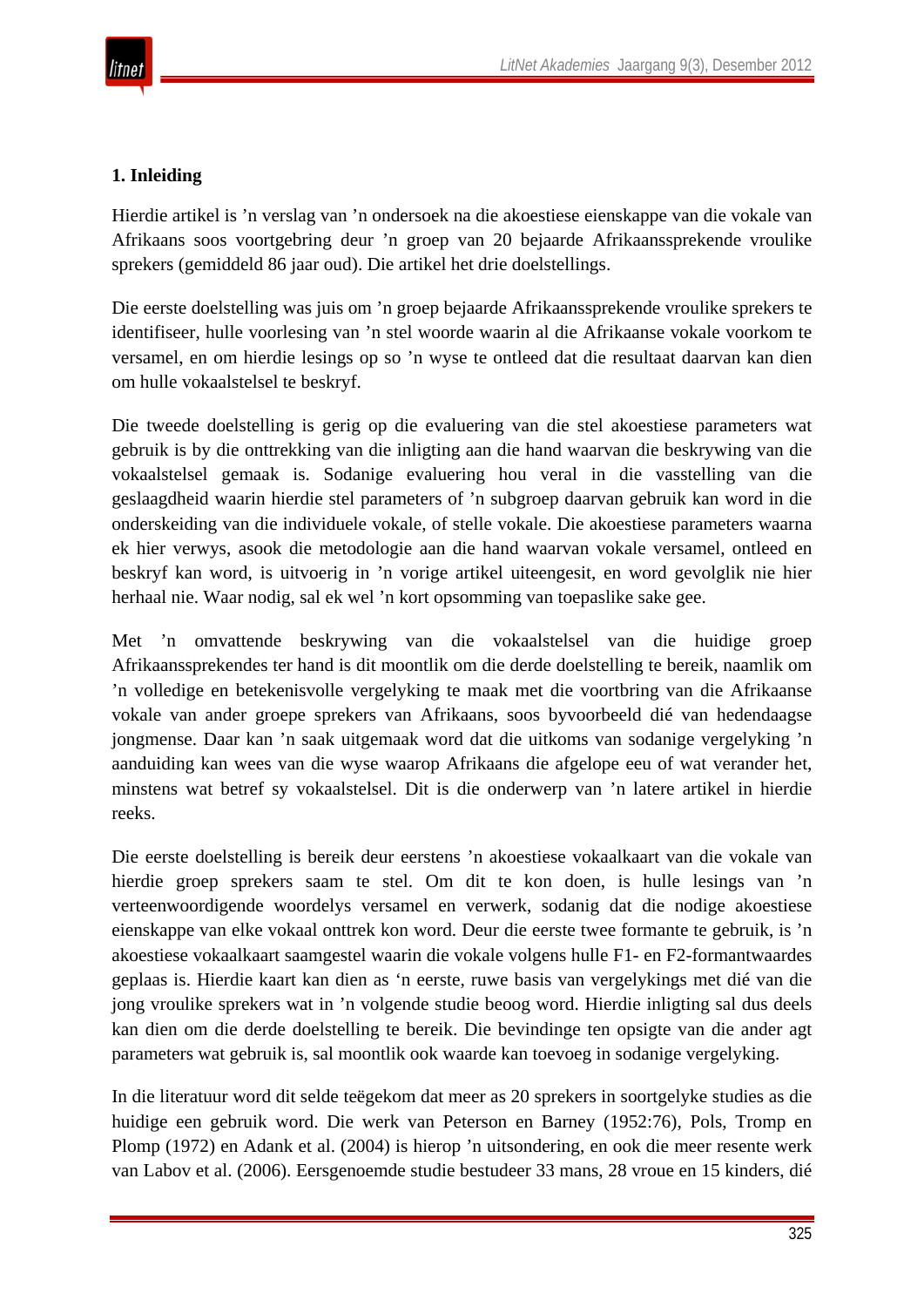van Pols-hulle (1972) 50 mans en 25 vroue, en Adank et al. (2004); 20 van elke geslag, almal volwassenes. Die atlas van Labov et al. (2006) val natuurlik in 'n heel ander kategorie. In dié projek is 762 sprekers betrek.

Ek fokus binne die navorsingsprojek *Uitspraakvariëteite van Afrikaans* op die wyses waarop die vokale van Afrikaans voortgebring word. Verskeie groepe sprekers, vroulike sprekers van verskillende ouderdomsgroepe, etnisiteit, en herkoms word betrek. Vokale lewer interessanter en ook ryker materiaal as konsonante. Dit toon 'n baie groter sinchroniese variasie as konsonante, en is ook veel minder stabiel, diachronies gesien. Deur bloot fyn te luister hoe Afrikaanssprekende mense van die ouer teenoor die huidige geslag praat, is 'n verskil in uitspraak van een of ander aard wel opvallend. Presies waarin so 'n verskil lê, is egter nie so eenvoudig om te bepaal nie; daarvoor het mens minstens 'n presiese fonetiese beskrywing van elke individuele vokaal nodig. Nog minder is dit moontlik om bloot op grond van sodanige inligting te sê of die vokaalsisteem die laaste eeu of wat sistematies verander het, en indien wel, presies hoe, en in watter mate, dit gebeur het.

Die Afrikaanse vokale, veral soos wat dit deur jonger sprekers uitgespreek word, klink in baie opsigte vandag nie meer soos wat dit voorgestel word in beskrywings van byvoorbeeld Le Roux en Pienaar (1928) en De Villiers (1965) nie. Genoemde twee werke is die mees omvattende in hierdie verband. Wissing (2006) se beskrywing van byvoorbeeld die moderne lang /a/-vokaal wyk merkbaar af van hoe dit volgens veral dié skrywers vroeg in die vorige eeu moes geklink het. Ouditiewe waarneming van die uitspraak van baie ou teenoor jong sprekers bevestig die vermoede dat daar 'n verandering moes plaasgevind het – presies ten opsigte van watter vokale, en in watter mate, is nog nie duidelik nie. Dit is die doel van hierdie navorsing om meer daarvan te wete te kom.

Ter illustrasie van die mate waarin, en wyse waarop, die uitspraak van die twee groepe waarna verwys word, verskil, vergelyk die voorlees (Klankgreep 1) van 'n 98-jarige vrou, verteenwoordigend van die groep van 20 bejaarde deelnemers aan hierdie projek, met dié van 'n 22-jarige vroulike spreker (Klankgreep 2). Hulle lees die bekende stuk *Die Noordewind en*  die Son<sup>1</sup>. Ter wille van 'n interessante vergelyking voeg ek hierby 'n "neutrale" lesing (Klankgreep 3) van dieselfde stuk, soos gelees deur 'n onbekende manlike spreker.<sup>2</sup>

Van die belangrikste verskille tussen die twee vroulike sprekers kan gehoor word in die gedeelte *Toe blaas die Noordewind ure (lank)*[3](http://www.litnet.co.za/Article/akoestiese-analise-van-die-vokale-van-n-groep-bejaarde-afrikaanse-vroue#_edn3) *vir al wat hy werd is* (Klankgreep 4), met name in die woorde *blaas*, *ure* en *werd.* Die jong spreker se lang /a/ is duidelik (meer) gerond as dié van die oue; sy ontrond die vokaal van *ure* (die ou leser nie), en die 22-jarige se *werd*vokaal word baie laer gevorm as dié van die 98-jarige. Hierdie vergelyking is baie grof en in algemene artikulatoriese terme gedoen; 'n volledige vergelyking is moontlik slegs op grond van presiese akoesties fonetiese beskrywings, soos wat in hierdie artikel aangebied word.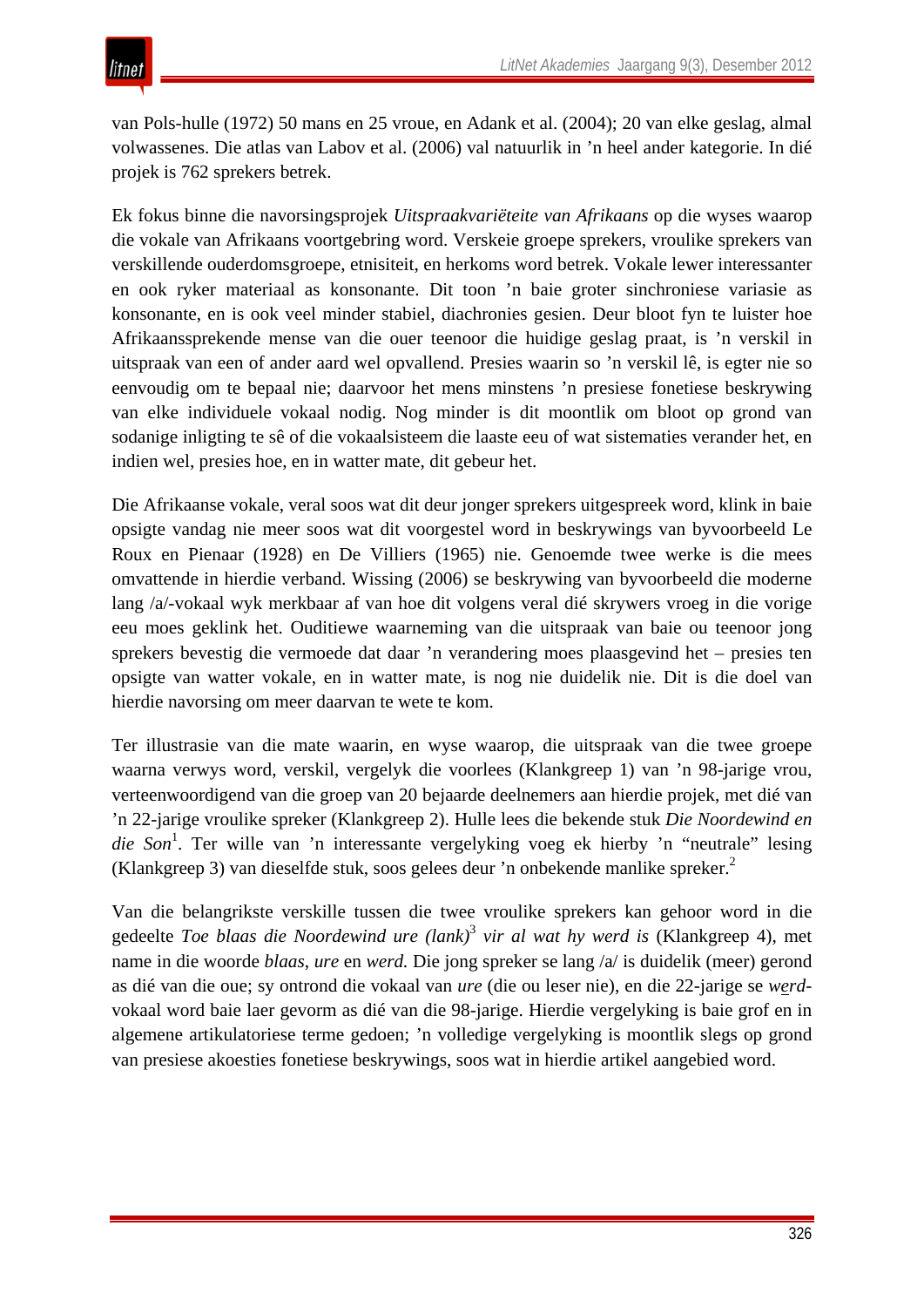## **2. Navorsingsmetode**

In hierdie afdeling word die metode uiteengesit wat in die ondersoek gevolg is. Dit is ingestel op die bereiking van die primêre doelstelling, naamlik om 'n omvattende akoestiese beskrywing te gee van die vokaalstelsel van die bejaarde groep vroulike Afrikaanssprekendes. Vergelyk hiervoor die uitvoerige uiteensetting wat as beskrywingsraamwerk hiervoor ontwikkel is (Wissing 2012).

## *2.1 Die deelnemende sprekers*

In hierdie studie is daar gefokus op die uitspraak van vroulike sprekers van 80 jaar en ouer. Ek beperk die studie om verskillende redes tot vrouespraak. Labov (2001:321) se opmerking dat verskeie ondersoeke daarop dui dat dit juis vroue is wat die "innovators of most linguistic changes" is, is hier toepaslik. Sou daar veranderinge ten opsigte van die Afrikaanse vokaalstelsel opgemerk kon word, sou dit dus waarskynlik duideliker waargeneem kon word in die uitspraak van die groep jong vroulike sprekers van die volgende ondersoek. Dit is dus ook vanselfsprekend dat daar vrouens in hierdie eerste ondersoek betrek moes word. Vrouens leef bowendien gemiddeld langer as mans,<sup>4</sup> sodat dit makliker was om 'n groot genoeg groep vrouens in die ouderdomsgroep 80+ jaar te kon bereik as mans. Op praktiese vlak het dit geblyk dat die meeste hoogsbejaarde inwoners van 'n plaaslike bejaardetehuis juis vroue is – ek kon, weliswaar met moeite, 20 vrywillige vrouens bereik. Hier was sprake van 'n beskikbaarheidsteekproef; daar is geen voorafseleksie gedoen nie. Hulle moes uit die aard van die saak Afrikaanssprekend wees, en moes verkieslik nog sodanige goeie sig hê dat hulle die woordelys kon lees. Hulle ouderdomme het gestrek van 80 tot 98, met 'n gemiddeld van 86 jaar.

Afgesien van die praktiese oorwegings is die klankopnames van vroulike sprekers bowendien akoesties beter ontleedbaar en is die resultaat van akoestiese ontledings ook meer betroubaar as dié van mans.

Veertien van hierdie 20 vroue is in die ou Transvaal gebore en het ook daar grootgeword, drie in die Vrystaat, drie in die Kaapprovinsie en een in Natal, dus oorwegend die noordelike deel van die land.

## *2.2 Die stimulusmateriaal en opnameprosedure*

Ek beperk my ontleding en beskrywing van die vokaalstelsel van hierdie groep sprekers tot die 12 foneme wat in Tabel 1 opgeneem is. Let op dat daar twee stelle fonetiese simbole voorkom. Dit is omdat ek albei stelle in die artikel self gebruik. Die IPA-stel<sup>5</sup> word hier betrek slegs omdat dit in akoestiese vokaalkaarte voorkom. Die rekenaarprogram Praat (Boersma en Weenink 2010) genereer sulke vokaalkaarte met IPA-simbole, wat my uiteraard daartoe beperk.

'n Eenvoudige leeslys waarin die 12 woorde van Tabel 1 opgeneem is, is as stimulusmateriaal gebruik.<sup>6</sup> In Wissing (2012) stel ek 'n sisteem voor soortgelyk aan dié wat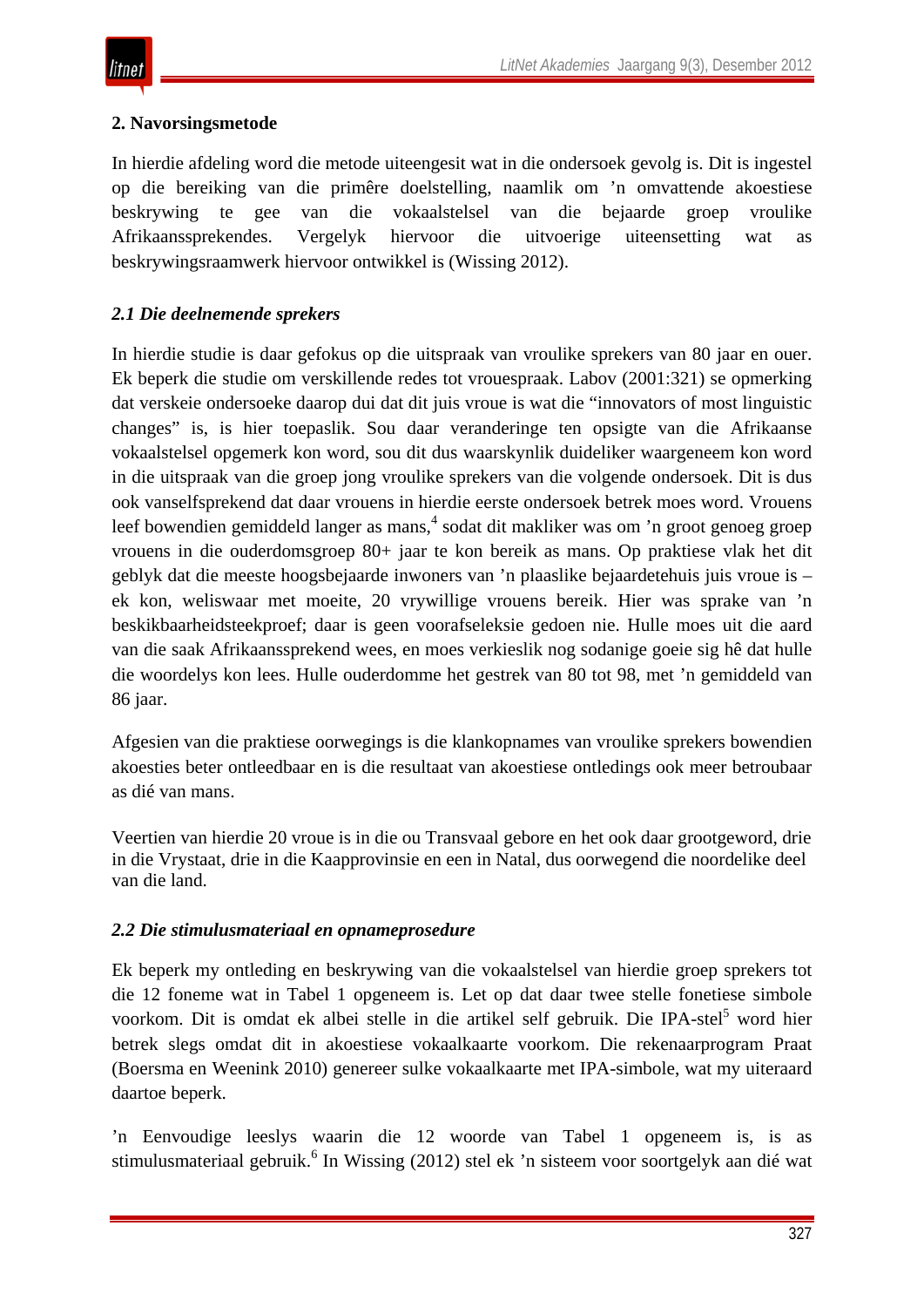dikwels in die Angel-Saksiese literatuur gebruik word. Daarvolgens verwys ek byvoorbeeld na die /i/-vokaal as die BIER-vokaal.

Ek het om verskeie redes gekies vir so 'n lys woorde in plaas van byvoorbeeld sinne of paragrawe. 'n Praktiese rede is dat dit makliker is om 'n lys bestaande uit enkelwoorde te lees as volsinne, waar sprekers foutief of weifelend lees.

Leeslyste bestaande uit enkelwoorde word gewoonlik in studies gebruik waar dit gaan om die vasstelling van die akoestiese eienskappe van 'n taal se foneme. Die leestempo kan makliker gekontroleer word, en die woorde word veel eerder met dieselfde nadruk gelees. Dit sorg terselfdertyd dat daar minimale vokaalwysiging plaasvind. Dit is iets wat met baie meer moeite in die geval van groter taaleenhede, soos sinne, verseker kan word. Sedert die monumentale werk van Peterson en Barney (1952:585–94) is dit gebruiklik om van enkelwoorde gebruik te maak. Hulle gebruik vorme (meestal is dit ook egte woorde) waarin die Engelse vokale in die vorm *h\_d*<sup>7</sup> ingebed is. Dit is in talle ander studies gevolg, byvoorbeeld dié van Pols e.a. (1972). In die geval van die studie van die Afrikaanse vokale deur Van der Merwe e.a. (1993) en die ondersoek deur Raubenheimer (1998) is selfs slegs die enkelvokale, respektiewelik enkeldiftonge, gelees.

Lass en Wright (aangehaal in Bekker 2009:120) ondersteun die gebruik van losstaande woorde in soortgelyke studies baie sterk: "We do not apologize for using words in isolation as primary evidence: in terms of 'psychological reality', 'canonicalness' or whatever, these are surely the primary input to *any* phonological study, synchronic or diachronic [...]". Deur te fokus op die kanonieke weergawes van klanke, meer spesifiek die foneme van 'n taal, in ons geval Afrikaans, beteken dit dat die basiese, onderliggende weergawes bestudeer en beskryf word. Dit beteken ook dat die resultate van allerlei fonologiese prosesse buite rekening gelaat word. In die geval van vokale is sodanige prosesse vokaalreduksie, verhoging, verlaging, oorronding en rekking.

| Voorbeeldwoord        | SAMPA-simbool | IPA-simbool |
|-----------------------|---------------|-------------|
| nies(bier)            |               |             |
| $\vert$ nuus (buur)   |               |             |
| $ mees$ (beer)        | e             | e:          |
| neus                  | 2             | Ø           |
| $\parallel$ mes (pet) | E             | Ι£          |
| $\vert$ mas (bar)     | A             | la          |
| $\vert$ maas (baar)   | a             | a'/a        |
| $\vert$ mis (pit)     | @             | ə           |
| $\vert$ mus (put)     | Q             | œ           |

### **Tabel 1. Twee tipes fonetiese tekens met voorbeeldwoorde. Die prototipiese woorde soos voorgestel deur Wissing (2012) word tussen hakies in Kolom 1 bygevoeg.**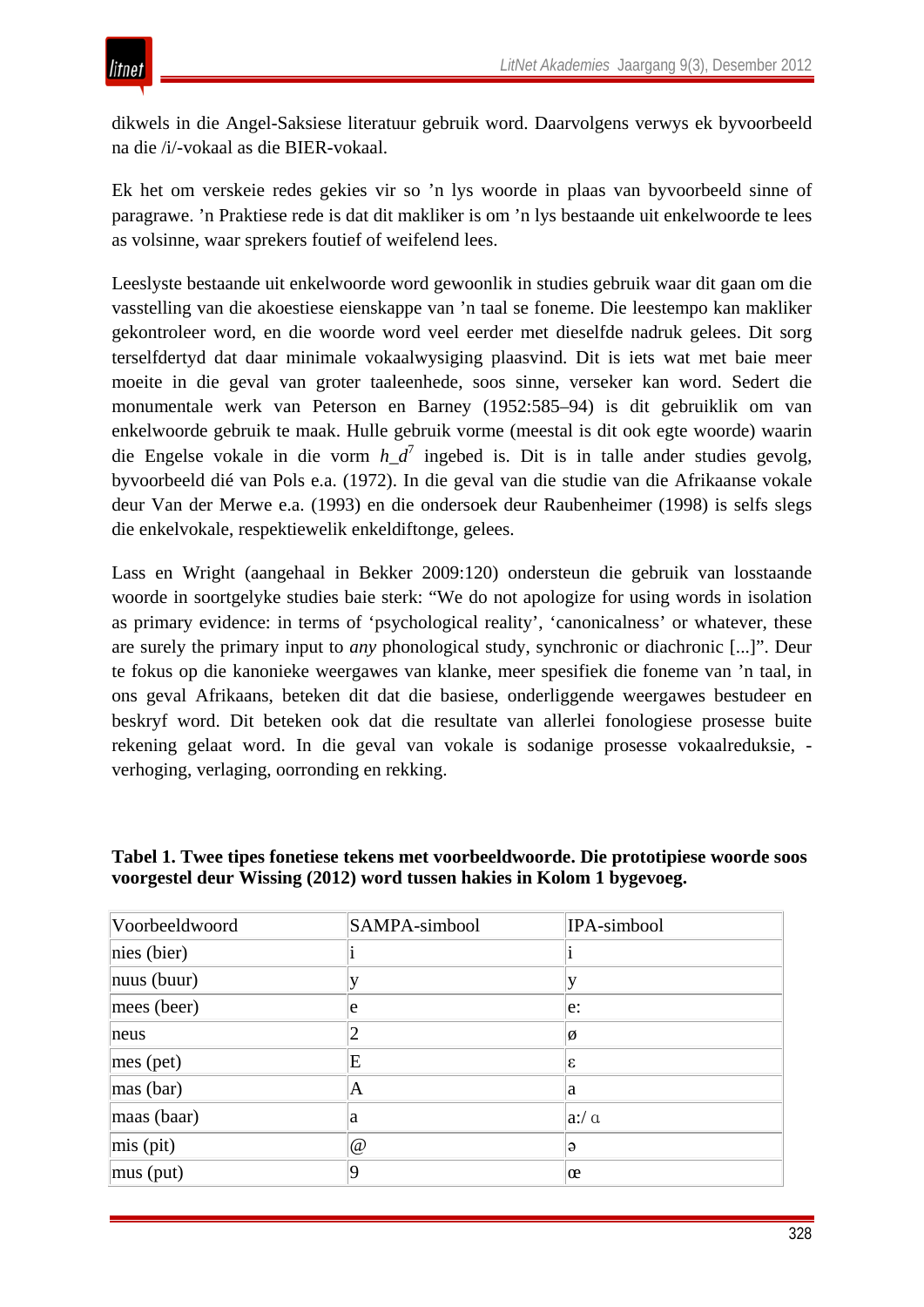

| $\cos$ (pot) |   | ر و ا |
|--------------|---|-------|
| moos (boor)  |   | ıv.   |
| moes (boer)  | ս | ΙU    |

Hierdie klankgreep is die 12 woorde wat in die studie gebruik is, soos gelees deur die 98 jarige vrou. Die woorde eindigend op /k, x, r, l/ is nie hierin opgeneem nie – sien afdeling 4.1.2, "Die allofoon [{]", laer af.

Soos gesien kan word in Tabel 1, begin al die woorde wat in die leestaak gebruik is, met 'n nasale konsonant (*m* of *n*) en eindig almal op *s*. Dit sorg vir 'n optimaal eenvormige fonetiese konteks waarin die woorde gelees is. Dit is bekend dat 'n woordfinale konsonant 'n invloed kan hê op die artikulatoriese eienskappe van die vokaal (Rietveld en Van Heuven 2009:172 e.v.). Bowendien is dit relatief eenvoudig om in die segmenteringsproses die grense tussen die begin- en eindkonsonante te bepaal. Sien die volgende afdeling vir meer besonderhede.

Die woorde is in 'n willekeurige orde in gedrukte vorm aan die sprekers gegee vir die opneem van hulle lesings ('n groot lettertipe is gebruik ter wille van duidelike sigbaarheid). Die opnames is by die betrokke bejaardetehuis gedoen, soms in die woonstelle van die inwoners, omdat nie almal mobiel was nie. In die ander gevalle is dit gedoen in 'n sentrale plek wat gerieflik deur die deelnemers bereikbaar was. Daar is gesorg dat geen eggo-effekte aanwesig was nie, en eksterne geluide is sover moontlik vermy.

Die opnames is direk op 'n hardeskyf van 'n draagbare rekenaar ingevoer, vanwaar dit verder verwerk is in die spraakanaliseprogram Praat (Boersma en Weenink 2010). Hierdie prosessering in Praat hou in dat spraakseine (gedigitaliseerde opnames) ouditief en visueel ondersoek kan word met die oog op die bepaling van die vokaalgrense. Ek gee meer besonderhede hieroor, asook oor die prosessering van die spraakdata, in Wissing (2012). Daar verwys ek ook na ander literatuur hieroor (bv. Rietveld en Van Heuven 2009:108 e.v.) en Grabe en Low (2002) wat segmenteringskriteria vir onder meer vokale bied.

Deur middel van Vowelyse (Van der Walt en Wissing 2003) is die akoestiese inligting ten opsigte van die volgende parameters uit die individuele vokale onttrek: vokaalduur, intensiteit (totale intensiteit; intensiteit in BF1 en BF2), grondtoon, harmonisiteit-tot-geraas-verhouding (HGV) en vokaalformantfrekwensies van die eerste drie vokaalformante en die bandwydte van F1. Soos later gesien sal word, word die gradiënt waarteen die eerste twee vokaalformante van die drie lang vokale, /e/, /2/ en /o/, verloop, asook die begin- en eindpunte van F1 en F2 in hierdie geval, nie hier as deel van die stel parameters erken en opgeneem nie. Wissing (2012) behandel hierdie aspek volledig. Ek het daar ook daarop gewys dat die gebruik van rou gegewens, dit is formantmetings, soms genormaliseer moet word, maar dat dit nie nodig is in gevalle waar daar voldoende hoeveelhede metings beskikbaar is en waar dit nie van verskillende geslagte is nie. Ek werk hier net met vroue se vokaalproduksies, sodat ek ook nie van 'n normaliseringsmetode gebruik gemaak het nie. Vir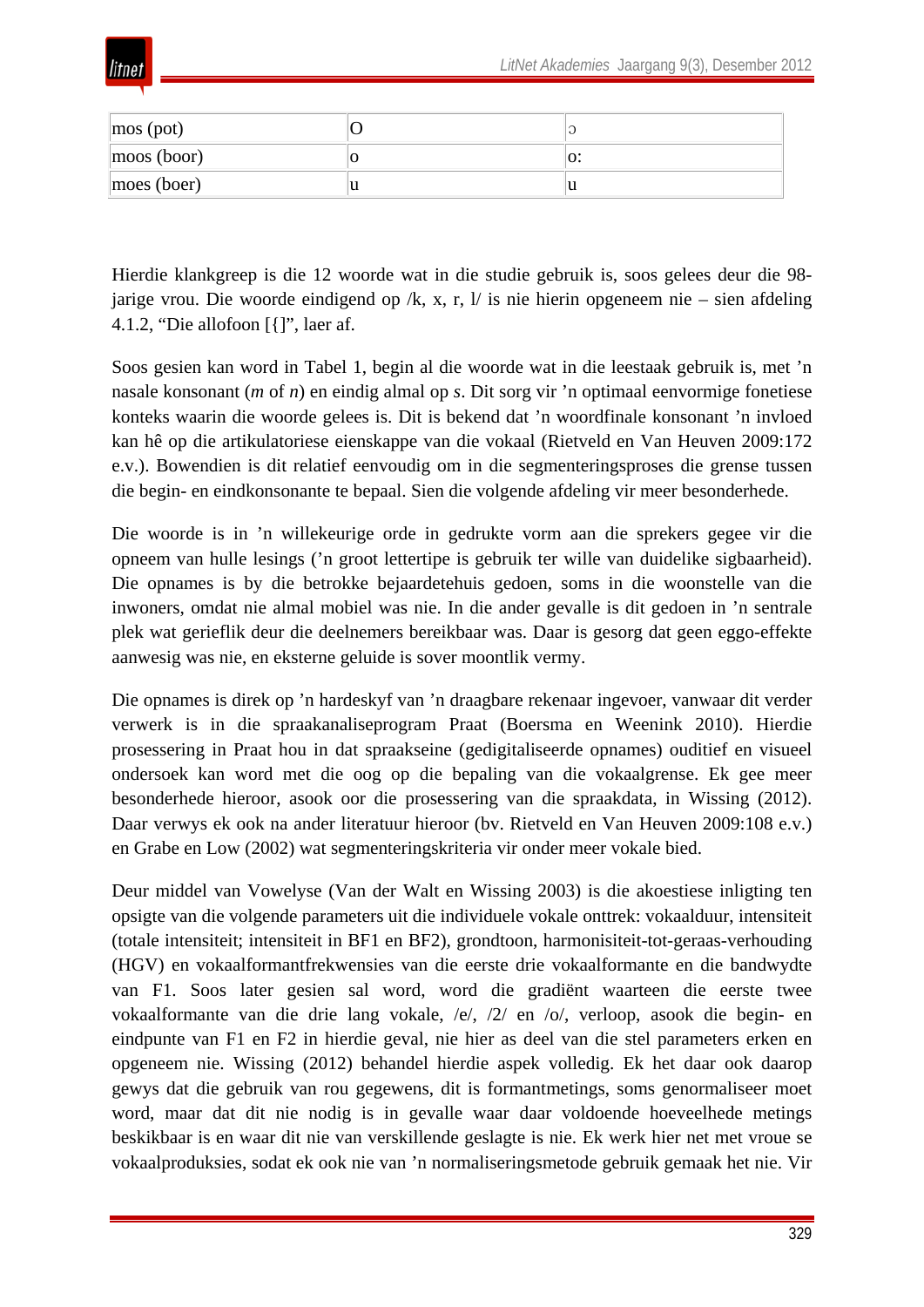'n verdere motivering en 'n kort uiteensetting van hierdie belangrike metode verwys ek na paragraaf 9.1 en 9.1.1 in Wissing (2012).

## **3. Resultate**

### *3.1 Basiese inligting*

Die 12 primêre vokale moes gesamentlik 240 keer deur die 20 deelnemers gelees word.<sup>8</sup> Om tegniese redes moes van die waardes weggelaat word by sommige van die vokaalparameters, sodat die totale nie in al die gevalle op dieselfde getalle neerkom nie. Vokaallengte en intensiteit is van die mees robuuste parameters, sodat die opmerking nie daar van toepassing is nie. Dit geld wel dié waarby frekwensie betrokke is; hulle is meer gevoelig vir allerlei steurnisse, sodat die werklike getalle geldige gevalle weer kleiner is.

In die volgende afdeling word die gemete vokaalwaardes vir elk van die genoemde parameters in tabelvorm vir die 12 basiese vokale gegee. Ek gee hierdie data ook in grafiekvorm weer, en wel per parameter, dit ter wille van 'n groter oorsigtelikheid en makliker interpretasie. Vir 'n volledige beskrywingsraamwerk van vokale en vokaalsisteme verwys ek die leser na die artikel "Integrasie van artikulatoriese en akoestiese eienskappe van vokale: 'n beskrywingsraamwerk"(Wissing 2012). Hierdie raamwerk word in die huidige studie gebruik.

#### *3.2 Die metings*

Spesifieke verdelingsvrye statistiese bewerkings word gedoen slegs waar dit insig tot die ontledings toevoeg. Dit moet wel genoem word dat daar in byna alle gevalle statisties beduidende verskille gevind is per parameter by die 12 vokale se metings as groep geneem. F0 is hier 'n uitsondering, wat nie vreemd is om te verstaan nie: die woorde is oor die algemeen, uit die aard van enkelwoordlyste soos hier gebruik is, op dieselfde toonhoogte gelees. Die verskille is ook te verwagte, omdat vokale juis voldoende van mekaar moet verskil ten einde die persepsieproses van die kant van die luisteraar moontlik te maak.

Die tabelle is soos volg gestruktureer: kolom 1 vermeld die vokaalname, kolom 2 gemiddelde metings op 'n spesifieke vokaal, kolom 3 die aantal geldige metings op die betrokke parameter (N), en kolom 4 die standaardafwyking (s.a.). Die betrokke meeteenheid word in die onderskeie opskrifte vermeld. Die parametermetings word aanvullend hierby ook in die vorm van 'n lyngrafiek vertoon, met 'n horisontale rooi streep wat die gemiddelde van die betrokke metings voorstel. In die mees regse posisie word die gemiddelde waarde van al 12 vokale vermeld. Die vokale op die x-as van lyngrafieke word altyd in dieselfde volgorde aangegee, naamlik /i, y, e, 2, E, A, a, @, 9, O, o, u/. Hierdie volgorde is bepaal deur die posisies wat die vokale inneem op 'n akoestiese vokaalkaart soos dié in Figuur 1, naamlik hoog-voor (/i/), na middelhoog-voor /e/, daarna deur middel-voor /E/ na laag /A/ en /a/;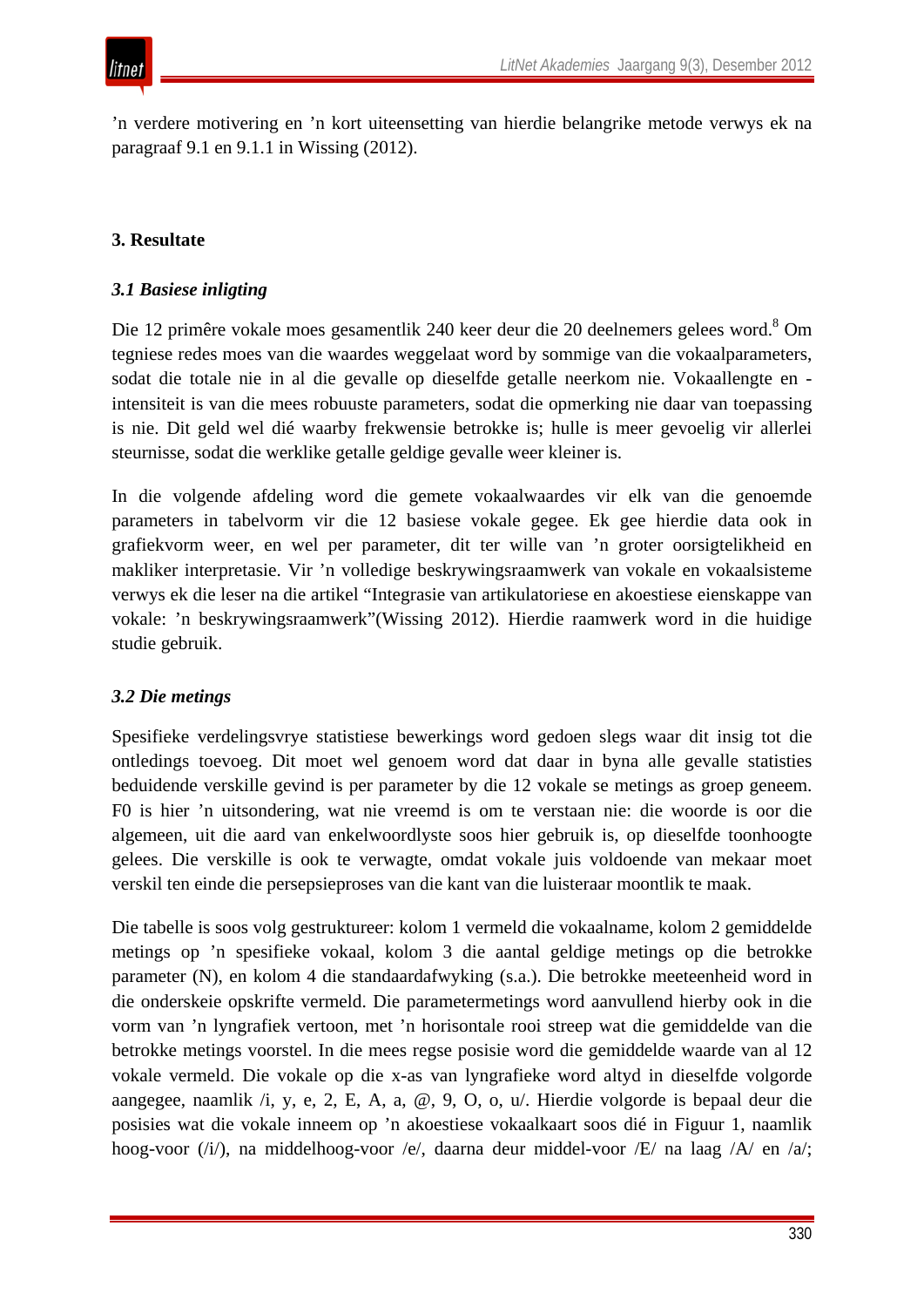daarna volg die neutrale vokale /@/ en /9/, dan middel-agter (/O/), middelhoog-agter (/o/), en laastens hoog-agter (/u/). Metingseenhede word op die y-as aangedui.

Die verspreiding van die vokale in Figuur 1 is nie 'n weergawe van die werklike toedrag in Afrikaans nie; dis ongeveer weergegee soos in die kaarte wat gewoonlik gebruik word ter illustrasie van die relatiewe ligging van vokale op sulke voorstellings. Let ook op na die driehoekvormigheid waarin die voor- en agtervokale van hoog-voor deur laag na hoog-agter lê (daarom genoem die akoestiese vokaaldriehoek). Dit stem terselfdertyd ooreen met die tongposisies tydens artikulasie. Vergelyk ook Figuur 6.11 van Rietveld en Van Heuven (2009:133) vir 'n soortgelyke voorstelling vir die Nederlandse vokaalstelsel van manlike sprekers (oorgeneem uit Pols 1977 – kyk laer af vir 'n akoestiese kaart hiervan). Die vokale in Figuur 1 is wel dié van Afrikaans. Dit word aangetoon deur gebruik te maak van sowel SAMPA- as IPA-simbole. Ek gebruik verder SAMPA-simbole in die teks self; in vokaalkaarte soos dié in Figuur 1, wat deur Praat gegenereer word, is die simbole dié van IPA. Vir besonderhede hieroor, raadpleeg (Wissing 2012). Die gemerkte<sup>9</sup> geronde vokale is onderstreep. Hoewel /{/ (in bv. *ek*) nie 'n vokaalfoneem is nie, is dit ter wille van latere bespreking in Figuur 1 opgeneem.



**Figuur 1. Geïdealiseerde akoestiese vokaalkaart, waarin die verspreiding van die Afrikaanse vokale aangetoon word ten opsigte van die tongposisie tydens artikulasie, asook die twee belangrikste vokaalformante, F1 op die y-as en F2 op die x-as. Simbole in rooi is in IPA-notasie; die bloues daarnaas in SAMPA-notasie. Die asse is ook voorsien van die artikulatoriese terme VOOR-AGTER, en HOOG-LAAG; NEUTRAAL lê in die middel.**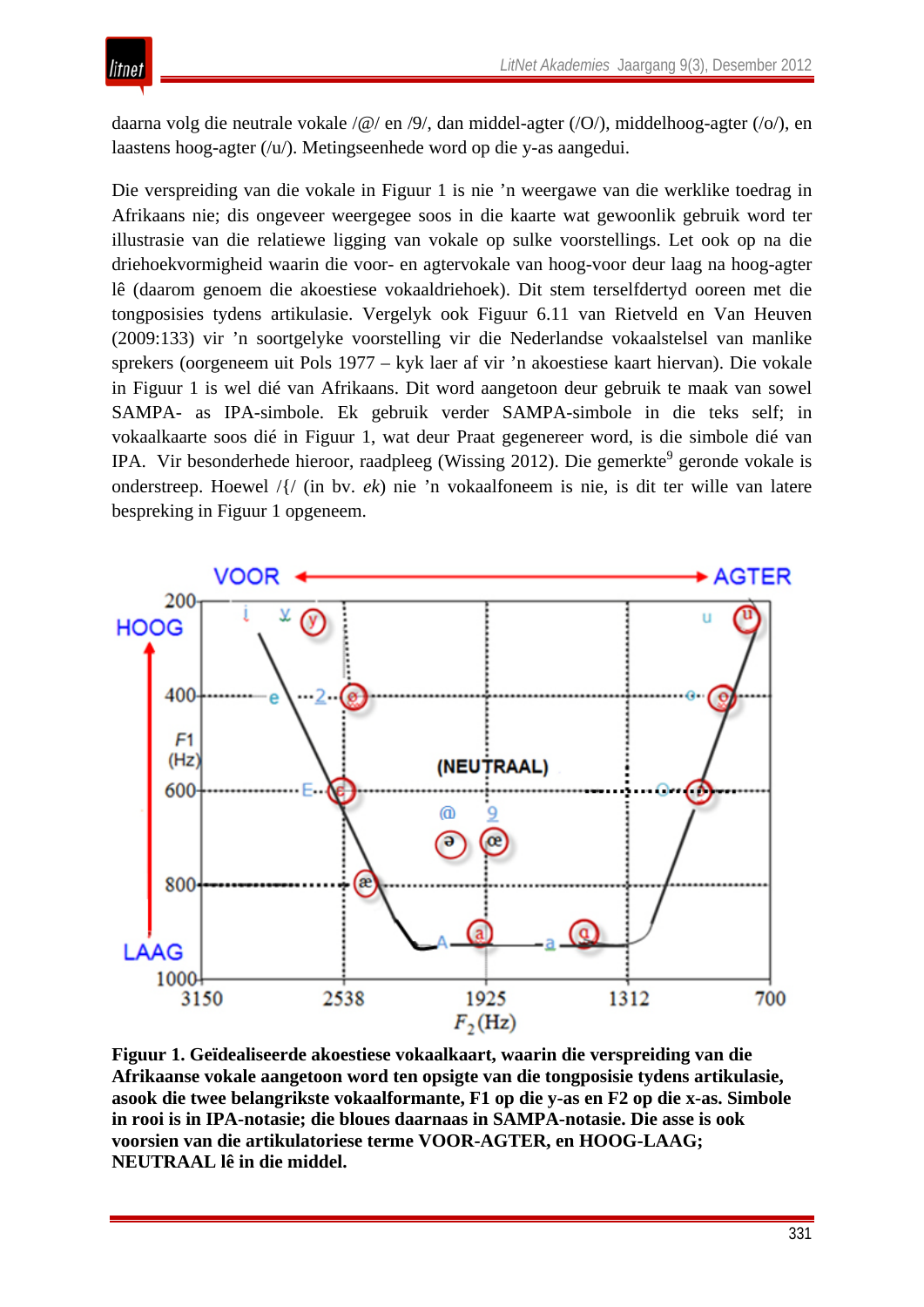Die akoestiese vokaalkaart in Figuur 11 in Wissing (2012) is soortgelyk aan Figuur 1 hier bo, en Figuur 3, 4, en 5a en 5b hieronder. Daar word meer besonderhede verstrek oor die presiese benaminge van vokaalstande op die x- en die y-as, asook oor die plasing van die kardinale vokale. Figuur 3 is in daardie werk 'n hipotetiese akoestiese vokaalkaart. Daar word ook uiteengesit hoe so 'n kaart gekonstrueer word.

### **4. Bespreking van resultate per parameter**

Die resultate van die ontleding in akoestiese terme van die vokale van hierdie groep sprekers word vervolgens van naderby beskou.

### *4.1 Vokaalformantfrekwensies*

In hierdie afdeling word die inligting aangaande die drie vokaalformante (F1, F2, F3) in drie aparte tabelle gegee. Hier word die rou metings in Hertz gegee.

Hulle gemiddeldes word saam in een lyngrafiek (Figuur 2) aangebied. Lyngrafieke vergemaklik 'n vergelyking van die drie vokaalformante en dit bied ook 'n beter geheeloorsig oor die betrokke eienskappe van die vokale. Let daarop dat die inligting in Tabel 2, 3 en 4, asook Figuur 2 en 3, slegs die gemiddeldes gee van al die Afrikaanse vokale, ook van /e, 2, o/, die drie lang gediftongeerdes. In feite gee blote gemiddeldes nie 'n volledige beeld van laasgenoemde drie nie. Ek gee dus in 'n aparte afdeling spesiale aandag daaraan.

| Vokaal                        | Gem. | $\overline{\bf N}$ | s.a.  |
|-------------------------------|------|--------------------|-------|
| $\vert/\mathrm{i}/\mathrm{i}$ | 357  | 20                 | 54,5  |
| y                             | 337  | 20                 | 42,2  |
| e                             | 415  | 20                 | 63,6  |
| $\frac{1}{2}$                 | 408  | 20                 | 48,3  |
| /E/                           | 481  | 19                 | 58,2  |
| /A/                           | 789  | 16                 | 171,3 |
| /a/                           | 790  | 17                 | 139,3 |
| $/$ @                         | 532  | 19                 | 115,0 |
| /9/                           | 516  | 19                 | 93,3  |
| $ $ /O/                       | 529  | 21                 | 159,2 |
| $ $ /0 $/$                    | 409  | 20                 | 53,0  |
| /u/                           | 349  | 19                 | 69,6  |
| ALLE VOKALE 484               |      | 230                | 170,8 |

## **Tabel 2. F1 (in Hertz) van die 12 basiese vokale van 20 Afrikaanse vroulike sprekers (gemiddeld 86 jaar oud)**. 10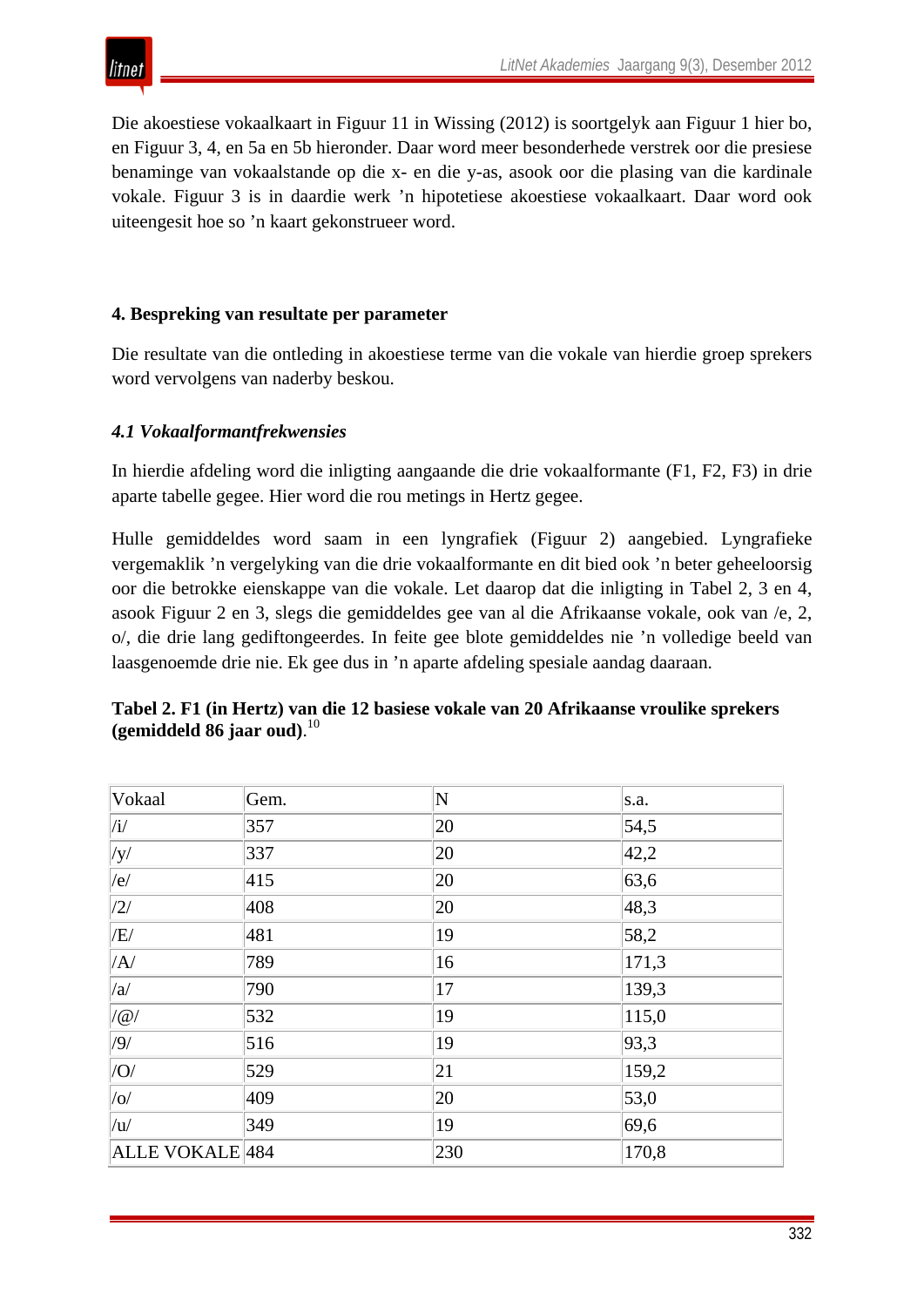

| Vokaal                   | Gem.    | N   | s.a. |
|--------------------------|---------|-----|------|
| $\vert/\mathrm{i}/\vert$ | 2676    | 19  | 162  |
| $ $ /y/                  | 2 3 2 7 | 20  | 340  |
| e                        | 2550    | 19  | 238  |
| $\sqrt{2/}$              | 2 2 8 1 | 20  | 267  |
| /E/                      | 2 5 3 3 | 19  | 243  |
| /A/                      | 1570    | 16  | 624  |
| /a/                      | 1 540   | 17  | 601  |
| $ /\varpi/$              | 1917    | 19  | 304  |
| /9/                      | 1786    | 19  | 323  |
| $ $ /O/                  | 1018    | 17  | 401  |
| $ $ /0 $/$               | 1 2 5 6 | 20  | 202  |
| /u/                      | 1 273   | 18  | 253  |
| <b>ALLE VOKALE</b>       | 1913    | 223 | 644  |

## **Tabel 3. F2 (in Hertz) van die 12 basiese vokale.**

## **Tabel 4. F3 (in Hertz) van die 12 basiese vokale.**

| Vokaal                   | Gem. | N   | s.a. |
|--------------------------|------|-----|------|
| $\vert/\mathrm{i}/\vert$ | 3461 | 20  | 474  |
| $ $ /y/                  | 3092 | 20  | 417  |
| e                        | 3275 | 20  | 358  |
| /2/                      | 3083 | 20  | 524  |
| /E/                      | 3317 | 20  | 532  |
| /A/                      | 3193 | 19  | 740  |
| /a/                      | 3257 | 21  | 555  |
| $/$ @                    | 3056 | 20  | 395  |
| /9/                      | 2862 | 19  | 302  |
| $ $ /O/                  | 2948 | 20  | 616  |
| $ $ /0 $/$               | 2737 | 20  | 191  |
| /u/                      | 2877 | 19  | 561  |
| <b>ALLE VOKALE</b>       | 3099 | 238 | 523  |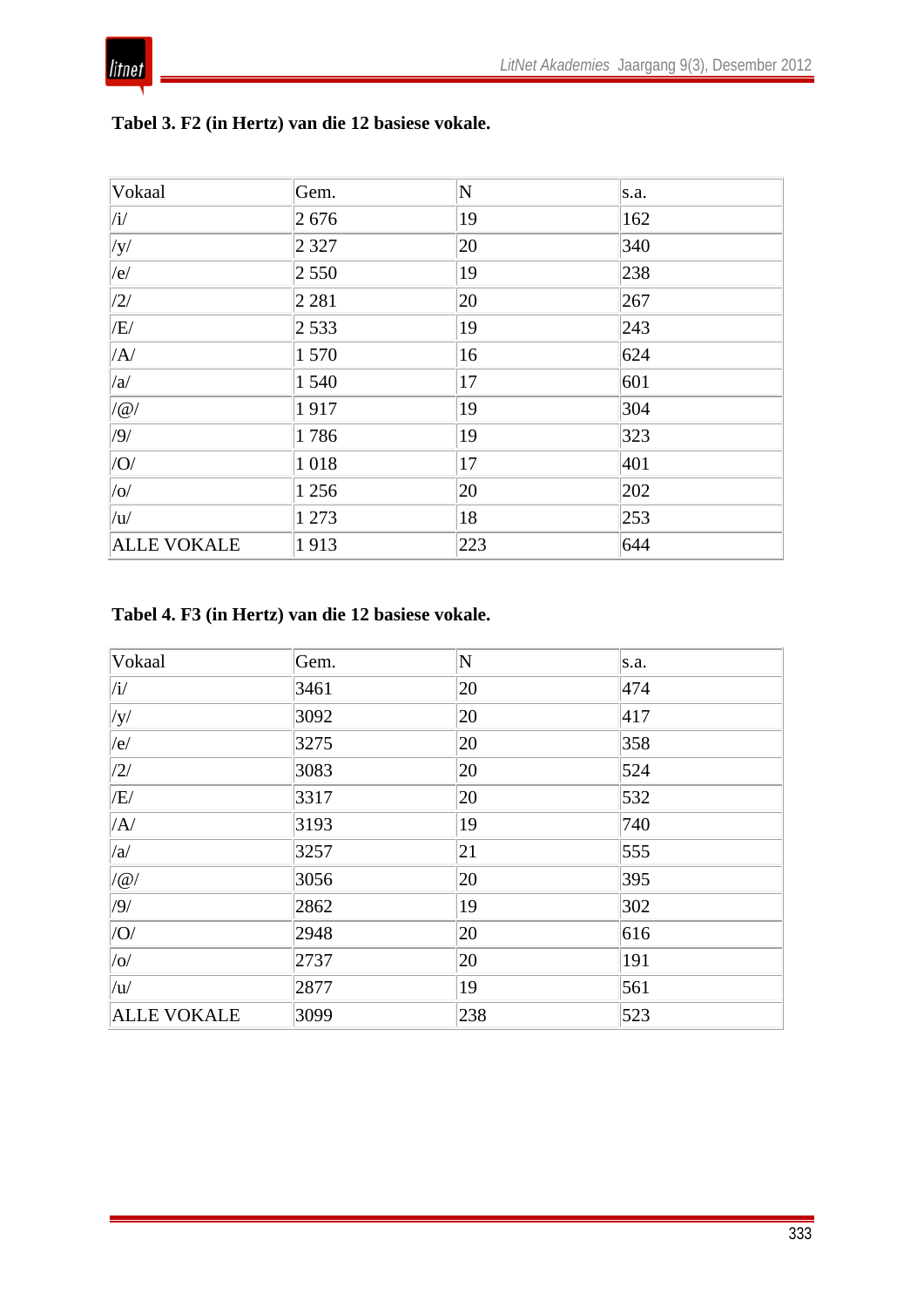

itnet

**Figuur 2. Drie vokaalformante (F1, F2, F3) van die 12 basiese vokale.** 

Die inligting wat vervat is in Tabelle 2 tot 4 moet saam gelees word met Figuur 2. Soos verwag, geld die reëlmaat ten opsigte van die horisontale posisionering van vokale se produksie ook hier: die agtervokale /O, o, u/ het laer F2-waardes, gevolg deur die neutrale /A, a, 9, @/ met minder lae F2 (dit geld veral /@/ en /9/), en die voorvokale /2, y, E, e, i/ met hoë F2's. F3, hoewel minder opsigtelik, volg ruweg dieselfde patroon. Let hier op na die F2 afstande tussen die drie pare ongeronde ~ geronde nie-agtervokale (/ $@$  ~ 9; e~ 2; i~ y/), asook op die feit dat die tweede lid van die paar gekenmerk word deur 'n laer F2 as die eerste lid, wat natuurlik aanduidend is van gerondheid. Die verskil tussen die twee lede van die laaste twee pare vokale is statisties beduidend (p < 0,002); die verskil tussen /@/ en /9/ is nie  $(p = 0,2)$ . Dit beteken dat hierdie groep lesers goeie ronders is van veral die twee gemerkte geronde voorvokale /2/ en /y/, maar dat dit nie die geval is met die neutrale /9/ nie. Let op dat F3 spesifiek dieselfde patroon volg as F2 by sowel /e  $\sim$  2/ as by /i  $\sim$  y/ en by /@  $\sim$  9/. F3 dien dus as versterking van F2 in die uitdruk van gerondheid al dan nie in hierdie drie pare (wat betref gemerktheid van ronding). Dit beteken verder dat F3 ook in ag geneem behoort te word by 'n volledige beskrywing van ontronding van die gemerkte geronde vokale /y/, /2/ en /9/, iets wat Wissing (2011) nagelaat het om te doen. Die bevindinge ten opsigte van die mate van gerondheid van hierdie klas vokale is bevestigend van die indruk wat gekry word wanneer na die opnames van die 20 persone se lesings geluister word (vergelyk weer Klankgreep 6 hoër op). Slegs tien gevalle van ontronding uit die 98 moontlike gevalle is deur die 20 sprekers ontrond (die meeste daarvan /9/ wat /@/ word); van vyf bestaan daar onsekerheid; die res (83) is wel gerond.

Figuur 3 dui die ligging van al 12 die Afrikaanse vokale in 'n akoestiese vokaalkaart aan ([{], 'n allofoon van /E/, is hierby ingesluit). Figuur 4 is 'n ongenormaliseerde weergawe wat deur NORM<sup>11</sup> gegenereer is op grond van dieselfde data as wat by Figuur 3 gebruik is. Figuur 5a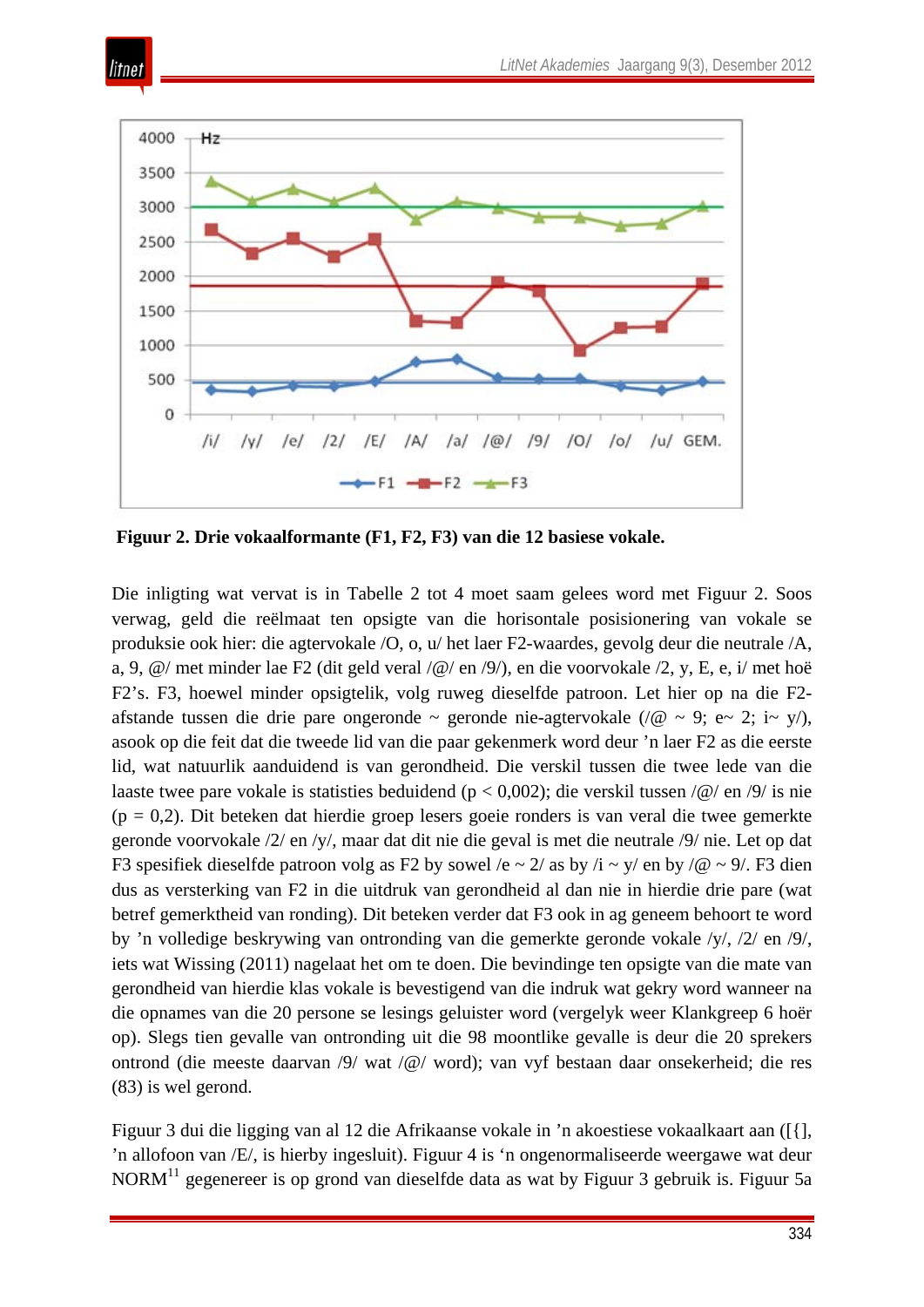en 5b is twee genormaliseerde weergawes, ook deur NORM geskep. 'n Vergelyking van Figuur 3 en 4 toon duidelik dat die twee konvensionele wyses van die vorming van akoestiese vokaalkaarte prakties dieselfde resultate lewer. As hierdie twee, beide ongenormaliseerde kaarte, saam vergelyk word met Figuur 5a en 5b, die genormaliseerdes, blyk baie duidelik dat daar geen verskil tussen genormaliseerde en ongenormaliseerde vokaalkaarte aanwesig is nie. Let wel op dat die x- en y-as-skale van die kaarte nie dieselfde is nie. Veral die normaliseringsprosedure hou in dat die Hertzwaardes van vokale aangepas word, sodat byvoorbeeld Figuur 5b se x-as van 1 000 Hz tot 2 000 Hz aangedui word, terwyl dit in Figuur 5b 1 000 Hz tot 3 000 Hz is. Ook hulle y-asse verskil 'n bietjie. Sodanige skaalaanpassing wat steeds in Hertz werk, en nie in waardes weerskante van 0 nie (soos wat wel die geval is met die sogenaamde z-standaardisasies) is steeds (hoewel afwykend van die werklike, ongenormaliseerde Hertzmetings) gebruikersvriendelik: dit kan baie soos in die geval van die konvensionele frekwensiewaardes, wat in terme van Hertz gegee word (soos in Figuur 3) geïnterpreteer word. Die verspreidingspatrone kan ook in die geval van genormaliseerde figure direk met mekaar vergelyk word. Die volgende vier figure toon 'n baie sterk ooreenkoms wat betref verspreidingspatrone. Hierdie bevinding lei tot die gevolgtrekking dat normalisering in die geval van die huidige datastel onnodig is. 'n Belangrike rede hiervoor is geleë in die gegewe dat ons hier te doen het met 'n baie homogene groep sprekers: almal bejaarde vroue.



**Figuur 3. Akoestiese vokaalkaart van 12 Afrikaanse vokale, uitgespreek deur die 20 vroue.**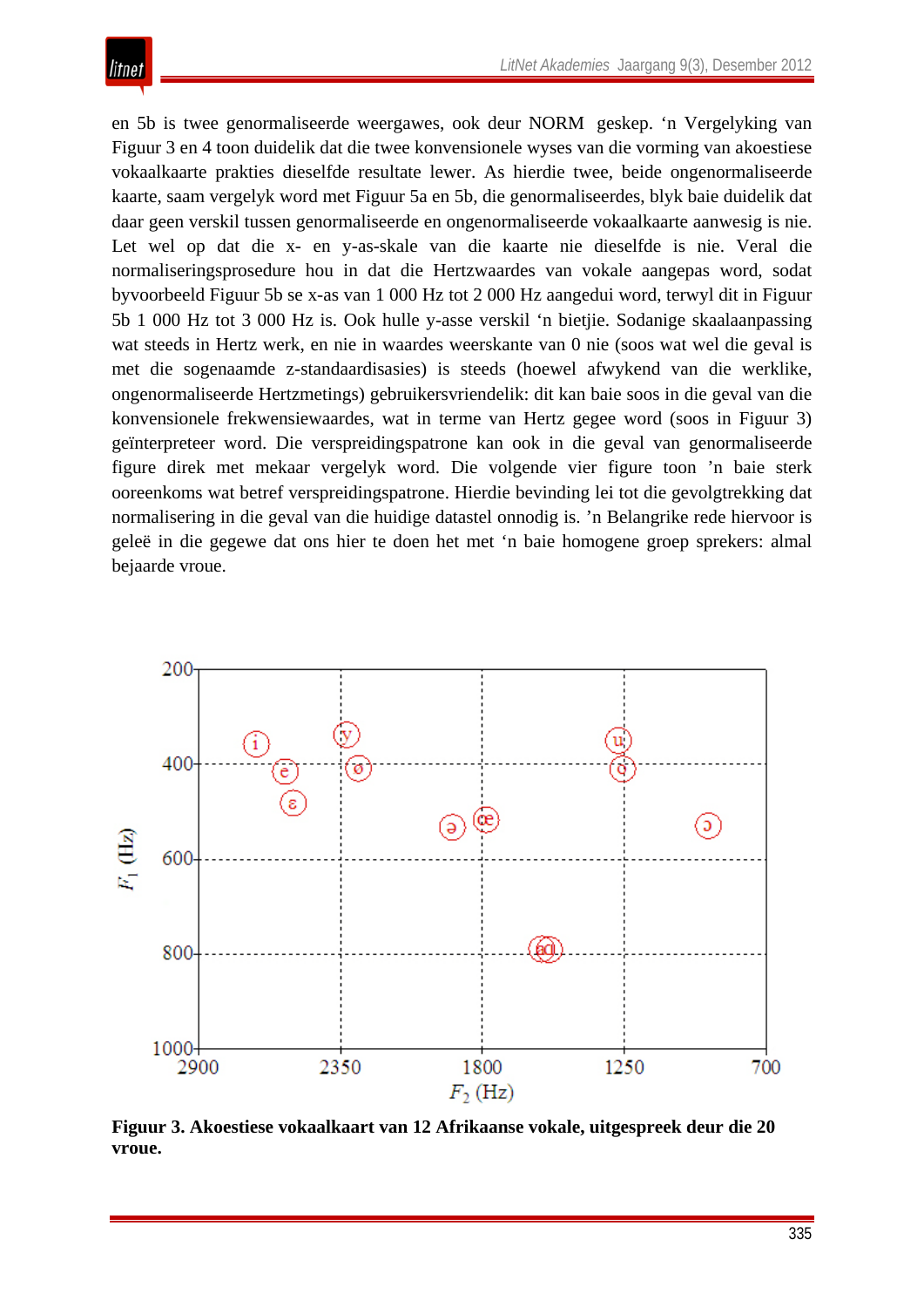



**Figuur 4. Ongenormaliseerde vokale van die groep sprekers; die allofoon [{] word ook hier aangedui.**



**Figuur 5a. Genormaliseerde vokale van dieselfde groep sprekers (plus [{]).**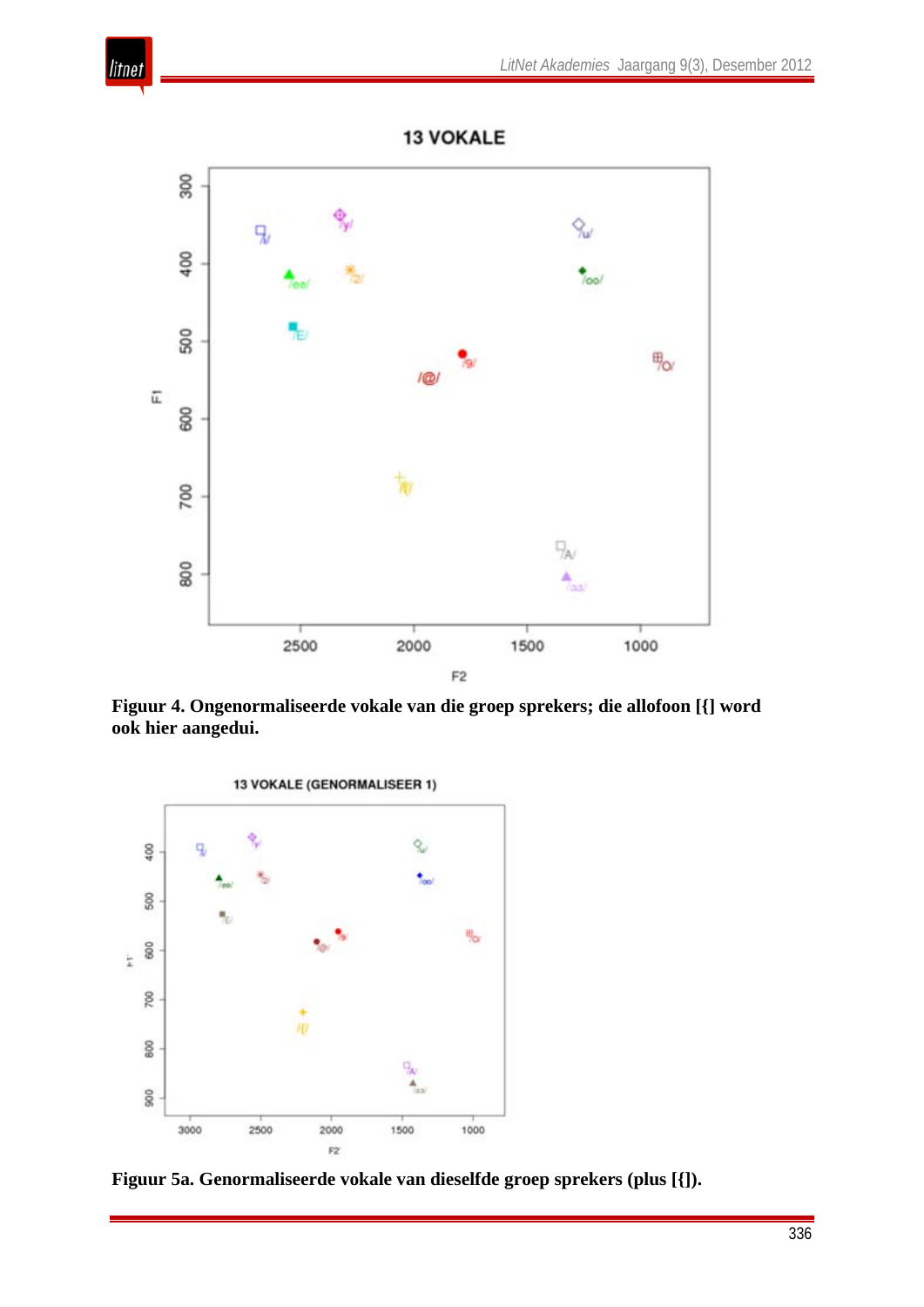



**Tegnieke van Labov en Nearey is gebruik (gegenereer in NORM).** 

**Figuur 5b. Genormaliseerde vokale van dieselfde groep sprekers (plus [{]). Tegnieke van Labov en Nearey is gebruik (gegenereer in NORM).** 

Die onderlinge nabyheid van die Afrikaanse kort /A/ en lang /a/ is opvallend. Die verskil tussen hierdie twee vokale lê dus hoofsaaklik in die relatiewe lengtes daarvan (/a/ is gemiddeld 122 ms. langer as /A/ (Tabel 6)); die eerste twee vokaalformante (F1 en F2) speel hier geen rol nie – anders as wat die geval is by jong sprekers. Verrassend is die bevinding dat F3 wel relatief sterk figureer. /A/ se F3 van 2 830 Hz is byna statisties beduidend laer as dié van /a/ (3 086 Hz). Deur slegs F3 te gebruik in 'n klassifikasietoets (sien laer af vir 'n uiteensetting hiervan) word /A/ vir 88% korrek deur dié metode geklassifiseer, terwyl dit slegs 57% is as F1 en F2 saam geneem word. Sien ook Figuur 2 vir die F3-verskil tussen hierdie twee vokale.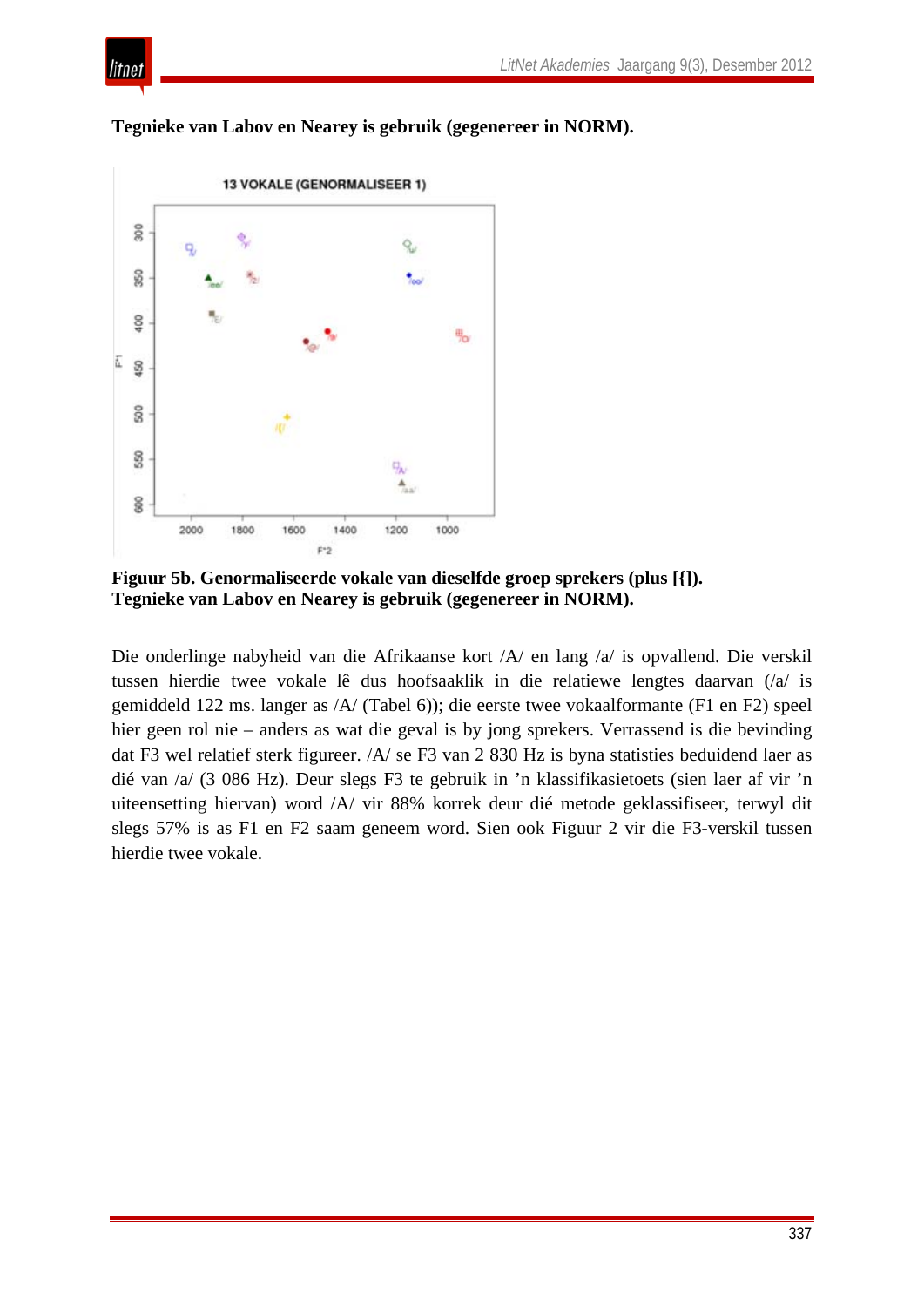



#### **Figuur 6. Akoestiese vokaalkaart van tien Nederlandse vokale, uitgespreek deur 50 mans. (Inligting onttrek uit Pols e.a. 1972.)**

Figuur 6, 'n akoestiese vokaalkaart van tien Nederlandse vokale, uitgespreek deur 50 mans, toon 'n groot ooreenstemming met dié van die Afrikaanse vroue (Figuur 3). Ek het Figuur 6 saamgestel uit gepubliseerde statistiese gegewens omtrent die Nederlandse vokale (Pols e.a. 1972:1094).

#### *4.1.1 Die gediftongeerde vokale*

Dit is hoër op reeds uitgewys dat drie lang vokale /e/, /2/ en /o/ nie, soos die res van die vokale, stabiele (Eng. *steady state*) vokale is nie; hulle formante, veral F1 en F2, toon duidelike afwykings van 'n horisontale posisie. Hierdie faset van /e, 2, o/ stem ooreen met die beskrywing van byvoorbeeld Le Roux en Pienaar (1928:48–53), wat sê dat dit uitgespreek word as diftonge, en ook dié van De Villiers en Ponelis (1987:93), wat dit *brekingsdiftonge* noem. Combrink en De Stadler (1987:34) verwys daarna as *brekingsvokale*. Rietveld en Van Heuven (2009) noem dit *verglydende vokale*. Ek verkies die term *gediftongeerde vokale*. /e/ klink (en lyk wat betref sy formantpatrone) baie op die spieëlbeeld van die egte diftong /E+/ <sup>12</sup> (geskryf *ei* of *y*); /o/ lyk baie soos die spieëlbeeld van die egte diftong /@u/ (geskryf *ou*). Die presiese begin- en eindwaardes van F1 en F2 word in Figuur 7 vir /e/ gemeld; dieselfde vir /o/ in Figuur 8. Figuur 8 toon dieselfde patroon as wat hier in Figuur 7 gesien word. Figuur 8 is 'n grafiese voorstelling, onttrek deur Vowelyse, van die eerste drie vokaalformante van die BEER-vokaal in die woord *mees.* In hierdie Figuur word duidelik gesien dat die gebuigde verlope van F1 en veral F2 nie heeltemal reglynig is soos in die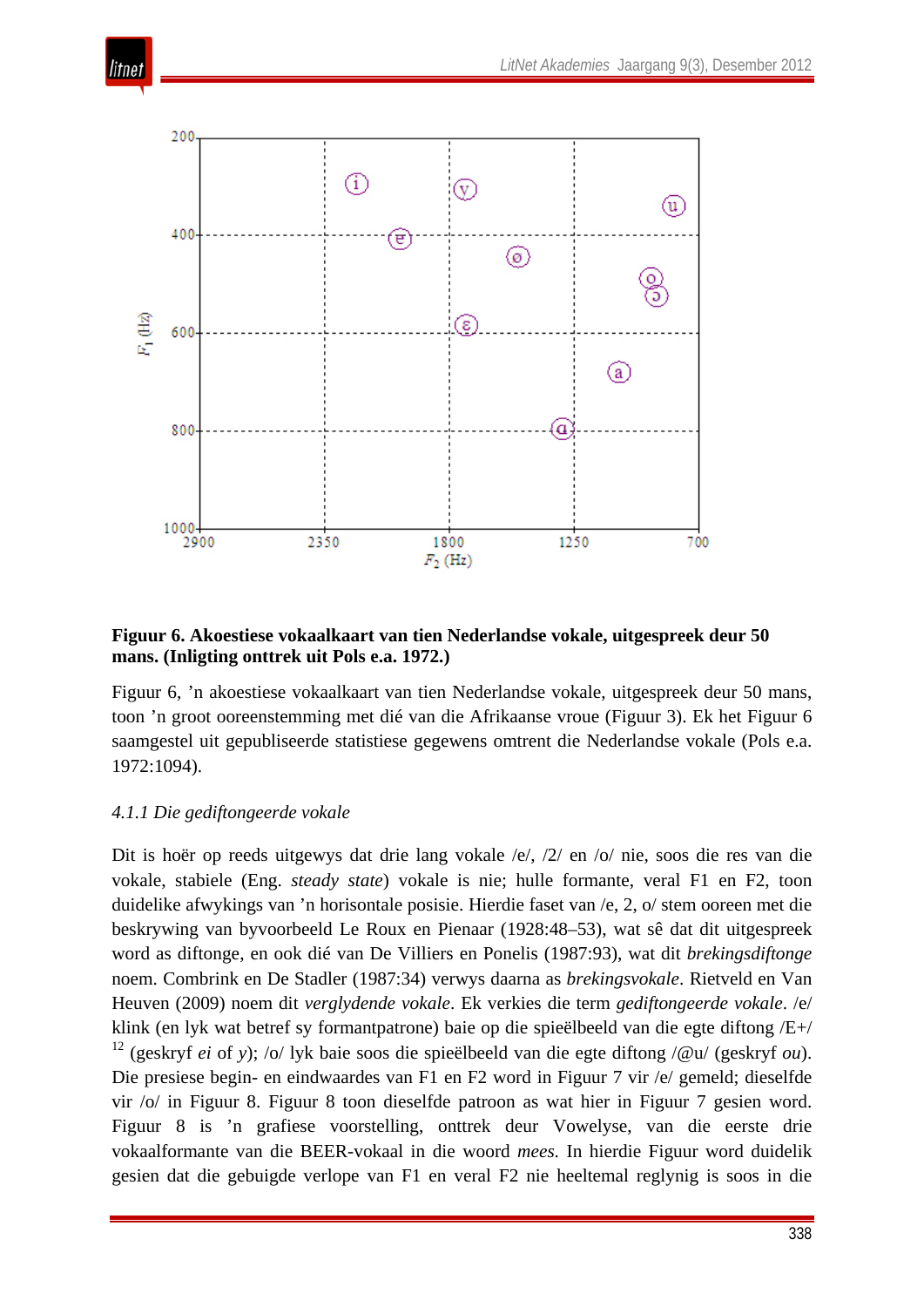

geïdealiseerde voorstelling van Figuur 7 gesien word nie. Dit is daarom ook 'n valse voorstelling van die wese van 'n diftong om slegs die middelpuntmeting daarvan (soos aangetoon deur die rooi stippellyn in Figuur 8), soos byvoorbeeld deur ondersoekers soos Adank e.a. (2004) gedoen, aan te dui. Die mate waarin diftongering plaasvind, kan miskien meer getrou in terme van die gradiëntverloop<sup>13</sup> van die betrokke vokaalformante uitgedruk word. F1 van /e/ in Figuur 7 se gradiënt is byvoorbeeld 144%; dié van F2 is -71%. Aan die gradiënte van  $\frac{2}{\}$  kan gesien word dat die diftongering effens minder is (F1 = 133%; F2 = -60%). Aan die ander kant is die gradiënte van sowel F1 as F2 van die lang /o/-vokaal beide positief, en soos in Figuur 9 gesien kan word, is dié van F2 veel steiler as dié van die ander twee vokale (F2 = 385%). 'n Volmaakte ongebuigde vokaal sal 'n waarde van 0% vir sowel F1 as F2 toon.



**Figuur 7. Formantverlope van die lang vokaal /e/. X-as dui tyd aan; y-as frekwensie in Hertz.**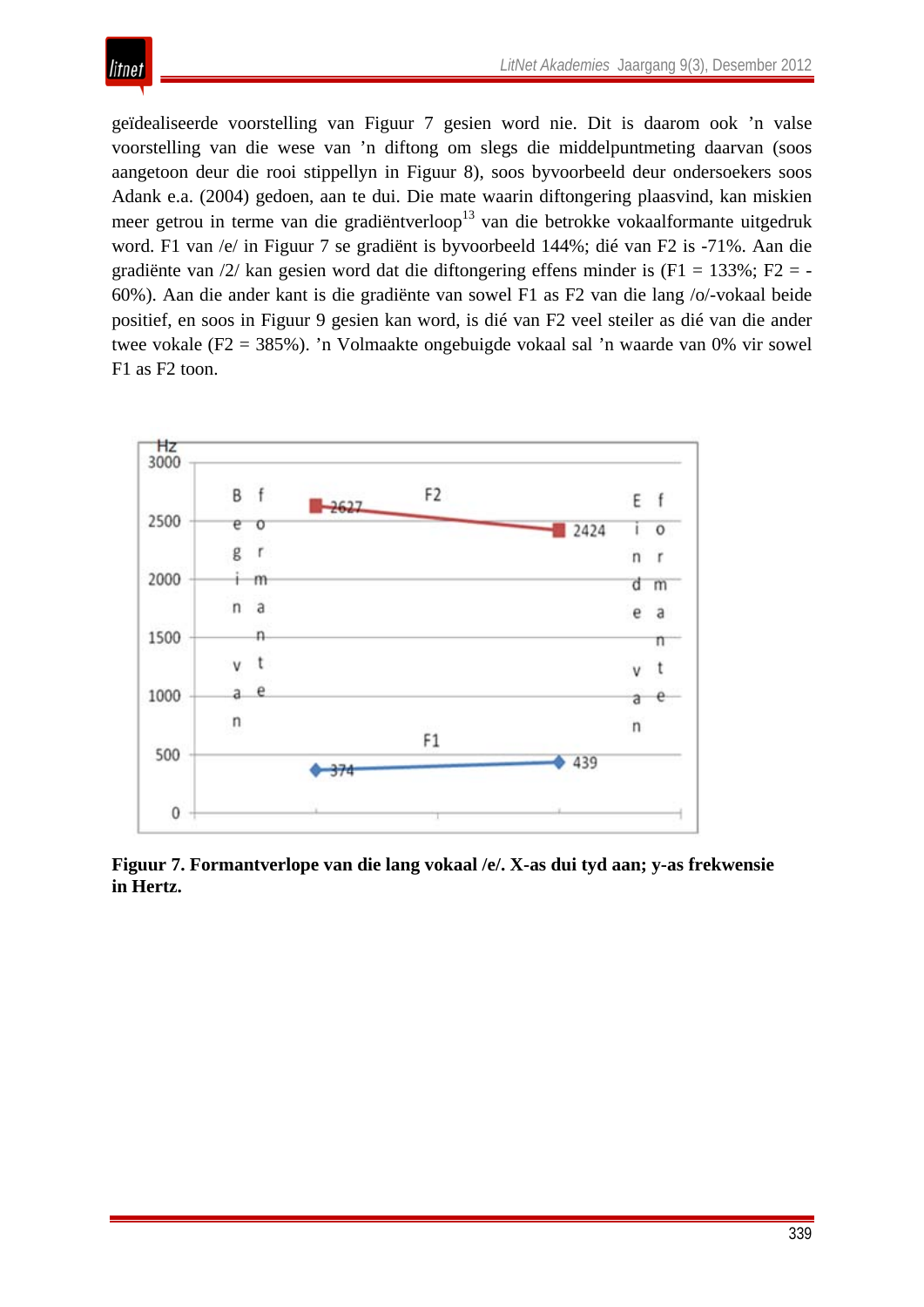

litnet

**Figuur 8. Die eerste drie formante van /e/ in die woord** *mees***. Die rooi vertikale stippellyn dui die temporele middelpunt van die vokaal aan.** 



**Figuur 9. Formantverlope van die lang vokaal /o/. Die x-as dui tyd aan; y-as frekwensie in Hertz.**

Die effek van die diftongering van /e/ is dat die eerste gedeelte daarvan baie /i/-agtig klink, en die laaste deel /@/-agtig. Daarteenoor klink die eerste deel van /o/ baie soos 'n /u/; die tweede ook soos /@/. Beide breek dus in die rigting van die neutrale deel van die vokaalkaart. Die /i/ en /@/-agtigheid waarna hier verwys word, kan gekontroleer word deur die formantwaardes hiervan te vergelyk met dié van die egte /i/ en /@/ (Tabel 2 en 3).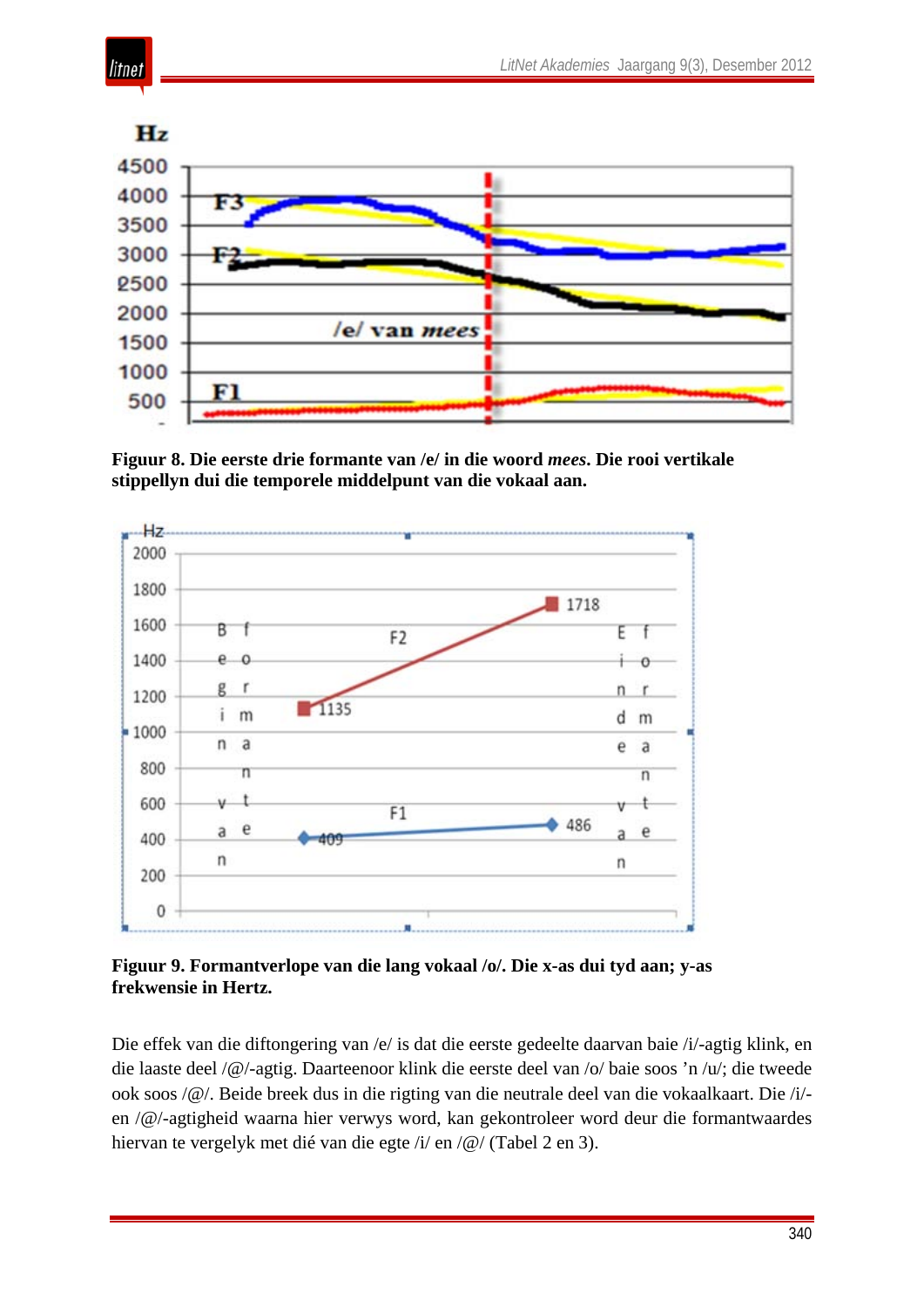

Die gegewens in Tabel 5 en Figuur 7 en 8 toon enersyds duidelik die verskil tussen /e/ en /2/ met /o/ aan. /e/ se F2-gradiënte is negatief; /2/ s'n is positief. Vergelyk ook Figuur 10 in hierdie verband. Dis opvallend dat /o/ se F2 meer wegbuig, veel meer as in die geval van /e/ en /2/, wat volgens die grafiek ook prakties identies is wat betref die mate van hulle breking. Die verskil tussen dié twee, /e/ en /2/, lê dus nie by die gradiënt nie; wel by die verskil tussen F2 self.

|         | Tabel 5. Gradiënte van die eerste twee formante van die drie gediftongeerde Afrikaanse |  |  |
|---------|----------------------------------------------------------------------------------------|--|--|
| vokale. |                                                                                        |  |  |

| Vokaal  | $Grad_F1$ | $Grad_F2$ |
|---------|-----------|-----------|
| e       | 143,8     | $ -71,0$  |
| /2      | 132,6     | $-60,2$   |
| $ $ /0/ | 164,4     | 385,4     |



### **Figuur 10. Grafiese voorstelling van die gradiënte van die eerste twee formante van die drie gediftongeerde vokale.**

Wanneer die gediftongeerde vokale van die huidige datastel vergelyk gaan word met dié van die jong vroulike Afrikaanssprekendes, sal sodanige statistiese inligting van groot waarde wees.

## *4.1.2 Die allofoon [{]*

Ek gee hier net kortliks aandag aan die allofoon [{]. Streng gesproke hoort dit nie hier nie, maar dit word tog genoem, omdat dit 'n spesiale geval blyk te wees wanneer die vergelyking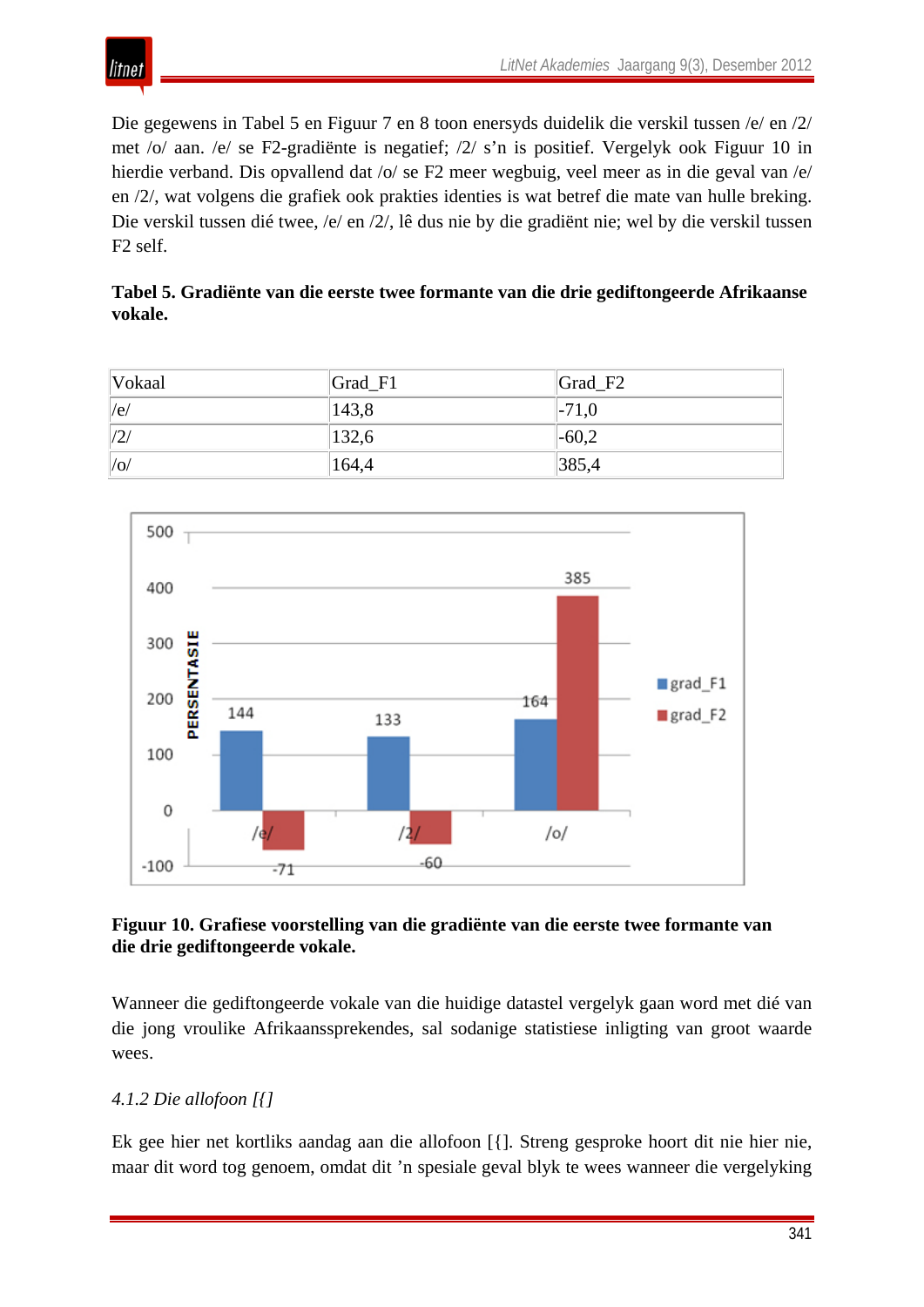tussen die huidige stel vokale met dié van die twintigjarige vroulike lesers in 'n volgende artikel aan die orde kom.

Hoewel die lae voorvokaal [{] (die BEK-VOKAAL; in IPA-notasie [æ]) dikwels saam met die primêre vokale behandel word (soos bv. deur Van der Merwe e.a. 1993), word dit allerweë beskou as 'n allofoon van die middellae /E/ (die PET-vokaal; (/ε/ in IPA se notasie). Vergelyk ook die beskrywings hiervan deur Le Roux en Pienaar (1928) en De Villiers en Ponelis 1987). Die rede waarom dit as allofoon geklassifiseer word, is bekend: eerstens kom die BEK-vokaal nie in alle Afrikaanse variëteite voor nie, en tweedens is dit, waar dit wel gebruik word, foneties kontekstueel voorspelbaar. In die noordelike variëteite van Afrikaans word die PET-foneem veral in goed-ingeburgerde<sup>14</sup> woorde met 'n hoë gebruiksfrekwensie 'n BEK-vokaal voor die twee sonorante nienasale /l/ (soos in *melk*) en /r/ (soos in *ver*), asook voor die nonsonorante velêre frikatief /x/ (soos in *eg*) en eksplosief /k/ (soos in *ek*) uitgespreek. 'n Baie duidelike voorbeeld van die variasie tussen die PET-vokaal en die BEKvokaal is die wyse waarop die PET-vokaal in *sê* en *lê* gewysig word tot die BEK-vokaal in afleidings daarvan, soos *seg-* (bv. in *seggenskap, segsman*), en *leg-* (bv. in *legkaart, grondlegger*). Ek het sommige van hierdie woorde<sup>15</sup> in die leeslysie bygevoeg met die oog op latere vergelyking met ander variëteite, met name dié van genoemde jong groep sprekers. Die indruk bestaan dat daar 'n groeiende neiging by veral jong sprekers is om hierdie vokaal sterk te verlaag, sodanig dat dit in bepaalde gevalle soms met /A/ verwar kan word. Die woorde *egter* en *agter* klink dan byna dieselfde. Ek verwys hier weer na die verskillende wyses waarop *werd* hier bo in Klankgreep 4 deur die twee vroulike sprekers uitgespreek is. Hierdie waarneming sal eksperimenteel getoets word in navorsing vir die derde artikel, wanneer die nodige akoestiese gegewens hieromtrent van die jong groep sprekers ook beskikbaar is. Dieselfde geld die verskillende wyses waarop die lang /a/ deur ou in teenstelling met jong sprekers uitgespreek word.

## *4.2 Duur*

| Vokale                   | Gem.            | $\overline{\mathsf{N}}$ | s.a.            |
|--------------------------|-----------------|-------------------------|-----------------|
| $\vert/\mathrm{i}/\vert$ | 0,120           | 20                      | 0,035           |
| $ $ /y/                  | 0,166           | 20                      | 0,073           |
| /e/                      | 0,248           | 20                      | 0,057           |
| /2/                      | 0,258           | 20                      | $ 0,069\rangle$ |
| /E/                      | 0,156           | 20                      | $ 0,063\rangle$ |
| /A/                      | 0,145           | 21                      | 0,052           |
| /a/                      | 0,267           | 21                      | 0,054           |
| $ /\mathcal{Q}/$         | $ 0,099\rangle$ | 20                      | 0,026           |
| /9/                      | 0,125           | 19                      | 0,037           |
| $ $ /O/                  | 0,155           | 21                      | 0,031           |

#### **Tabel 6. Duur (in sekondes) van die 12 basiese Afrikaanse vokale.**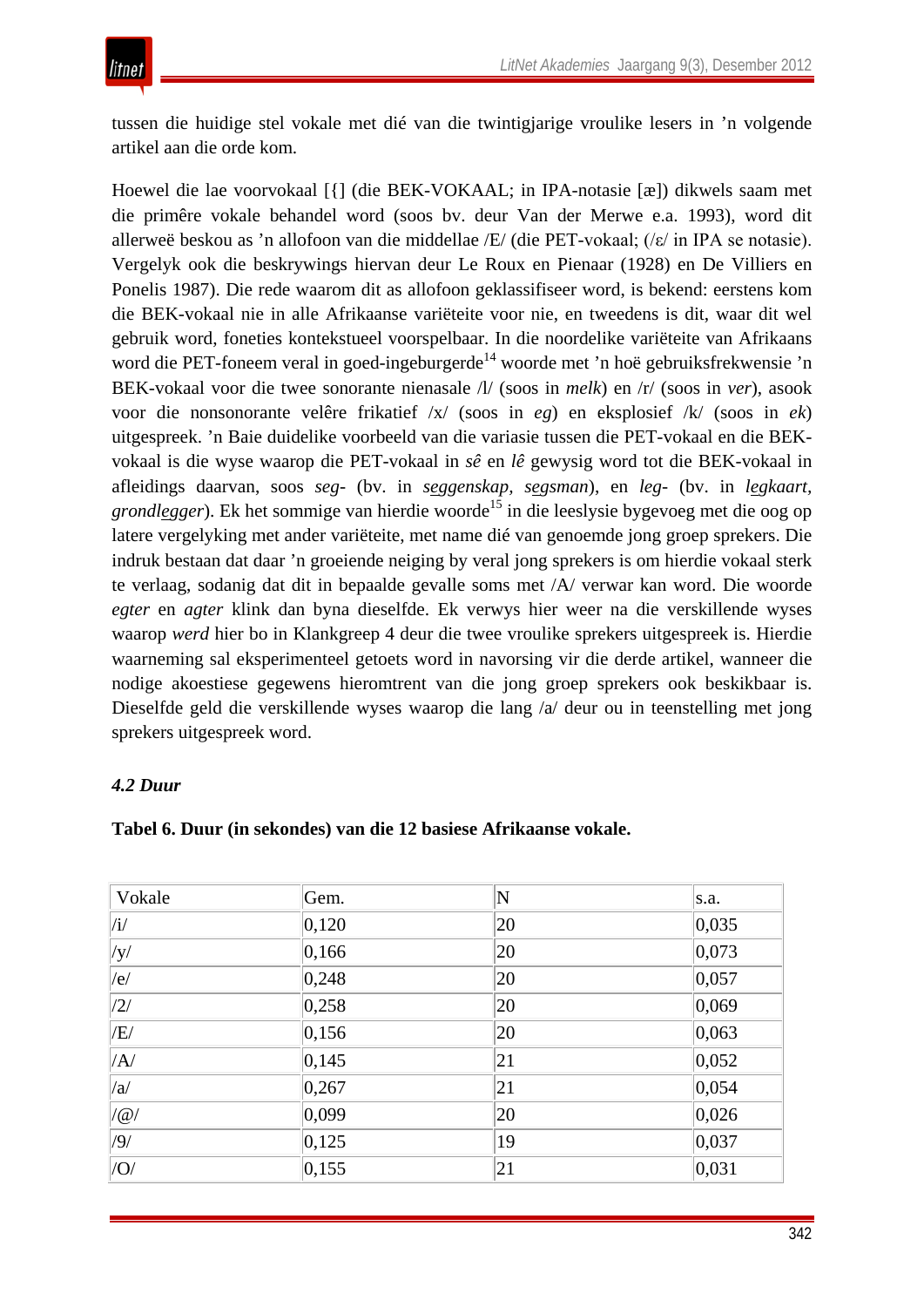

| $ /\mathrm{o}/$    | 0,204 | ∠⊥  | 0.041 |
|--------------------|-------|-----|-------|
| $ /\mathbf{u}$     | 0,128 | 20  | 0,034 |
| <b>ALLE VOKALE</b> | 0,173 | 243 | 0.074 |



**Figuur 11. Duur van die 12 vokaalfoneme van Afrikaans (sekondes).** 

Tabel 6, en ook Figuur 11, druk die feit duidelik uit dat die vier vokale (/o, e, 2, a/) wat konvensioneel fonologies as lank (of ongespanne – volgens 'n ander dimensie word vokale ook ingedeel as gespanne of nie) getipeer word, ook so deur hierdie groep sprekers voortgebring is. Die res is almal foneties kort. Die resultaat bied dus fonetiese ondersteuning vir die fonologiese klassifikasie van vokale as lank of kort.

#### *4.3 Intensiteit*

| Vokale           | Gem. | N  | s.a.          |
|------------------|------|----|---------------|
| $ i\rangle$      | 79,5 | 20 | 2,1           |
| $ $ /y/          | 80,1 | 20 | 1,8           |
| e                | 79,0 | 20 | 1,4           |
| /2/              | 78,8 | 20 | 2,3           |
| /E/              | 79,0 | 20 | 2,2           |
| /A/              | 77,8 | 21 | $ 2,0\rangle$ |
| /a/              | 77,6 | 21 | 2,3           |
| $\mathcal{O}(a)$ | 78,6 | 20 | 2,0           |
| /9/              | 78,9 | 19 | 1,7           |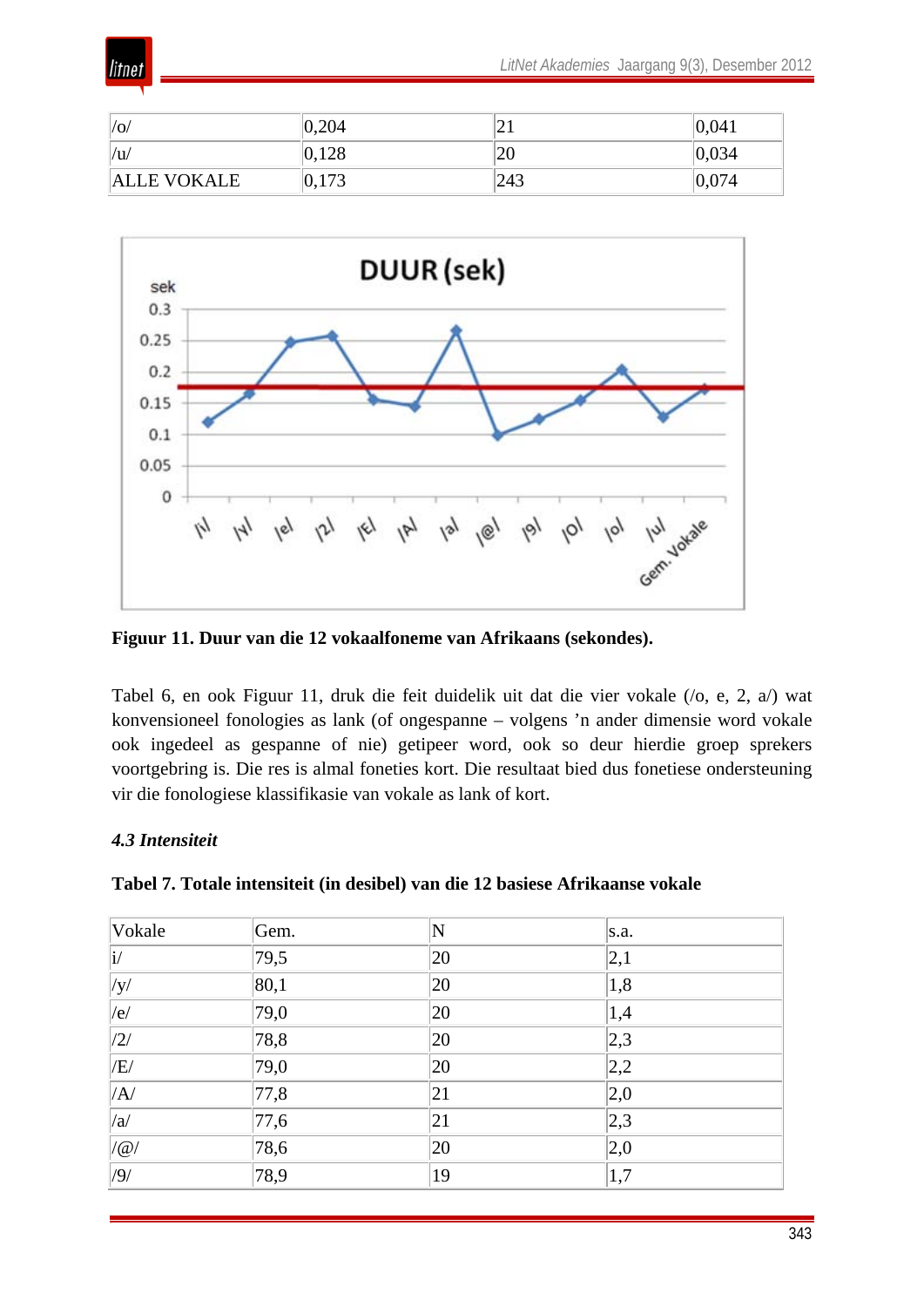

| $\Omega$         |     | <u>_</u>   |
|------------------|-----|------------|
| /0/              | _ . | <u>__</u>  |
| /u/              | ZU  | ے وگ       |
| ALLE VOKALE 78,8 | 243 | <u>_ _</u> |

Soos blyk uit Figuur 12, is hoë vokale (veral /i, y, u/) tipies luider gelees as die res (veral /a, A/). Die middelvokale is teen die gemiddelde intensiteit geproduseer. Hierdie tendens herhaal hom ook in die geval van toonhoogte (F0); sien Tabel 9. Dit lyk op 'n onverwagse en onbekende ondersteuning, vanuit die hoek van intensiteit gesien, vir die algemene klassifikasie van vokale as hoog en laag, met middel tussenin.

Die meer spesifieke intensiteitsaanduidende BF1 en BF2 vertoon ongeveer 'n spieëlbeeld van mekaar daarin dat hoë vokale (/i, y, e,o, u/) meer energie in die lae-intensiteitsbandwydte BF1 as lae vokale het, en minder energie in die hoë-intensiteitsbandwydte BF2. BF2 bied omtrent 'n perfekte motivering vir die beginsel om vokale in verskillende klasse, soos hoë en middelhoë vokale, of voor- en agtervokale, in te deel. Opvallend is ook dat intensiteit in die laer-frekwensieband (BF1) baie ooreenstem met Totale Intensiteit.



**Figuur 12. Totale Intensiteit van die 12 basiese Afrikaanse vokale.**

**Tabel 8. Intensiteit (twee banddeurlaatfilters BF1 en BF2, gemeet in desibel) van die 12 basiese Afrikaanse vokale.** 

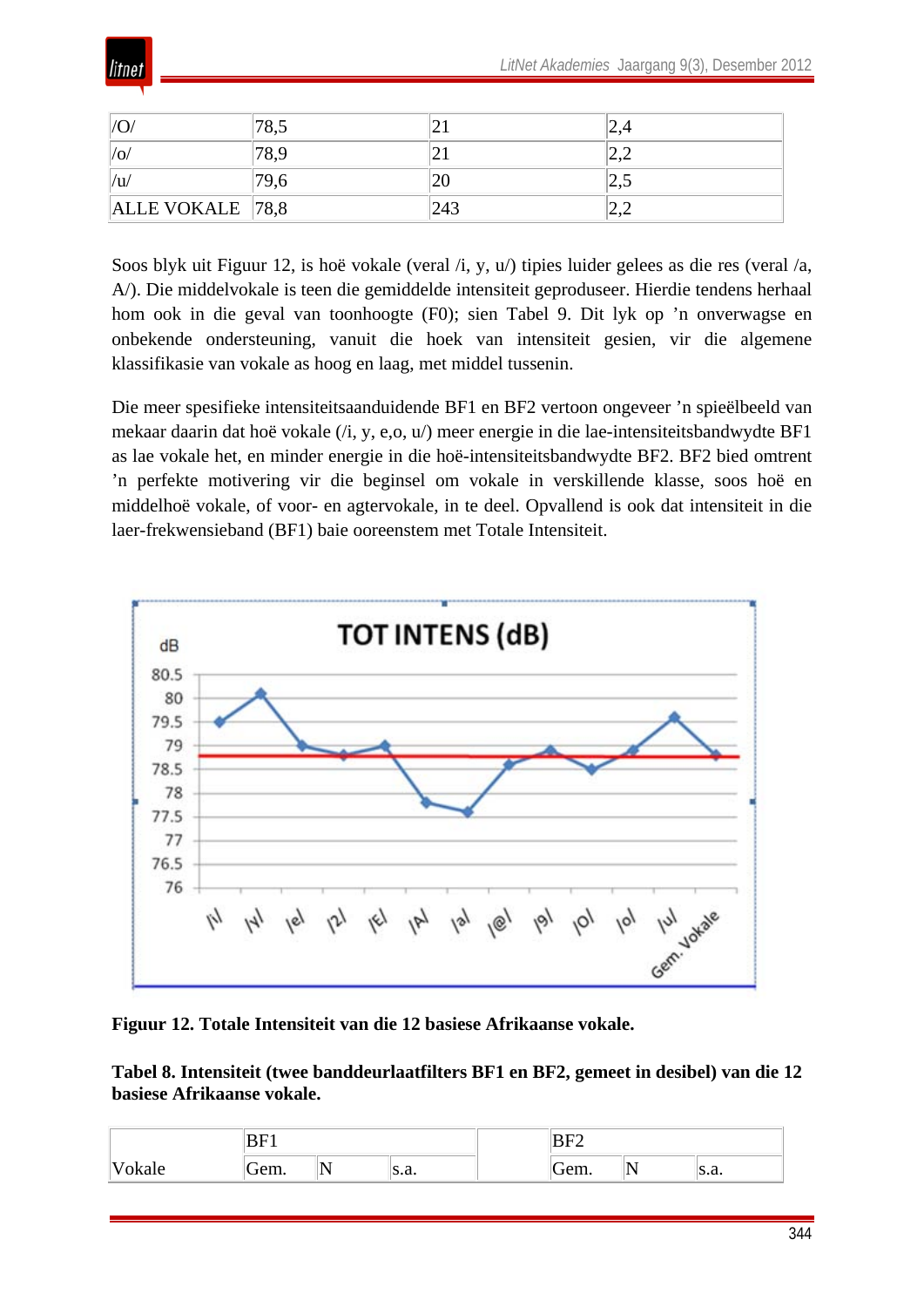|--|

| /i/               | 79,3 | 20 | 2,2 | 72,7  | 20 | 10,3              |
|-------------------|------|----|-----|-------|----|-------------------|
| $ $ /y/           | 80   | 20 | 1,8 | 73,5  | 20 | 10,3              |
| /e/               | 78,6 | 20 | 1,7 | 73,8  | 20 | 8,3               |
| /2/               | 78,5 | 20 | 2,4 | 73,6  | 20 | 8,4               |
| /E/               | 78,4 | 20 | 2,3 | 75    | 20 | 6,2               |
| /A/               | 74,4 | 21 | 2,6 | 75,9  | 21 | 4,3               |
| /a/               | 74,7 | 21 | 3   | 75,6  | 21 | $ 4,3\rangle$     |
| $/$ @             | 77,6 | 20 | 2,5 | 75,6  | 20 | $\vert 5,1 \vert$ |
| /9/               | 77,9 | 19 | 2,1 | 75,4  | 19 | 5,8               |
| $ $ /O/           | 77,4 | 21 | 2,6 | 74,4  | 21 | 6,7               |
| $ /\text{o}/$     | 78,6 | 21 | 2,3 | 73,5  | 21 | 8,9               |
| /u/               | 79,5 | 20 | 2,5 | 73,3  | 20 | $ 9\rangle$       |
| ALLE VOKALE 77,87 |      |    |     | 74,35 |    |                   |



**Figuur 13. BF1-intensiteit van die 12 basiese Afrikaanse vokale.**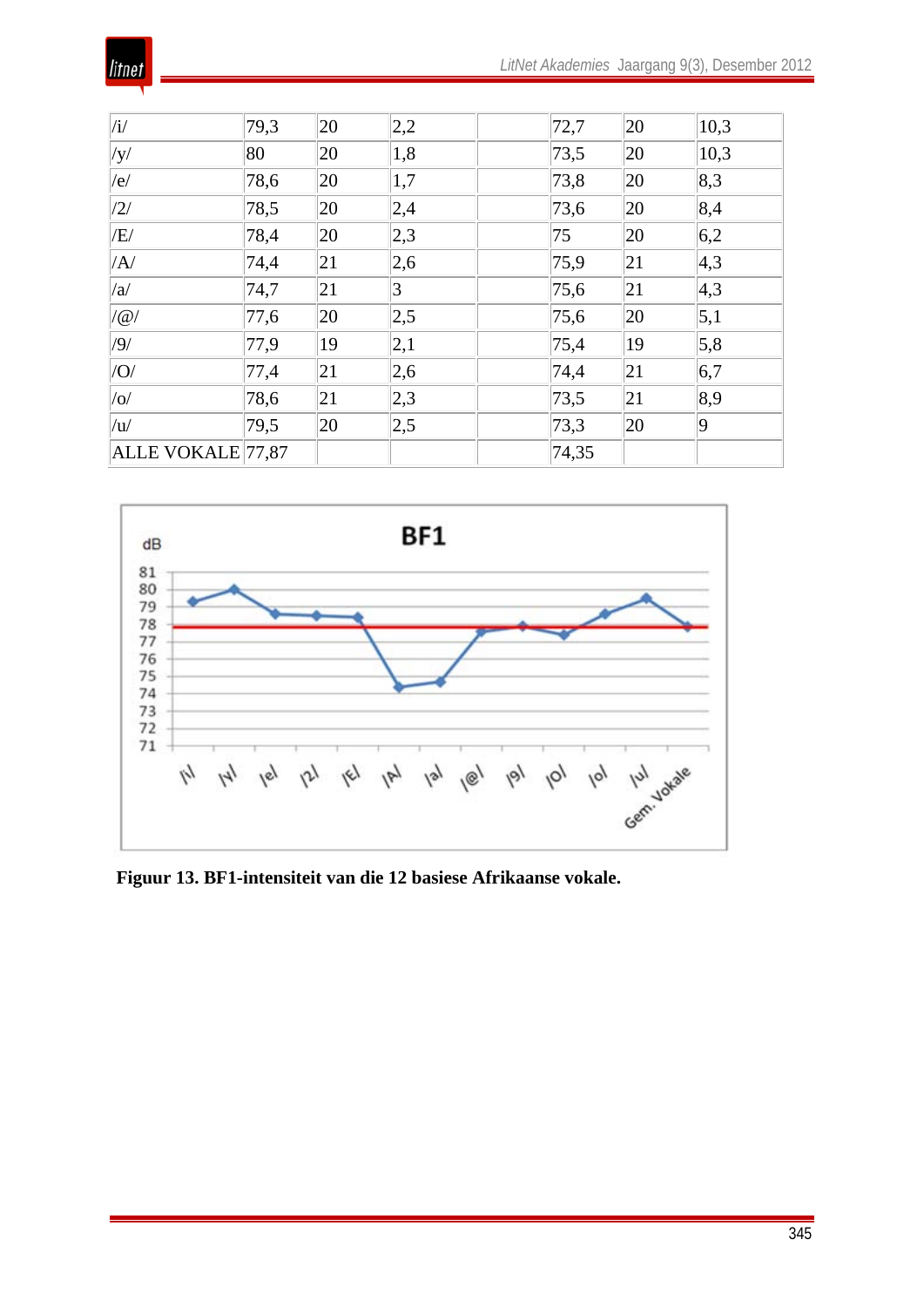



**Figuur 14. BF2-intensiteit van die 12 basiese Afrikaanse vokale.**

## *4.4 Grondtoon (toonhoogte)*

litnet

|  | Tabel 9. Grondtoon (toonhoogte, Hertz) van die twaalf basiese Afrikaanse vokale. |  |  |  |
|--|----------------------------------------------------------------------------------|--|--|--|
|  |                                                                                  |  |  |  |

| Vokale                   | Gem. | $ {\rm N} $ | s.a. |
|--------------------------|------|-------------|------|
| $\vert/\mathrm{i}/\vert$ | 223  | 20          | 48   |
| y                        | 229  | 20          | 41   |
| e                        | 228  | 20          | 65   |
| $\frac{1}{2}$            | 210  | 20          | 51   |
| /E/                      | 211  | 20          | 52   |
| /A/                      | 204  | 18          | 40   |
| /a/                      | 194  | 21          | 40   |
| $/$ @                    | 220  | 20          | 46   |
| /9/                      | 219  | 19          | 49   |
| $ $ /O/                  | 205  | 20          | 46   |
| $ $ /0/                  | 205  | 21          | 47   |
| /u/                      | 231  | 20          | 58   |
| <b>ALLE VOKALE</b>       | 215  | 239         | 49   |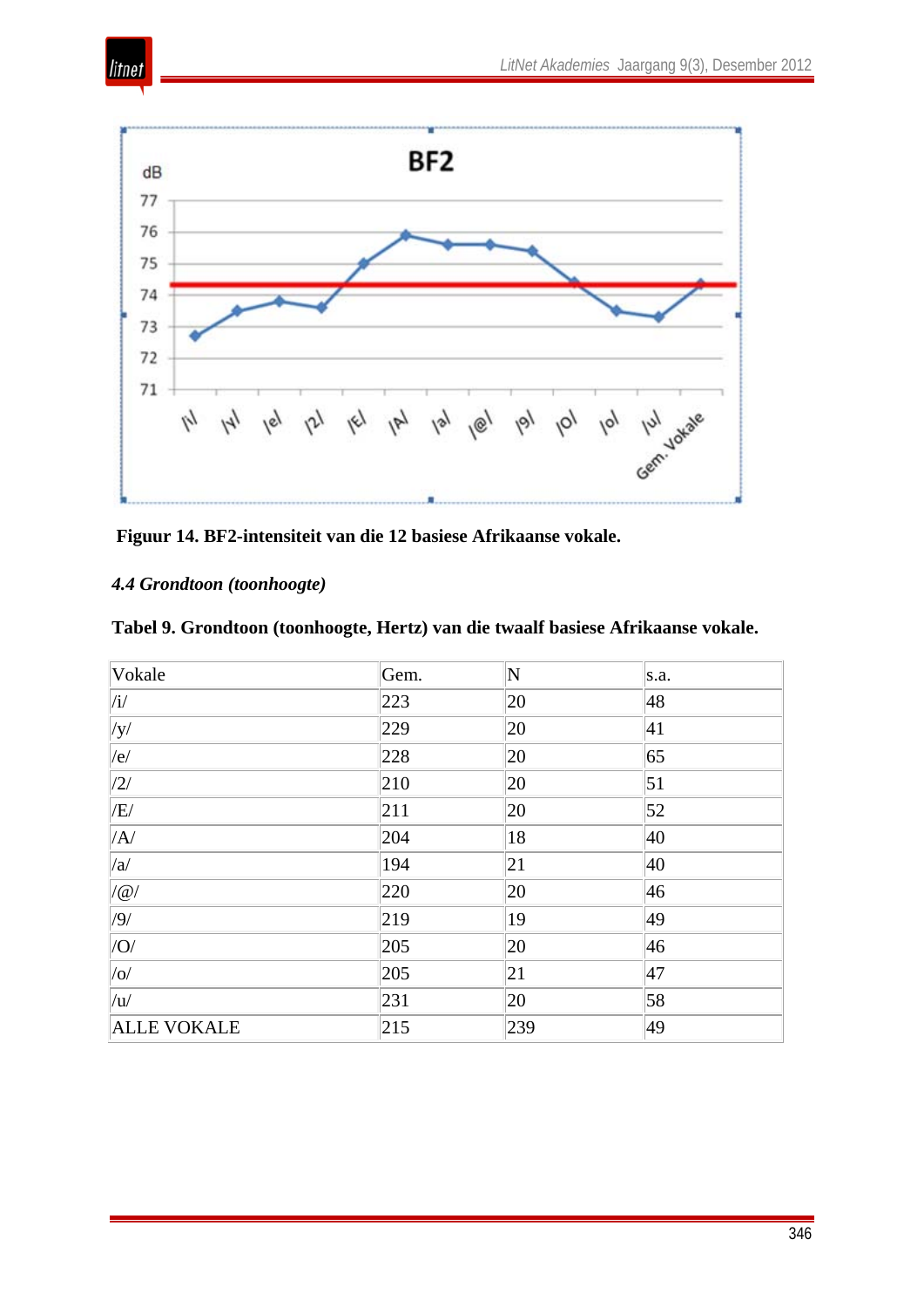

itnet

**Figuur 15. Grondtoon (toonhoogte) van die 12 basiese Afrikaanse vokale** 

Dit is bekend dat vokale ook 'n eie, inherente grondtoon het (vgl. Kent en Read 1992:95), afgesien van die algemene stemtoon waarteen op 'n gegewe moment gepraat word (d.w.s. uitgeslote ander faktore wat dit kan beïnvloed). Hoë vokale, soos die BIER-vokaal en die BOER-vokaal, het hiervolgens 'n hoër toonhoogte as lae vokale, soos die BAAR- en die BAR-vokaal. Volgens Rietveld en Van Heuven (2009:47) bedra so 'n verskil tussen 10 Hz en 15 Hz. Hulle gee 'n ingewikkelde fisiologiese verklaring hiervoor, waarop ons nie hoef in te gaan nie. Tabel 9 en Figuur 15 se inligting is sterk ondersteunend van hierdie algemene wetmatigheid. Meer spesifiek is dit egter opvallend in die geval van die huidige groep ou sprekers dat die verskil veel groter is as wat hierdie skrywers aangee. Die BIER-vokaal (223 Hz) en die BOER-vokaal (231 Hz) verskil respektiewelik 29 Hz en 37 Hz van die BAARvokaal (194 Hz). Rietveld en Van Heuven (2009) vermeld nie die geslag van die sprekers ma wie hulle verwys nie, ook nie die ouderdom nie; dit is wel onwaarskynlik dat daardie sprekers uit die kategorie van hoogsbejaardes, soos in ons geval, kom. Beide faktore (ouderdom en geslag) kan moontlik 'n rol speel, sodat ons nie hier tot 'n finale gevolgtrekking kan kom nie. Schötz (2006) se studie van ses Sweedse vokale, gelees deur ses vroulike sprekers van 80+ jaar oud, toon 'n ietwat laer F0 (199 Hz) as die gemiddelde wat hier verkry is (215 Hz). Dit sê egter nie veel nie, omdat sy nie 'n volledige stel vokale soos hier gebruik het nie; die ses vokale strek wel van hoog-voor, deur laag, tot hoog-agter. Sy gee egter ook nie metings per individuele vokaal nie.

#### **Tabel 10. Harmonisiteit-tot-geraas-verhouding (HGV's) van die 12 basiese Afrikaanse vokale, gemeet in desibel.**

| Vokaal<br>∽<br>$- \alpha r$<br>U.L. | 'N<br>∼ | $\sim$<br>٠.а. |  |
|-------------------------------------|---------|----------------|--|
|-------------------------------------|---------|----------------|--|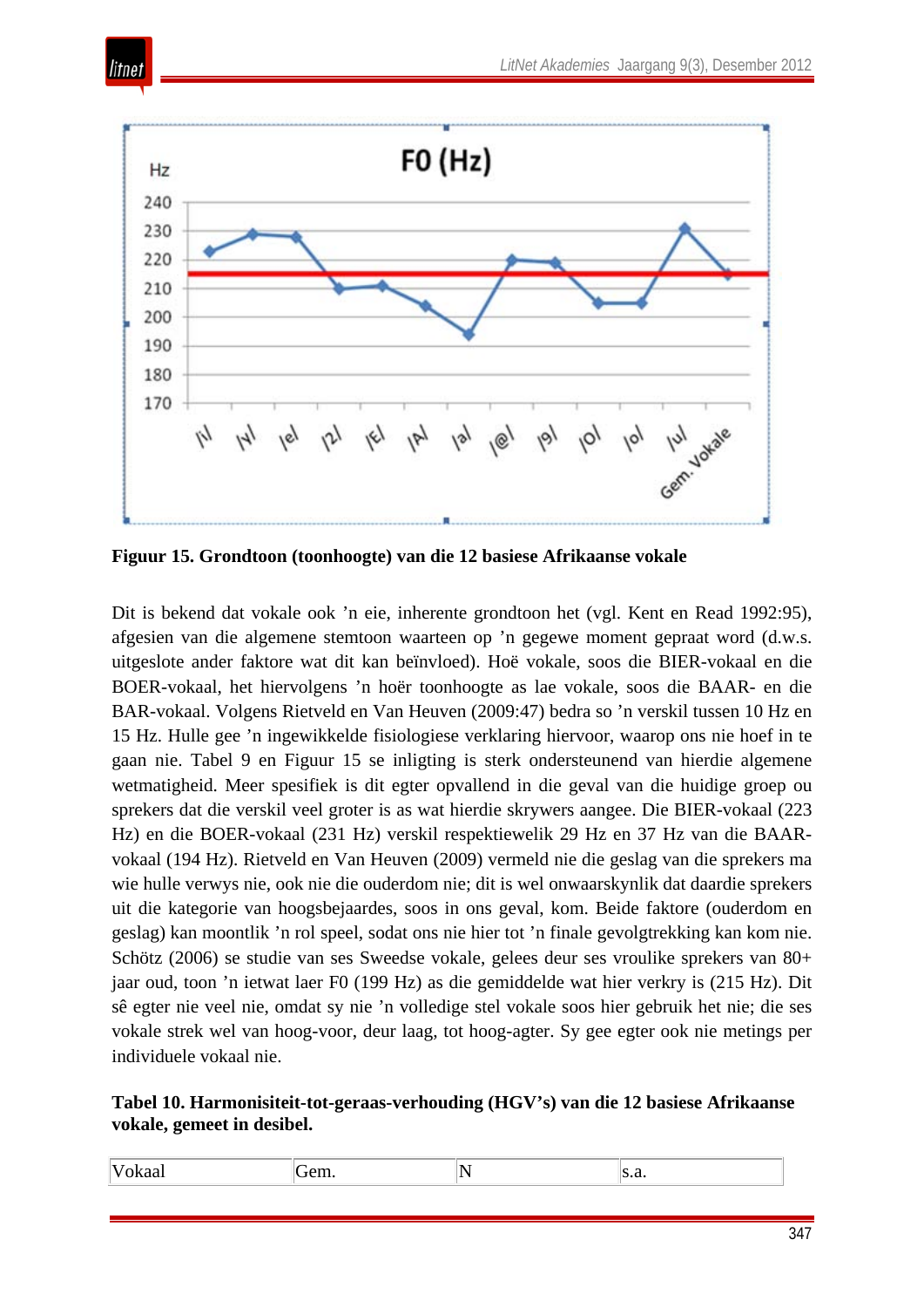

| $\sqrt{i/2}$       | 12,2 | 19  | 3,8           |
|--------------------|------|-----|---------------|
| $ $ /y/            | 14,3 | 19  | $ 4,2\rangle$ |
| e                  | 14,7 | 19  | 4,2           |
| /2/                | 15,7 | 19  | $ 4,9\rangle$ |
| /E/                | 11,6 | 19  | 4,6           |
| /A                 | 10,0 | 19  | 4,7           |
| /a/                | 12,1 | 20  | 5,2           |
| $/$ @              | 10,8 | 19  | 3,6           |
| /9/                | 10,9 | 18  | 4,4           |
| O                  | 12,6 | 20  | 4,7           |
| $ $ /0 $/$         | 15,8 | 20  | 5,2           |
| /u/                | 13,7 | 19  | 4,6           |
| <b>ALLE VOKALE</b> | 12,9 | 230 | 4,8           |



**Figuur 16. Harmonisiteit-tot-geraas-verhouding (HGV) (desibel) van die 12 basiese Afrikaanse vokale.**

Die gemiddelde HGV-waarde (12,9 dB) is laer as vir normale stemme (vgl. die uiteensetting van HGV hoër op). Dit is 'n uitdrukking van die hoë ouderdom van die sprekers, wie se stemme tipies "hees" of "krakerig" word. Volgens Boersma en Weenink (2010) is dié waarde by gesonde stemme (lees: jong, gesonde stemme) vir die BIER-vokaal en die BAAR-vokaal in die omgewing van 20 dB, maar ongeveer 40 dB in die geval van /u/. 'n HGV van 0 dB beteken dat daar ewe veel energie in die geraasdeel as in die harmoniese deel van 'n spraakklank is. In Tabel 10 en Figuur 16 kan gesien word dat die vier kort vokale, /A, @, 9, E/, almal laer HGV's vertoon, en drie van die vier lang vokale (/e, 2, o/) die drie hoogste HGV's het. Die verband tussen HGV en Duur kan moontlik 'n kousale een wees, maar mens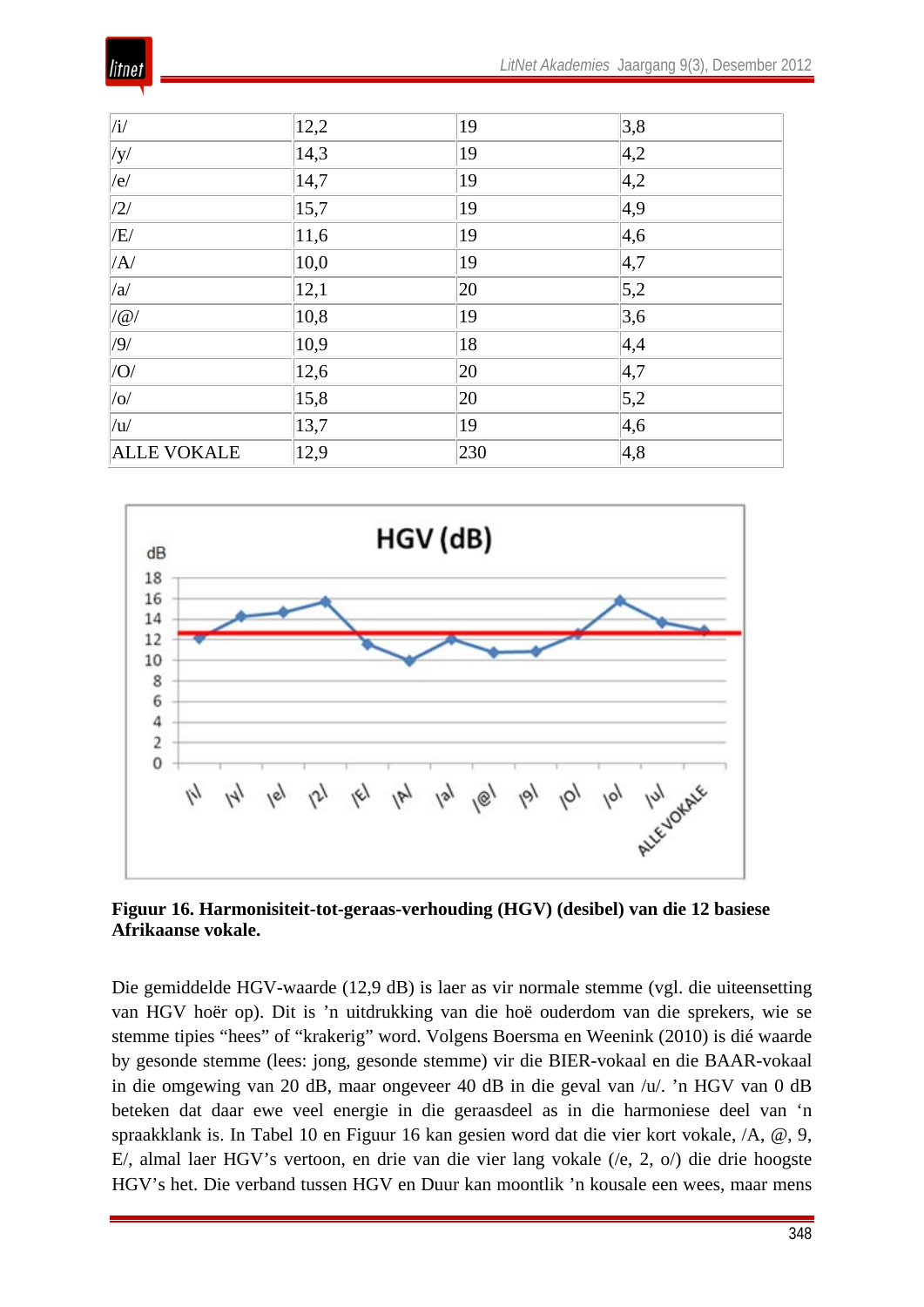

weet nie of 'n vokaal 'n bepaalde HGV vertoon omdat dit lank of kort is nie; die verband kan ook andersom wees, sodanig dat HGV die duur van 'n vokaal bepaal. Die patroon is ook nie volkome nie. Die BAAR-vokaal pas byvoorbeeld nie hierby in nie. Die resultate is ook nie in ooreenstemming met dié van Boersma en Weenink (2010) nie, deurdat die BAAR-vokaal nie onder die vokale tel wat die laagste HGV het nie.

Meer navorsing hieroor is nodig.

## *4.5 Bandwydte F1*

Bandwydte blyk nie 'n baie robuuste parameter te wees nie, soos blyk uit die besonder hoë standaardafwykings. Kyk byvoorbeeld na die verhouding tussen die gemiddelde en die standaardafwyking van ALLE VOKALE in Tabel 11, naamlik 134:70 Hz. Wat wel duidelik is, is dat die nielae<sup>16</sup> vokale (die boonste 7 in Tabel 11) gekenmerk word deur laer bandwydtes as die laes (die onderste 5). Dit is tevore uitgewys dat hoe kleiner die bandwydte van 'n formant is (volgens Rietveld en Van Heuven 2009:126), hoe duideliker is die hoorbare invloed van die betreffende formant op die klankkwaliteit daarvan. Dit sou beteken dat hoë vokale duideliker hoorbaar sou wees as die res, en dus dat bandwydte van nut sou kon wees in die bepaling van kwaliteit van vokale wat betref die ouditiewe duidelikheid daarvan. Dit kan in persepsietoetse vasgestel word of dit so is.

| Vokaal                   | Gem. | $ {\rm N} $ | s.a.           |
|--------------------------|------|-------------|----------------|
| $\vert/\mathrm{i}/\vert$ | 95   | 20          | 52,6           |
| $\sqrt{y}$               | 95   | 20          | 62,0           |
| e                        | 97   | 20          | 56,7           |
| $\sqrt{2/}$              | 90   | 20          | 50,1           |
| /E/                      | 138  | 20          | 56,2           |
| /A/                      | 195  | 21          | 78,6           |
| /a/                      | 194  | 21          | 47,5           |
| $ /\varpi/$              | 176  | 20          | 65,0           |
| /9/                      | 146  | 19          | 51,0           |
| $ $ /O/                  | 171  | 21          | 64,0           |
| $ $ /0/                  | 104  | 20          | $ 46,0\rangle$ |
| $ _{\rm{u}}/$            | 96   | 20          | 66,4           |
| <b>ALLE VOKALE</b>       | 134  | 242         | 70,2           |

#### **Tabel 11. Bandwydte F1 (Hertz) van die 12 basiese Afrikaanse vokale.**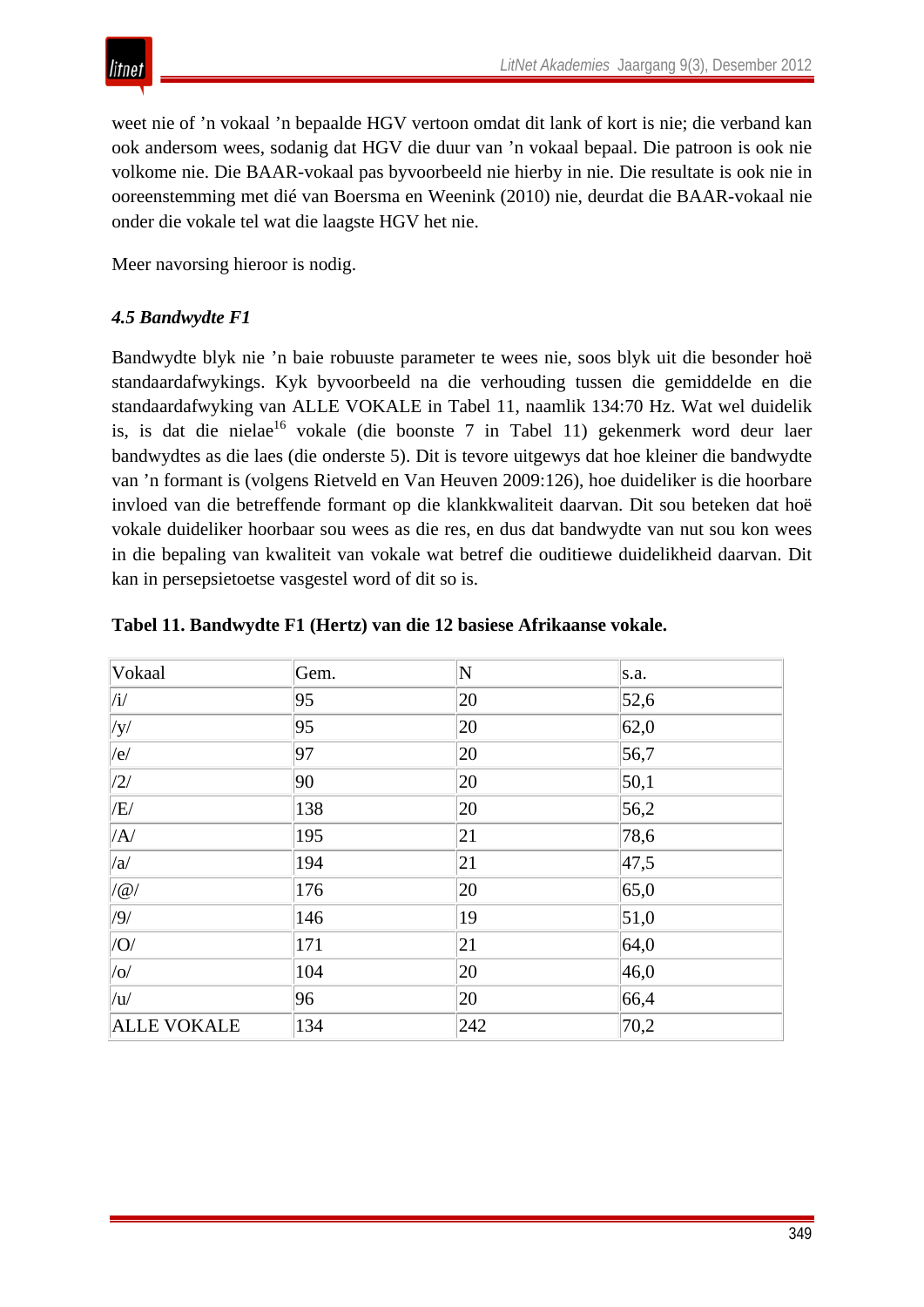

**Figuur 17. Bandwydte F1 (Hertz) van die 12 basiese Afrikaanse vokale.**

In die volgende afdeling kom die tweede doelstelling van hierdie ondersoek aan die orde, naamlik 'n bepaling van die bruikbaarheid van die huidige stel parameters in studies van die eienskappe van vokale, veral in beskrywende studies soos hierdie.

## **5. Die voorspellingskrag van die akoestiese parameters**

itnet

In hierdie afdeling toets ek die parameters wat hier gebruik is in 'n volledige akoestiese beskrywing van die vokaalstelsel van die Afrikaanse vokale soos wat dit voortgebring is deur die 20 deelnemende sprekers. 'n Groot aantal gedetailleerde statistiese ontledings is moontlik. Dit sluit in 'n bepaling van watter parameter of stel parameters hulle die beste leen tot 'n optimale klassifikasie van die vokale. Omdat so 'n opset 'n omvangryke studie op sigself verg, beperk ek my tot twee fasette hiervan. Eerstens kyk ek in 6.1 na die voorspellingskrag van die parameters ten opsigte van die vokale as totale groep, en tweedens, in 6.2, na enkele fyner subgroepe vokale.

#### *5.1 Die voorspellingskrag van die parameters ten opsigte van die vokale as groep*

Van die omvangryke klasse en subklasse parameters ondersoek ek hier slegs twee: eerstens al tien die parameters saam (voorts genoem ALMAL) en tweedens slegs die subgroep F1+F2, laasgenoemde omdat daar dikwels aangeneem word dat hierdie twee parameters die enigstes is aan die hand waarvan 'n volledige vokaalstelselbeskrywing gemaak kan word. Hierdie aanname is gegrond op die gegewe dat F1 dié toepaslike parameter is vir klassifikasie van vokale wat op die artikulatoriese vertikale dimensie (van die mondholte) lê, en eweneens dat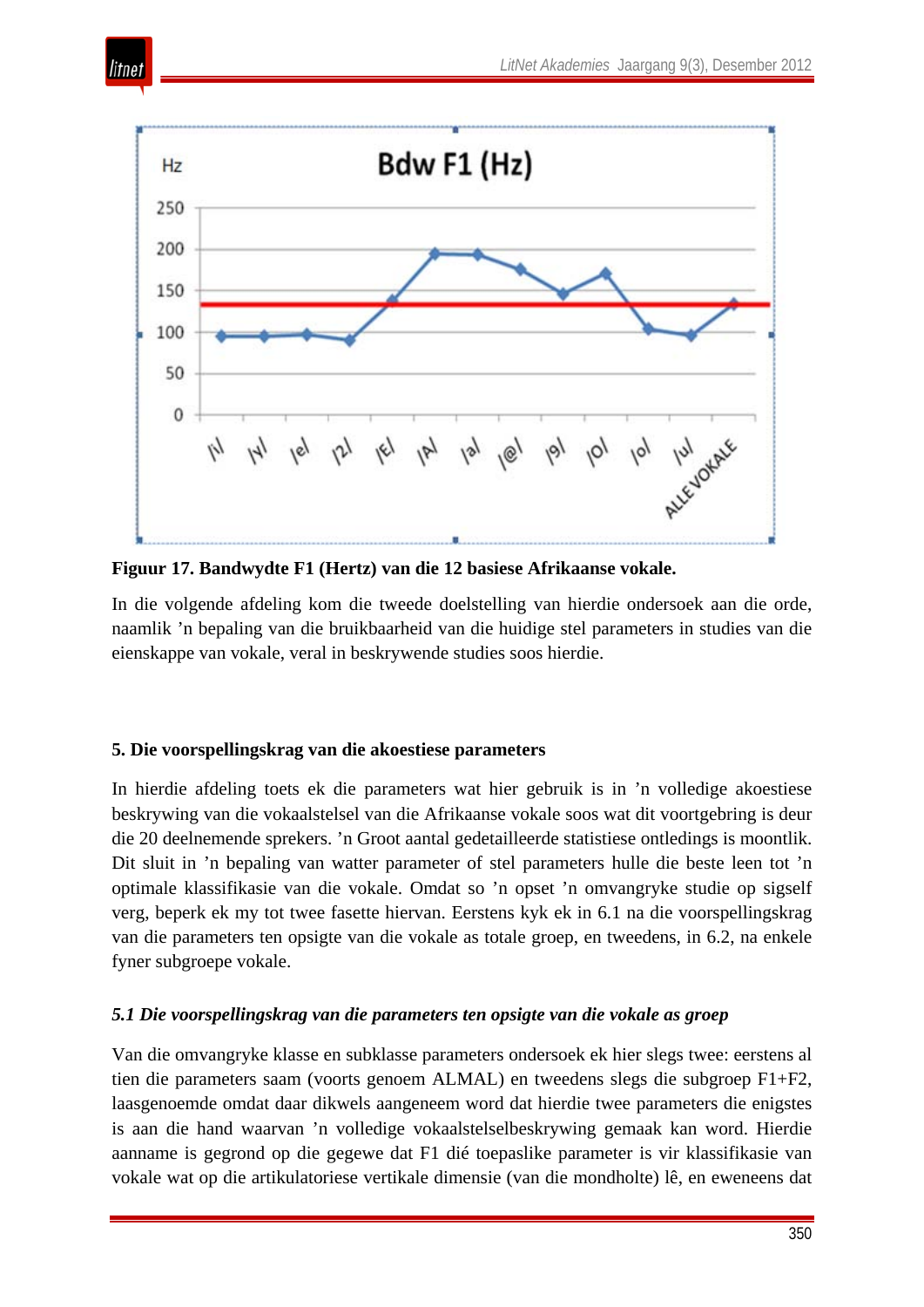F2 dié parameter sal wees wat direk verband hou met die horisontale dimensie. Gerondheid van die gemerkte nie-agtervokale word by laasgenoemde ingesluit; duur, of lengte, word afsonderlik as inherente vokaaleienskap gehanteer.

litnet

Wanneer al tien die parameters saam gebruik word (Figuur 18), is dit slegs /y/ wat onder die 50%-lyn val. <sup>17</sup> Die gemiddeld vir al die vokale is 67%. Dit is heelwat beter as die gemiddeld van 52% in die geval van F1+F2 (Figuur 19); hier lê nou vyf vokale onder 50% (/y, e, E, @, 9/). By ALMAL vaar /y, 2, @, 9/ die swakste. Al drie die gemerkte geronde vokale val hieronder. /@/ se teenwoordigheid kan verklaar word uit hoofde van die gegewe dat dit taamlik dikwels in die opnamestel met/9/ verwar is, oftewel dat /9/ taamlik dikwels ontrond is tot / $@$ /. Die drie basiese<sup>18</sup> vokale (/i, a, u/) word baie goed geklassifiseer. /O/ is ook verbasend sterk. Dit is nie vreemd nie dat dit juis hierdie selfde vokale is wat ook goed korrek geklassifiseer word wanneer slegs F1+F2 as parameters gebruik word (75%; Figuur 19).



**Figuur 18. Korrekte klassifikasies met al tien die parameters. Datapunte is in persentasie aangedui. Die rooi lyn dui, soos altyd, die gemiddeld van al die vokale aan; die groen stippellyn lê op die 50%-lyn.**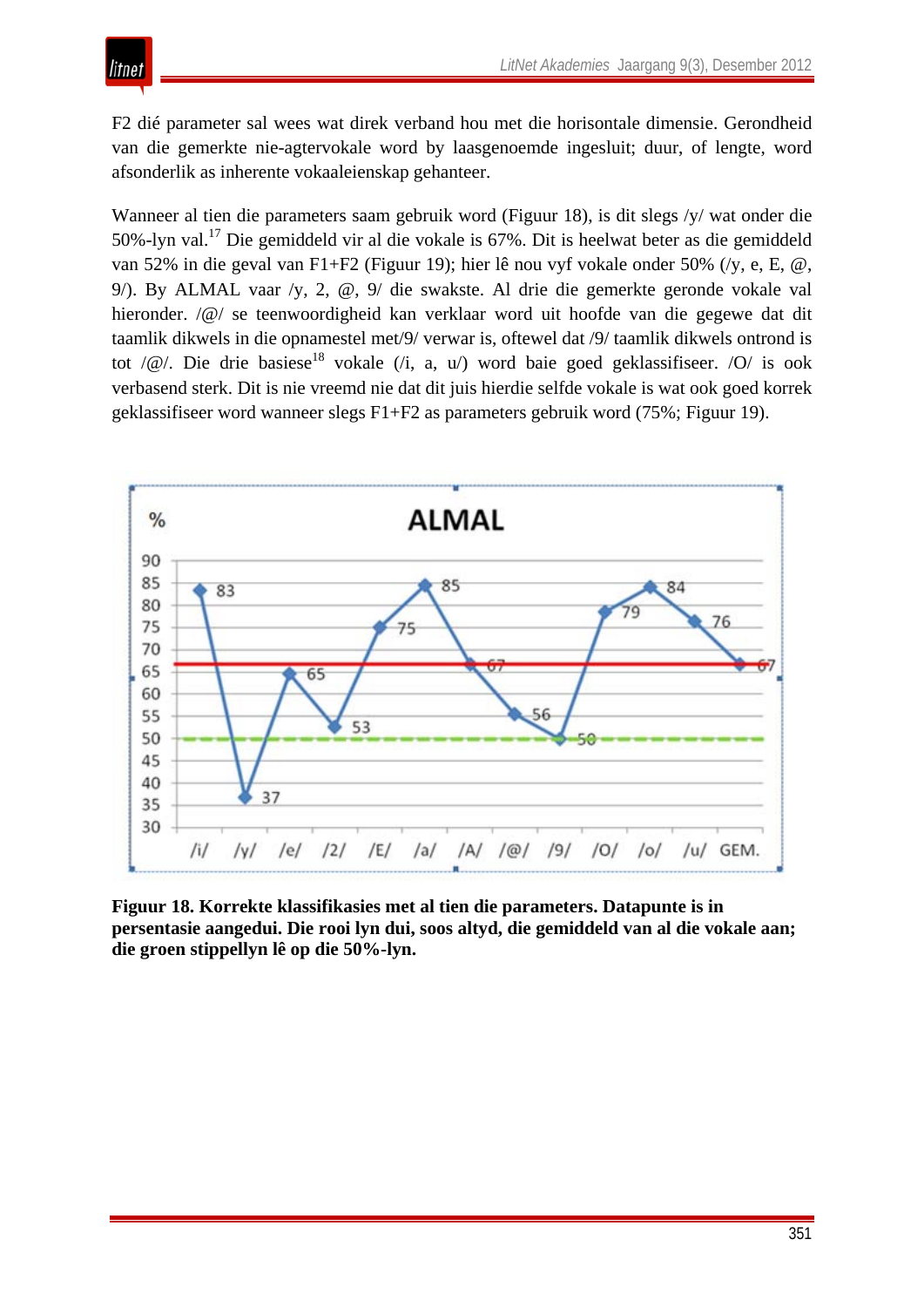



**Figuur 19. Korrekte klassifikasies met F1 en F2 gekombineer.** 

'n Ontleding per individuele parameter bring aan die lig dat F2 die beste vaar met 35% korrekte klassifikasie van al 12 vokale, gevolg deur Duur (26%) en F1 (25%). Die ander sewe parameters val almal onder 17%, met BF2 die laagste (8%). Die goeie prestasie van F1 tesame met F2 is ondersteunend vir die hoë aansien wat hulle as goeie beskrywende parameters vir die vokale is. Die feit dat Duur selfs sterker vertoon as F1, is opvallend. Dit kan verklaar word deur die feit dat vyf van die vokale (/y, e, 2 a, o/) lank is. Die verskille in lengtes word verreken deur die statistiese verwerkingsmetode. Lees ook afdeling 5.2 hier bo, waar Duur afsonderlik ondersoek is.

#### *5.2 Die voorspellingskrag van die parameters ten opsigte van sommige subgroepe*

Ek kyk vlugtig na 'n paar gevalle van vokale wat op die vertikale en die horisontale dimensies lê. Eersgenoemde betref Hoog en Laag, en laasgenoemde Voor en Agter (kyk weer Figuur 1 hier bo).

#### *5.2.1 Hoog versus Laag*

Die drie heel hoë vokale (die BIER-vokaal, die BOER-vokaal en die BUUR-vokaal) word hier met Hoog geassosieer, en die heel lae vokale (die BAR-vokaal en die BAAR-vokaal) met Laag. Soos reeds telkemale uitgewys is, word die mate van hoog- of laagheid van vokale tradisioneel hoofsaaklik deur middel van die parameter F1 uitgedruk. Op grond van die ontledings van die groep vroue in hierdie studie blyk F2 egter ook in 'n duidelike mate relevant te wees. F2 vaar naamlik redelik goed met die onderskeidingsfunksie tussen Hoog en Laag; dit voorspel die genoemde drie hoë vokale in hierdie datastel ( $N = 57$ ) vir 75% kere korrek as Hoog; Laag word iets minder, naamlik 66%, korrek voorspel. F1 as enkelparameter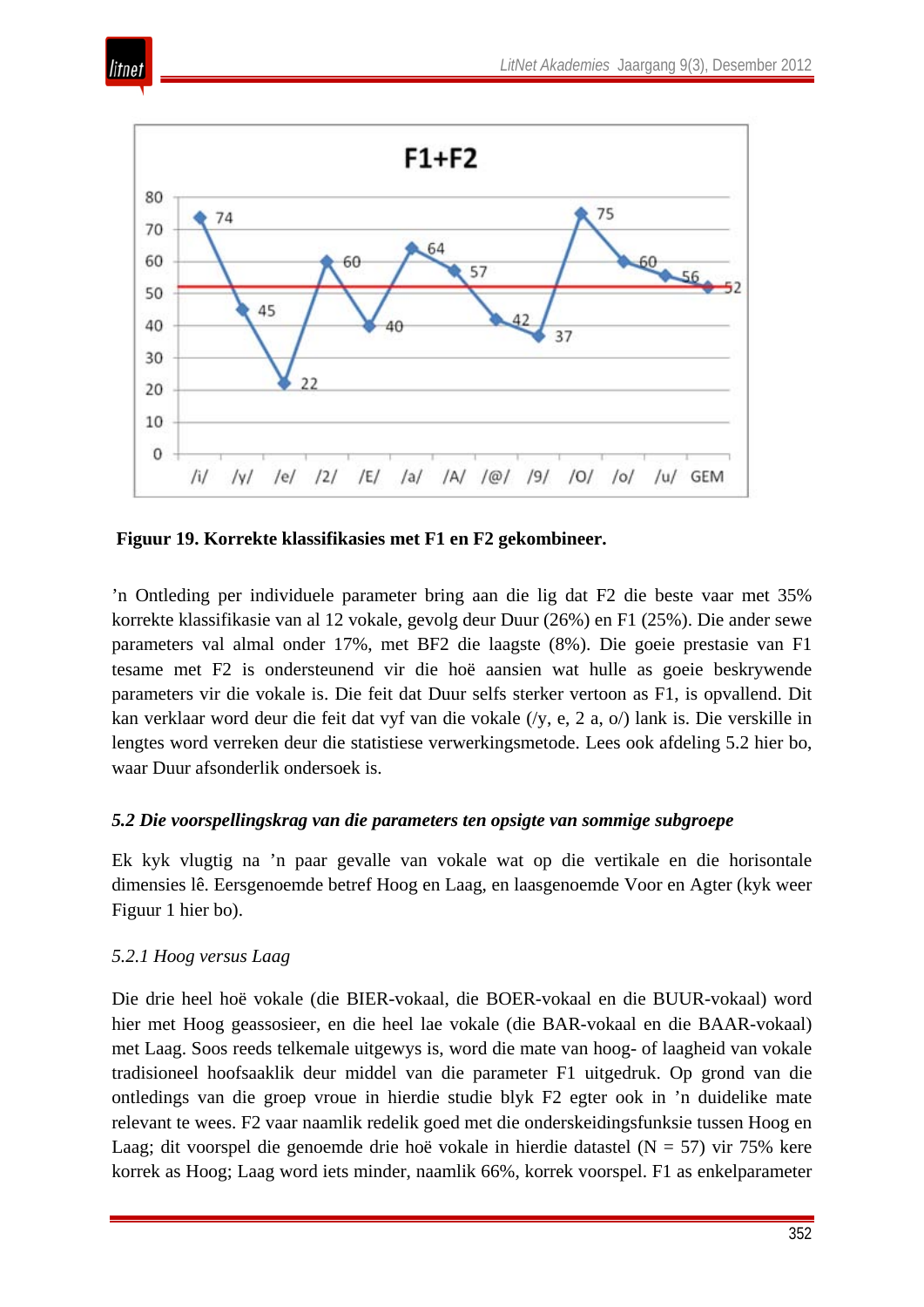is egter wel veel sterker (Hoog = 100%; Laag = 93,5%). Interessant is dat die byvoeging van F2 tot F1, om saam 'n groep F1+F2 te vorm, die klassifikasiekrag geensins versterk nie; trouens, Laag val nou na 93,1%. Die byvoeging van F3 voeg ook geen waarde aan die klassifikasietaak toe nie, waarskynlik omdat dit so sterk op F2 lyk. 'n Diskriminantfunksieontleding in terme van 'n Wilks' Lambda-toets druk die relatiewe sterkte soos volg uit: F1 se p-waarde = 0,0000000; dié van F2:  $p = 0,0003$ <sup>19</sup>

Word die vokaalformante (F1, F2 en F3) heeltemal weggelaat, word op grond van die res van die tien parameters (naamlik Duur, F0, Intensiteit en die twee intensiteitsfilterbande BF1 en BF2, HGV en Bandwydte van F1) sowel Hoog as Laag vir 100% korrek geklassifiseer. In wese beteken dit dat hierdie parameters as groep dus sterker is as die groep parameters wat net met vokaalformantfrekwensies, naamlik F1, F2, F3, geassosieer is. Hierdie bevinding is nie net vir teoreties-beskrywende doeleindes van groot belang nie, maar kan ook heel moontlik goed gebruik word in spraaktegnologiese toepassings. Al tien die parameters saam klassifiseer Hoog en Laag ook vir 100% kere korrek.

Die hiërargiese relatiewe sterktes van elke individuele parameter kan op grond van hulle p-waardes<sup>[20](http://www.litnet.co.za/Article/akoestiese-analise-van-die-vokale-van-n-groep-bejaarde-afrikaanse-vroue#_edn13)</sup> kan soos volg uitgedruk word:<sup>21</sup>

F1 > HGV > BdW F1 > Intens BF1 > F2 > Totale Intensiteit > Duur > F3 > Intens BF2 >  $F<sup>22</sup>$ 

Die eerste vyf parameters (in rooi gedruk) se bydraes is statisties beduidend. Dit is veral betekenisvol dat HGV so sterk figureer, selfs sterker as die vokaalformant F2, wat hier bo geblyk het ook sterk te wees ten opsigte van die vertikale dimensie. HGV is 'n parameter wat nog nie tevore in studies soos dié van vokale gebruik is nie. Wissing (2007c) het dit wel ook met vrug in die beskrywing van klemtoon in Afrikaans gebruik. Dit is ook opmerklik dat die intensiteit in die laer-frekwensievlak BF1 kragtiger is as Totale Intensiteit. Dit is ondersteunend vir die bevindinge van Sluijter en Van Heuven (1996) in die geval van Nederlandse vokale.

## *5.2.2 Voor versus Agter*

Altesaam 59 gevalle van die agtervokale is hier betrek (/u, o, O/) en 99 gevalle van voorvokale (/i, y, e, 2, E/). Soos bekend is, word Voor en Agter meestal deur middel van die parameter F2 uitgedruk. Hierdie studie ondersteun ook hierdie gegewe. F1 voorspel Voor verrassend goed (99%), maar Agter baie swak (10%). F2 vaar, soos verwag, oor die algemeen veel beter: Voor: 98%; Agter: 100%. Ook hier is die kombinasie F1 en F2 nie sterker nie; die persentasie korrekte voorspelling bly dieselfde. Die byvoeging van F3 hiertoe verbeter Voor effens: dis nou 99%. Die p-waardes van die Wilks' Lambda-toets bevestig die indruk dat F2 sterk is, maar F1 besonder swak (dis statisties onbeduidend). Die resultate dui ook daarop dat F2 by Voor en Agter meer prominent figureer as wat F1 dit by Hoog en Laag doen.

Die relatiewe sterktes van elke individuele parameter kan, soos in die geval van Hoog en Laag hier bo, hiërargies soos volg uitgedruk word: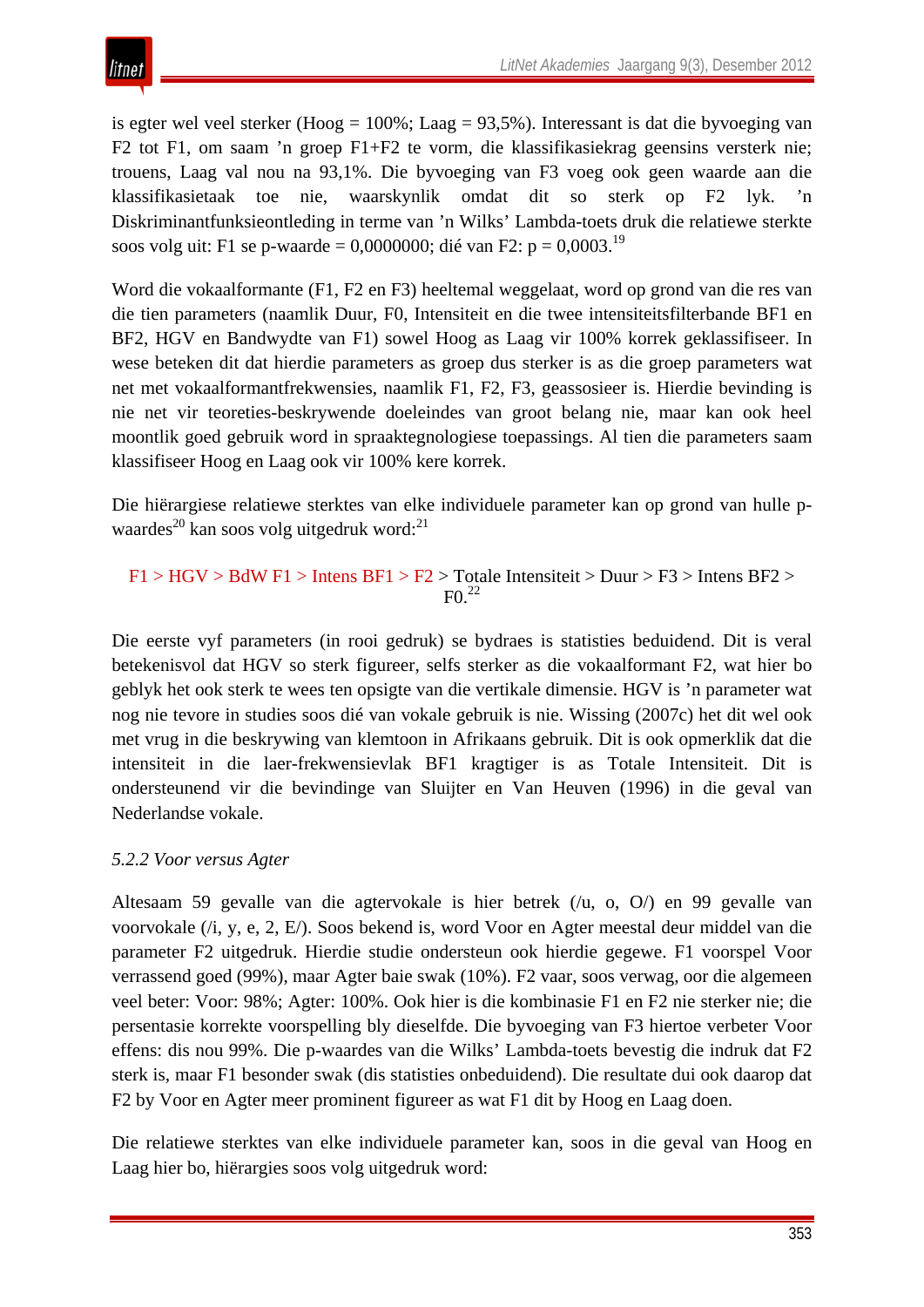### $F2 > Duur > F3 > HGV > BdW F1 > F1 > BF2 > Totale Intensiteit > BF1 > F0.$

Hier is slegs drie parameters se bydraes tot die onderskeiding tussen die twee klasse vokale, Voor en Agter, statisties beduidend (ook in rooi simbole). Let op dat F3 onder een van die drie sterk parameters tel; normaalweg word dit nie in hierdie konteks as belangrik gereken nie. Die gegewe van die sterkte van Duur is verstaanbaar as in ag geneem word dat een van die twee Laag-vokale, die BAAR-vokaal, besonder lank is, anders as die drie Hoog-vokale. Soos gesien, is Duur ook by al die vokale saam 'n belangrike faktor. Duur is dus 'n belangrike parameter wat nie in 'n akoestiese vokaalkaart verreken kan word nie.

## *5.3 Enkele fyner ontledings*

Hier bo is daar bevind dat F1 in die geval van die vertikale dimensie besonder sterk figureer by die korrekte klassifikasie van die betrokke vokale as onderskeidelik Hoog of Laag. Dieselfde geld F2 se rol as die belangrikste parameter in die geval van die horisontale dimensie, spesifiek wat betref die posisies Voor en Agter. Daar is egter ook vasgestel dat van die ander parameters soms baie goed presteer; een daarvan, Duur, is juis in die vorige paragraaf genoem. Soos reeds gesê, kan daar 'n groot aantal subontledings gedoen word, maar dit is nie hier die plek daarvoor nie. Ek beperk my dus tot 'n paar interessante gevalle, met name enkele individuele vokaalpare wat op die akoestiese vokaalkaart naby aan mekaar lê (vgl. bv. Figuur 3). Vanuit die oogpunt van die luisteraar is dit juis nabyliggende vokale wat maklik(er) met mekaar verwar kan word. Vanselfsprekend is die bedoeling van die diskriminantanalises (DA), naamlik van klassifikasie hier van toepassing. Dit kan verwag word dat hoe meer eenders vokale klink, omdat hulle baie naby aan mekaar gevorm word, en gevolglik naby aan mekaar op die akoestiese vokaalkaart geposisioneer is, hoe moeiliker die klassifikasietaak behoort te wees, en andersom: hoe verder uit mekaar, hoe makliker. Hierdie verwagting kan getoets word aan die hand van die resultate in Tabel 12, waar vier stelle nabyliggende vokaalpare se resultate verskaf word. Tweedens kan ook, soos tevore, hier bepaal word wat die relatiewe sterktes is van die parameters wat gebruik is.

#### **Tabel 12. Vokale per paar korrek geklassifiseer (in persentasiepunte); F1+F2 (kolom 2), en al tien parameters saam (ALMAL; kolom 3) is as twee stelle gebruik.**

| <b>PARAMETERSTELLE</b> |              |
|------------------------|--------------|
| $F1 + F2$              | <b>ALMAL</b> |
| 69                     | 87           |
| 60                     | 100          |
| 74                     | 65           |
| 70                     | 74           |
| 84                     | 88           |
| 74                     | 95           |
| 56                     | 94           |
| 75                     | 95           |
|                        |              |

F1+F2 as subgroep het 'n matige rol te speel in die klassifikasieproses; die agt vokale van die vier pare word gemiddeld 70% korrek voorspel, terwyl die ooreenstemmende waarde vir die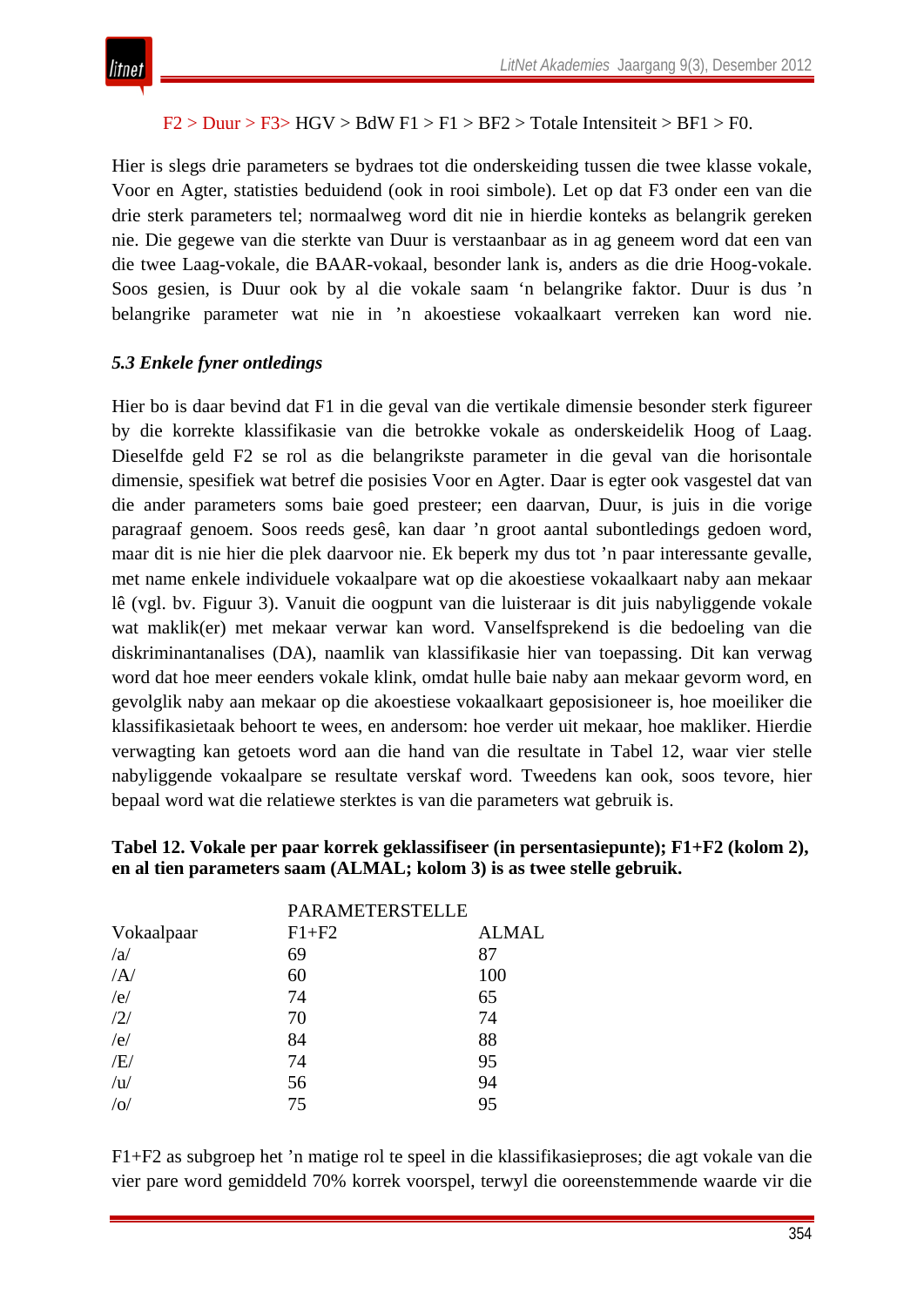tien parameters saam (ALMAL) merkbaar hoër is, naamlik 87%. Dit is nogtans duidelik laer as in die geval van die groot klasse vokale in die vorige afdeling, waar die persentasie korrekte voorspellings in meerdere gevalle na 100% toe neig. Deur ALMAL te gebruik, word sewe van die agt lede van die vier vokaalpare beter geklassifiseer as wanneer net F1+F2 betrek word. /e/ in die vokaalpaar /e/ ~ /2/ is die uitsondering: dit word 9% beter deur F1+F2 geklassifiseer as ALMAL. Duur speel 'n belangrike rol in die meeste gevalle, veral by die kort BAR-vokaal en lang BAAR-vokaal – dis natuurlik uit die aard van hulle lengtekarakter te verstane. Tabel 13 wys die voorkoms en omvang van Duur se sterkte in hierdie verband duidelik uit; om dit presies te kan doen, word die Wilks' Lambda se p-waardes wel hier vermeld. Slegs by /e/ ~ /2/ is Duur nie van betekenis nie (hulle verskil slegs 10 ms. van mekaar). Duur is ook die sterkste parameter waar meerdere parameters ook 'n beduidende rol speel (naamlik by /e/  $\sim$  /E/ en by /u/  $\sim$  /o/). Vir die presiese duurtemetings word terugverwys na Tabel 6.

#### **Tabel 13. Diskriminasie tussen vokale per paar; twee stelle parameters is gebruik. Wilks' Lambda se p-waardes word in hakies vermeld.**

| Vokaalpaar<br>/a<br>$\overline{A}$ | $F1 + F2$<br>Geen | <b>PARAMETERSTELLE</b><br>ALMAL<br>Duur $(0,0001)$                                    |
|------------------------------------|-------------------|---------------------------------------------------------------------------------------|
| /e/<br>/2/                         | F2(0,002)         | F2(0,02)                                                                              |
| /e/<br>/E/                         | F1(0,001)         | Duur $(0,0009)$ ><br>F1(0,05)                                                         |
| /u<br>/ o/                         | F1(0,004)         | Duur $(0.000000)$ > F1 $(0,00002)$ > BF1 $(0,00002)$ ><br>F3 $(0,02) > BdW F1 (0,03)$ |

Die bevindinge in hierdie afdeling (6,3) wys duidelik uit dat F1+F2 as substel ook in spesiale gevalle soos hierdie vier pare nabyliggende vokale onderpresteer in vergelyking met ALMAL.

#### **6. Samevatting**

itnet

In hierdie artikel, een van 'n reeks, is die vokaalstelsel van 'n groep van 20 bejaarde Afrikaanssprekende vroulike sprekers (gemiddeld 86 jaar oud) ondersoek. Die doel van die ondersoek was drieërlei van aard. Die eerste was om die uitspraak van die vokale van Afrikaans te versamel met die oog op 'n uitvoerige beskrywing van hulle akoestiese eienskappe. Dit is gedoen deur gebruik te maak van 'n tiental toepaslike akoestiese parameters, waarvan slegs 'n paar as die normale parameters gesien kan word. Adank e.a. (2004) betrek naas F1 en F2 ook nog F3, F0 en Duur. Die tweede doelstelling was om die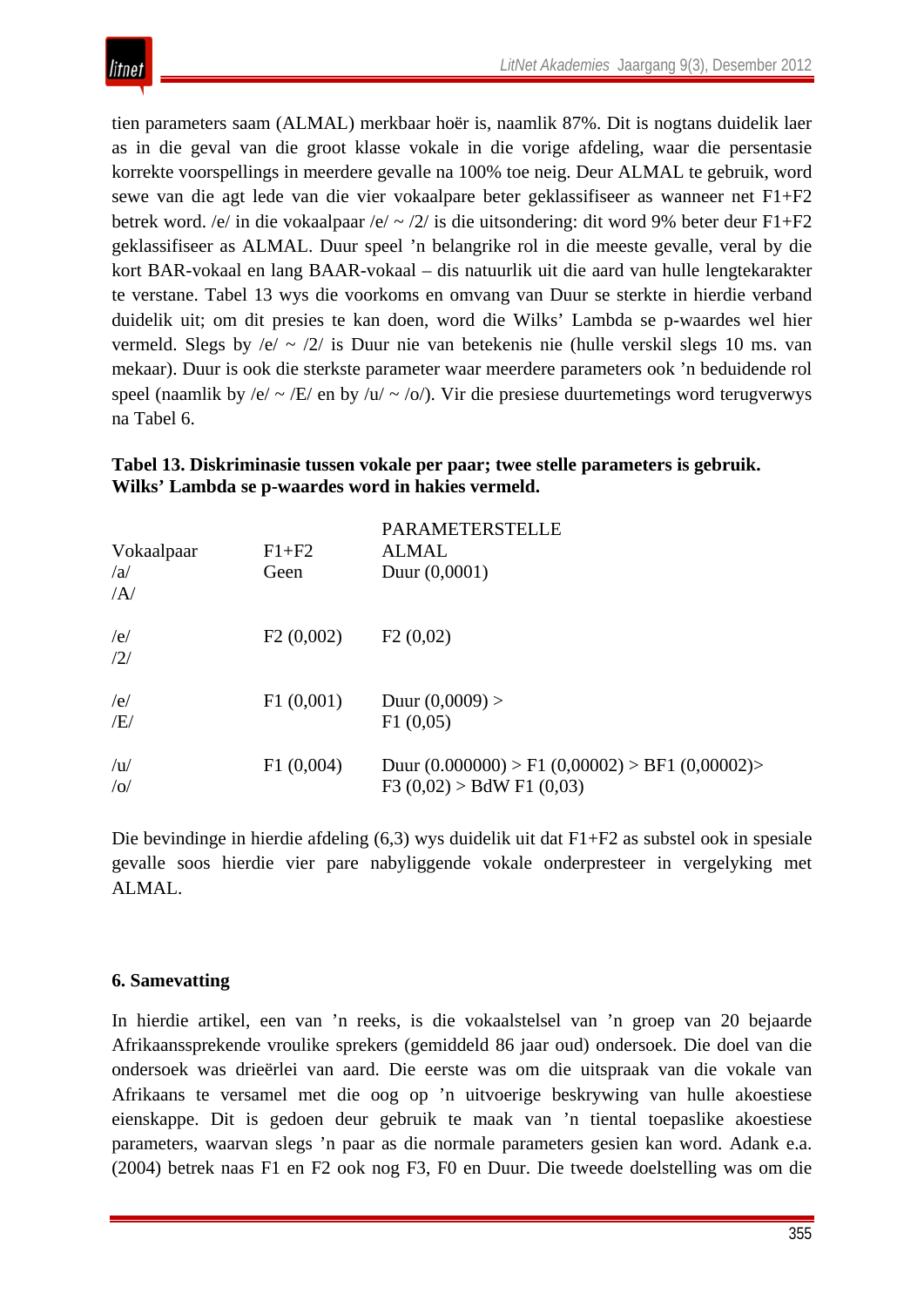toepaslikheid en nuttigheid van hierdie parameters in so 'n beskrywing te ondersoek. Die meer basiese en mees algemeen gebruikte parameters is die eerste twee vokaalformante, F1 en F2. F1 en F2 word gewoonlik gebruik op grond van die direkte verhouding wat daar bestaan tussen die artikulatoriese dimensies daarvan, naamlik die vertikale dimensie (Hoog ~ Laag), en die horisontale dimensie (Voor ~ Agter). Die bruikbaarheid van hierdie twee basiese parameters, F1 en F2, is duidelik bevestig. Maar dat dit 'n oorvereenvoudiging is om hulle as die enigste akoestiese parameters te beskou, het ook eweseer geblyk. Dit is moontlik die geval omdat die produksie van vokale op meer as net twee dimensies lê. Duur, die lengte van vokale, is 'n aspek wat nie daardeur gedek word nie. Ronding word wel indirek gedek, deurdat die agtervokale (verreken deur F2) almal terselfdertyd rond is, maar die sogenaamde gemerkte (abnormale) geronde voor- en neutrale vokale word slegs in 'n mate daardeur gedek. Die derde doelstelling is om die Afrikaanse vokaalstelsel van so ver terug as die vroeë dekades van die vorige eeu te bepaal en op so 'n manier te beskryf dat sodanige beskrywing kan dien as vergelykingsmateriaal vir 'n soortgelyke beskrywing van die vokale van Afrikaans soos wat dit vandag in 'n groot deel van die taalgemeenskap gebruik word.

Die eerste doelstelling is bereik deur eerstens 'n akoestiese vokaalkaart van die vokale van hierdie groep sprekers te konstrueer. Om dit te kon doen, is hulle lesings van 'n verteenwoordigende woordelys versamel en verwerk, sodanig dat die nodige akoestiese eienskappe van elke vokaal onttrek kon word. Deur die eerste twee formante te gebruik, is 'n akoestiese vokaalkaart gekonstrueer waarin die vokale volgens hulle F1- en F2 formantwaardes geplaas is. Hierdie kaart kan dien as eerste, ruwe basis van vergelyking met dié van die jong vroulike sprekers, wat in 'n volgende studie aangepak word. Hierdie inligting sal dus deels kan dien om die derde doelstelling te bereik. Lyngrafieke is ook van al die parameters se gemiddelde waardes per vokaal aangebied. Hieruit blyk dat die vokaalontledingsmetode en beskrywingsmodel wat in Wissing (2012) voorgestel word, baie goed bruikbaar is in studies soos hierdie. Die bevindinge ten opsigte van die tien parameters wat gebruik is, sal moontlik toepaslik wees in 'n vergelyking ten einde die laaste doelstelling te bereik.

Dit spreek vanself dat geen vaste veralgemenings op grond van die uitspraak van slegs 20 vroulike sprekers gemaak kan word nie. Aan die ander kant is dit ook onprakties, indien nie onmoontlik nie, om 'n statisties aanvaarbare steekproef uit die totale bevolking bejaarde (vroulike) sprekers van Afrikaans te kan trek. Ondersteunende getuienis ten gunste van die mate waarin die huidige spraak-datastel verteenwoordigend is van "die uitspraak van bejaarde vroulike sprekers van Afrikaans" is slegs indirek van aard.

## **Bibliografie**

Adank, P., R. van Hout en R. Smits. 2004. An acoustic description of the vowels of Northern and Southern Standard Dutch. *Journal of the Acoustical Society of America*, 116(3):1729–38.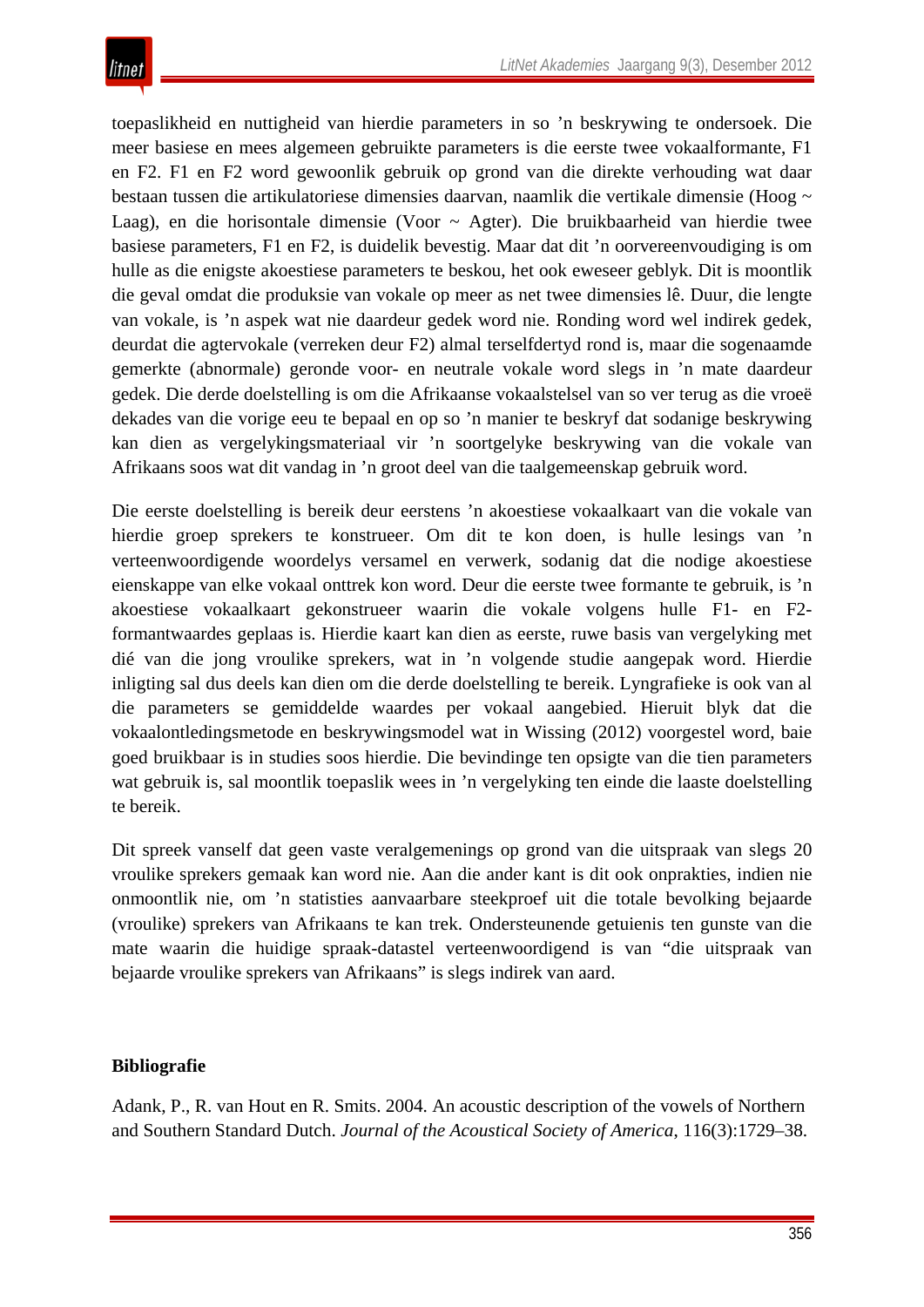Bekker, I. 2009. The vowels of South African English. Ongepubliseerde PhD-proefskrif, Noordwes-Universiteit, Potchefstroomkampus.

Boberg, C. 2005. The Canadian shift in Montreal. *Language Variation and Language Change*, 17(2):133–54.

Boersma, P. en D. Weenink. 2010. *Praat, a system for doing phonetics by computer*. Version 5.1.43. http://www.fon.hum.uva.nl/praat (10 Oktober 2010 geraadpleeg).

Combrink, J.H.G. en L.G. de Stadler. 1987. *Afrikaanse fonologie*. Johannesburg: MacMillan.

De Villiers, M. 1965. *Afrikaanse klankleer*. Kaapstad: Tafelberg.

De Villiers, M. en F.A. Ponelis. 1987. *Afrikaanse klankleer*. Kaapstad: Tafelberg.

Grabe, E. en E.L. Low. 2002. Durational variability in speech and the rhythm class hypothesis. In Gussenhoven en Warner (reds.) 2002.

Gussenhoven, C. en N. Warner (reds.). 2002. *Laboratory phonology VII*. Berlyn: Mouton de Gruyter.

Kent, R.D. en C. Read. 1992. *The acoustic analysis of speech*. San Diego: Singular Publishing Group.

Labov, W. 2001. *Principles of linguistic change: social factors*. Cambridge: Wiley-Blackwell.

Langstrof, C. 2006. Acoustic evidence for a push-chain shift in the intermediate period of New Zealand English. *Language Variation and Language Change*, 18:141–64.

Le Roux, T.H. en P. De V. Pienaar. 1927. *Afrikaanse fonetiek*. Kaapstad: Juta.

Peterson, G.E. en H.L. Barney. 1952. Control methods used in a study of the vowels. *The Journal of the Acoustic Society of America*, 24(2):585–94.

Pols, L.C.W. 1977. Spectral analysis and identification of Dutch vowels in monosyllabic words. Ongepubliseerde PhD-proefskrif, Vrije Universiteit Amsterdam.

Pols, L.C.W., H.R.C. Tromp en R. Plomp. 1972. Frequency analysis of Dutch vowels from 50 male speakers. *The Journal of the Acoustic Society of America*, 53(4):1093–101.

Raubenheimer, H. 1998. Acoustical features of diphthongs in Afrikaans. Ongepubliseerde PhD-proefskrif, Potchefstroom Universiteit vir Christelike Hoër Onderwys [Noordwes-Universiteit].

Rietveld, A. en V. van Heuven. 2009. *Algemene fonetiek*. Bussum: Coutinho.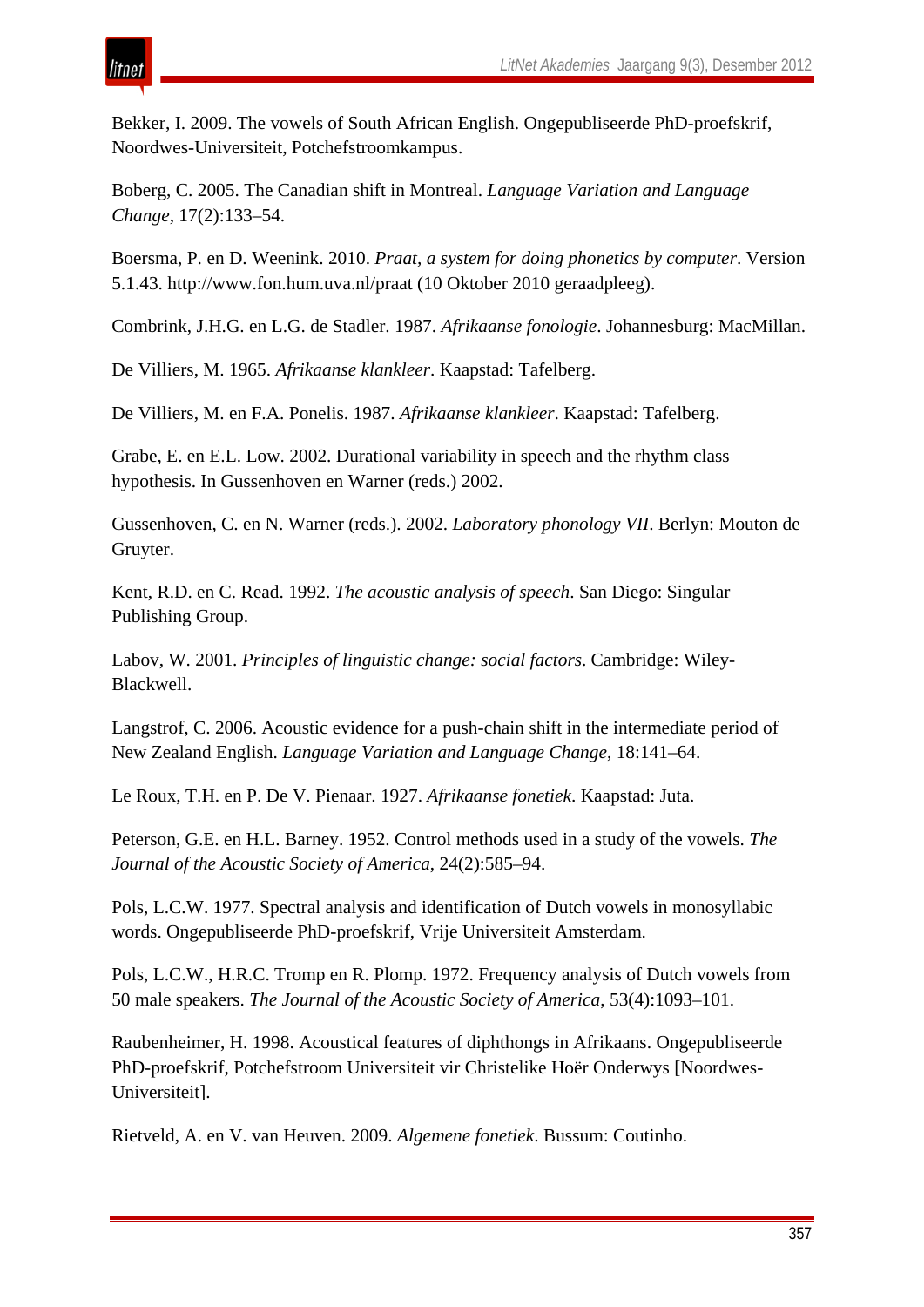## itnet

Schötz, S. 2006. *Perception, analysis and synthesis of speaker age.* Travaux de linguistique de Lund 47. Lund: The Graduate School of Language Technology.

Sluijter, A.M.C. en V.J. van Heuven. 1996. Spectral balance as an acoustic correlate of linguistic stress. *The Journal of the Acoustic Society of America*,100(4):2471–85.

Smakman, D. 2006. Standard Dutch in the Netherlands. A sociolinguistic and phonetic description. LOT Dissertation Series 135.

Van der Merwe, A., E. Groenewald, D. van Aardt, H.E.C. Tesner en R.J. Grimbeek. 1993. Die formantpatrone van Afrikaanse vokale soos geproduseer deur manlike sprekers*. Suid-Afrikaanse Tydskrif vir Taalkunde*, 11(2):71–9.

Van der Walt, A.J. en D. Wissing. 2003. Vowelyse.http://www.puk.ac.za/opencms/export/PUK/html/fakulteite/lettere/HLT Resources/Tools/vowelise.html (1 Oktober 2010 geraadpleeg).

Wissing, D. 2011. Ontronding in Afrikaans. *Tydskrif vir Geesteswetenskappe*, 51(1):1–20.

—. 2007a. Basiese akoestiese korrelate van klemtoon in Afrikaans. *Southern African Linguistics and Applied Language Studies*, 25(3):44–58.

—. 2007b. Gevorderde akoestiese korrelate van klemtoon in Afrikaans. *Southern African Linguistics and Applied Language Studies*, 25(4):607–23.

—. 2007c. *More on Acoustic Correlates of Stress*. Verrigtinge van die 8ste jaarkongres van die International Speech Communication Association (Interspeech 2007). http://www.iscaspeech.org (12 Oktober 2010 geraadpleeg). Ook beskikbaar op CD-ROM.

—. 2006. Het jou mô en jou pô 'n strondhuis in Hortenbos? Feit of fiksie? *Southern African Linguistics and Applied Language Studies*,24(1):87–100.

—. 2005. Die Afrikaanse diftong /E+/: 'n Eksperimentele ondersoek. *Southern African Linguistics and Applied Language Studies*, 23(3):319–34.

## **Eindnotas**

<sup>1</sup> Dit is 'n vertaling van die stuk *The North Wind and the Sun*, wat wyd gebruik word vir die ontleding van die Engelse foneemstelsel. Hierdie weergawe is slegs van belang ten opsigte van die vokaalstelsel van Afrikaans.

<sup>2</sup> Volgens die beskrywing van Afrikaans op die webtuiste van die International Phonetic Association (IPA) (http://www.ua.ac.be/main.aspx?c=.EDINBURGHIPA&n=35465) is hierdie 'n opname van 'n vertaalde weergawe van die bekende *The North Wind and the Sun*, soos gelees deur 'n onbekende manlike persoon. Dit dateer uit ongeveer 1960. Besonderhede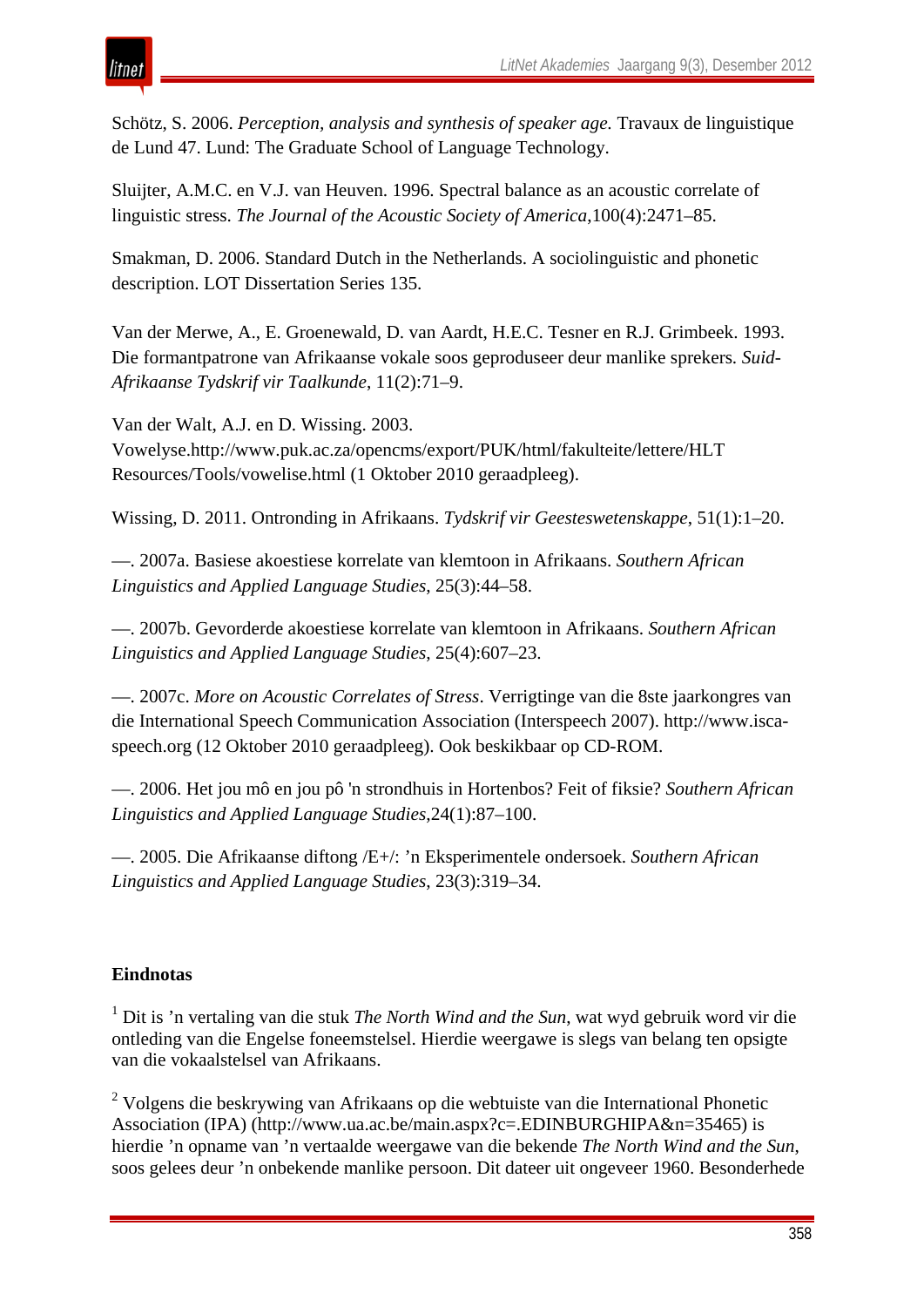

oor hierdie leser word nie gegee nie, maar dit word op hierdie webblad aangebied as "standaarduitspraak" van daardie tyd. Daar word gespekuleer dat dit 'n radio-omroeper se lesing is, of iemand uit die uitvoerende kunste.

<sup>3</sup> Die ouer spreker het *lank* uitgelaat.

<sup>4</sup> Volgens die Wêreldgesondheidsorganisasie (World Health Organisation) leef vrouens in die 15 lande waar die grootste verskil in lewensverwagting tussen die twee geslagte aangeteken is (http://apps.who.int/ghodata/?vid=710) gemiddeld 5,46 jaar langer as mans (84,13 vir vrouens; 78,7 vir mans). Volgens 'n opname wat in 1997 gemaak is (http://www.census.gov/population/international/files/ib-9702.pdf), was die lewensverwagting van vrouens wat toe 60 jaar oud was, 81, teenoor die 77 jaar van mans.

<sup>5</sup> Soos in eindnota 3 genoem, is *IPA* die afkorting vir *International Phonetic Association*. Die IPA se transkripsiestelsel is tot onlangs as standaard geneem. Sedert die opkoms van die rekenaar word dit al hoe meer deur die SAMPA-stelsel vervang, bloot omdat die simbole op 'n rekenaartoetsbord getik kan word, anders as wat die geval is met die IPA-simbole.

<sup>6</sup> Die drie basiese diftonge (in *pous*, *reis* en *ruis*) en die allofoon [{] in *eg*, *ek*, *melk* en *self* is ter wille van sekondêre redes ook ingesluit.

<sup>7</sup> Die "woorde" wat hulle gebruik het, is *heed, hid, head, had, hod, hawed, hood, who's, hud*.

<sup>8</sup> Die vokaal van *mis* (/9/) is net 19 keer gelees; die res was voltallig.

<sup>9</sup> Voorheen genoem *abnormaal.*

<sup>10</sup> Tensy anders vermeld, is die hieropvolgende tabelle en figure gebaseer op hierdie groep van 20 sprekers van Afrikaans (gem. 86 jaar oud).

 $11$  NORM is 'n normaliseringspakket, beskikbaar op die Internet ( ). Lees ook Wissing (2012a) hiervoor).

<sup>12</sup> Wissing (2005:324) rapporteer vir /E+/ se F1 die gemiddelde beginwaarde van 1968 Hz en 2221 Hz as eindlesing; vir F2 is die ooreenstemmende waardes 790 Hz en 664 Hz. F1 se verskil by die egte diftong /E+/ bedra 4,5%; die verskil van die gediftongeerde /e/ is byna soveel: 4%. Wat F1 betref, buig dit 1,3% by /E+/; 0,6% by /e/. Hierdie gegewens is voldoende om /e/ as spieëlbeeld van /E+/ te tipeer.

<sup>13</sup> Gradiënte van formantverlope word uitgedruk in persentasie per sekonde wat 'n formant weg van 'n nullyn af beweeg. As die beweging positief is ('n pluswaarde vertoon), beteken dit dat dit na boontoe beweeg; 'n negatiewe waarde beteken dat dit na ondertoe, weg van die nullyn af, beweeg.

<sup>14</sup> In sommige leenwoorde, soos *konteks, tjek, seks,* insluitend eiename, soos *Checkers*, word die hoë /E/-variant nog meestal gehoor.

<sup>15</sup> Die woorde is *ek, eg, bel* en *melk.*

<sup>16</sup> Presieser gestel: hoë en middelhoë vokale.